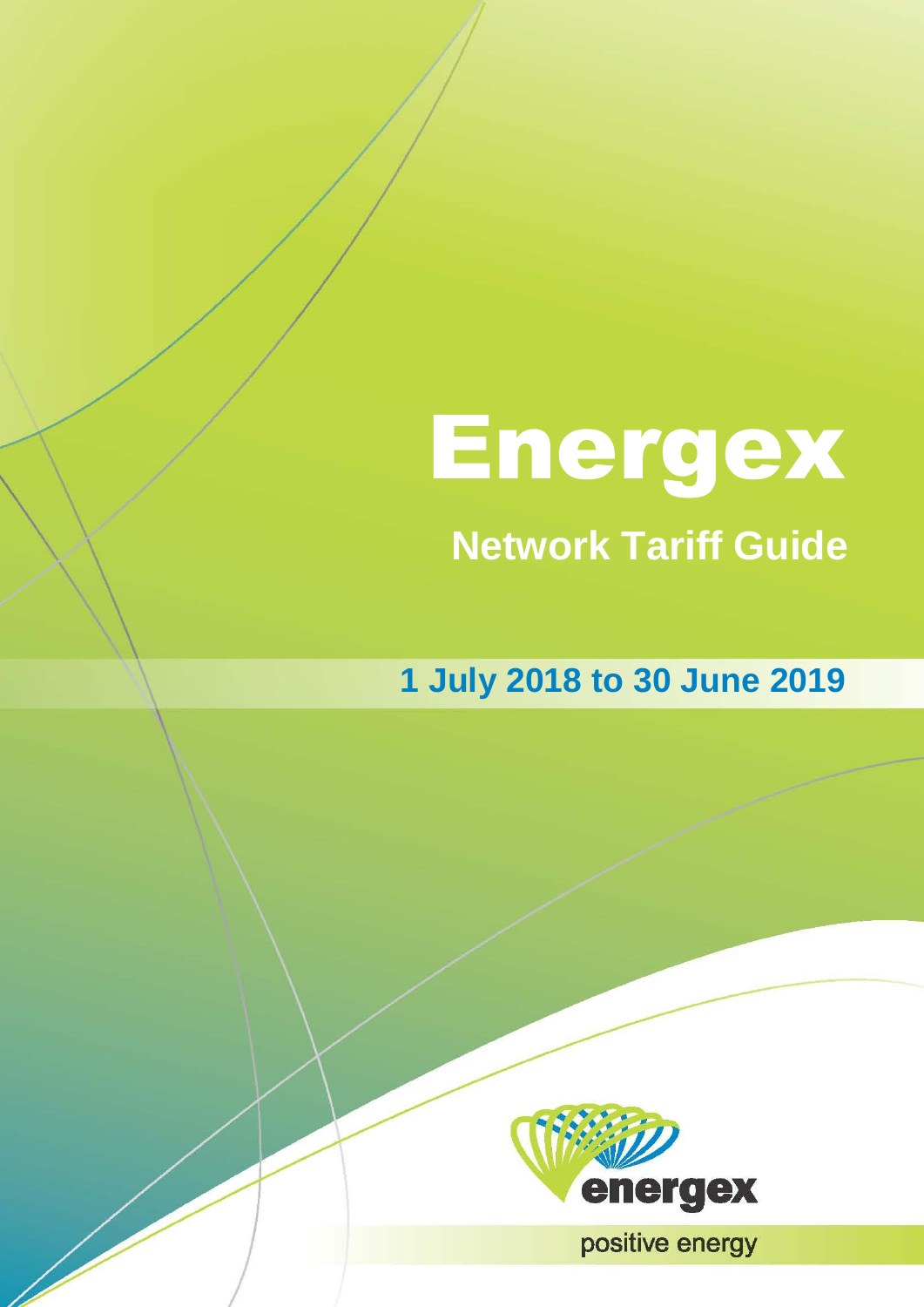#### **Version control**

| <b>Version</b> | <b>Date</b> | <b>Description</b>                     |
|----------------|-------------|----------------------------------------|
| 1.0            | 01/07/18    | Published version on Energex's website |
|                |             |                                        |

Energex Limited (Energex) is a subsidiary of Energy Queensland Limited, the holding company for both Energex and Ergon Energy Corporation Limited. Energex is the Distribution Network Service Provider that builds, owns, operates and maintains the electricity distribution network in the growing region of South East Queensland. Energex provides distribution services to almost 1.4 million domestic and business connections, delivering electricity to a population base of around 3.4 million people.

Energex's key focus is distributing safe, reliable and affordable electricity in a commercially balanced way that provides value for its customers, manages risk and builds a sustainable future.

#### © Energex Limited, Australia

This work is copyright. Material contained in this document may be reproduced for personal, in-house or non-commercial use, without formal permission or charge, provided there is due acknowledgment of Energex Limited as the source.

Requests and enquiries concerning reproduction and rights for a purpose other than personal, in-house or non-commercial use should be addressed to:

General Manager Regulation and Pricing Energex GPO Box 1461 BRISBANE QLD 4001

**THE NUMBER**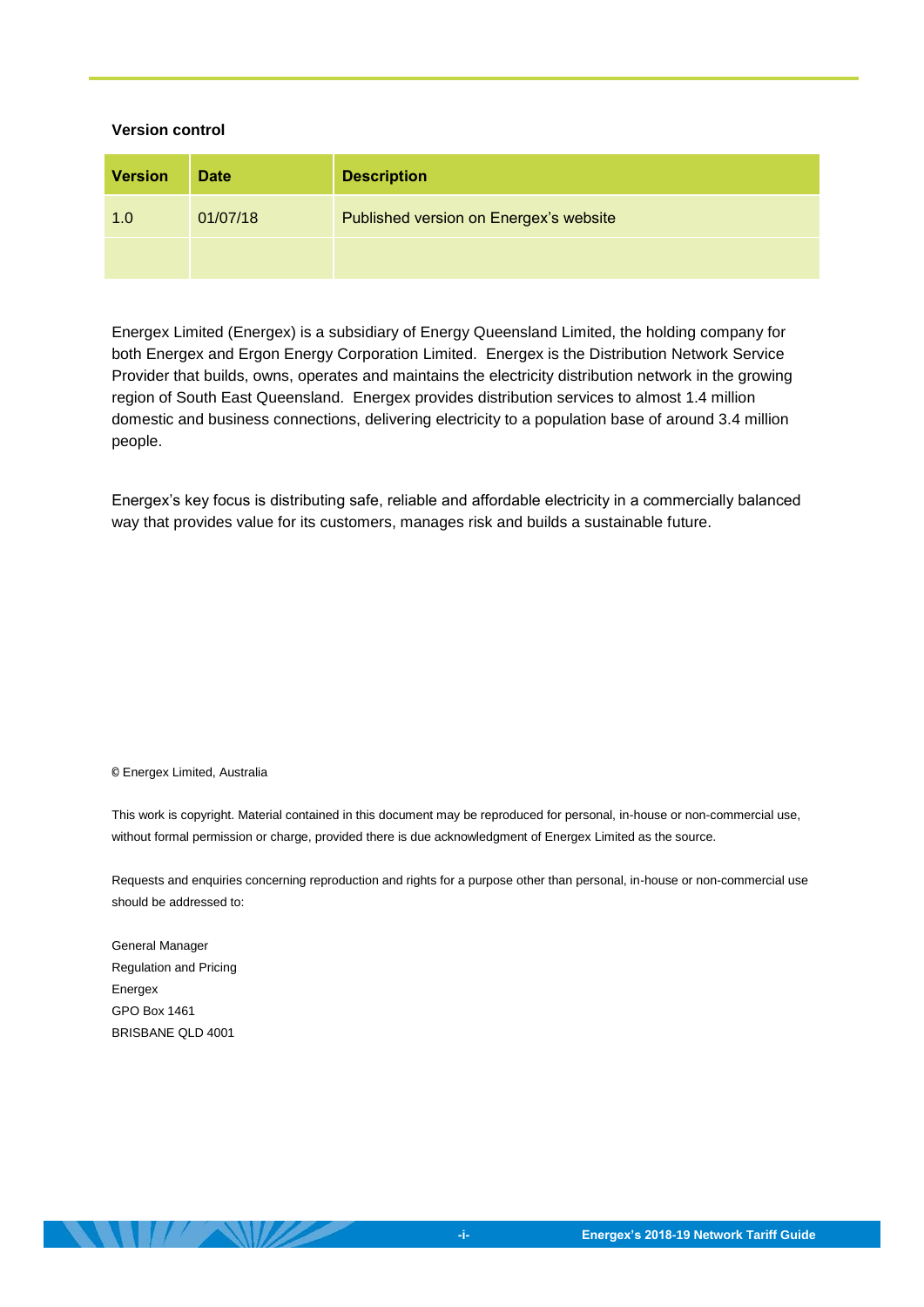# **Table of Contents**

| 1              |                       |                                                             |  |  |
|----------------|-----------------------|-------------------------------------------------------------|--|--|
|                | 1.1                   |                                                             |  |  |
|                | 1.2                   |                                                             |  |  |
|                | 1.3                   |                                                             |  |  |
| $\overline{2}$ |                       |                                                             |  |  |
|                | 2.1                   |                                                             |  |  |
|                | 2.2                   |                                                             |  |  |
|                | 2.3<br>2.3.1<br>2.3.2 |                                                             |  |  |
|                | 2.3.3<br>2.4          |                                                             |  |  |
|                |                       |                                                             |  |  |
| 3              |                       |                                                             |  |  |
|                | 3.1                   |                                                             |  |  |
|                | 3.2                   |                                                             |  |  |
|                | 3.3                   |                                                             |  |  |
|                | 3.4                   |                                                             |  |  |
|                | 3.5                   |                                                             |  |  |
|                | 3.5.1                 |                                                             |  |  |
|                | 3.5.2                 |                                                             |  |  |
|                | 3.6                   |                                                             |  |  |
| 4              |                       |                                                             |  |  |
|                | 4.1                   |                                                             |  |  |
| 5              |                       | ASSIGNMENT AND RE-ASSIGNMENT OF CUSTOMERS TO TARIFF CLASSES |  |  |
|                |                       |                                                             |  |  |
|                |                       |                                                             |  |  |

 $\mathcal{L} \setminus \mathcal{L}$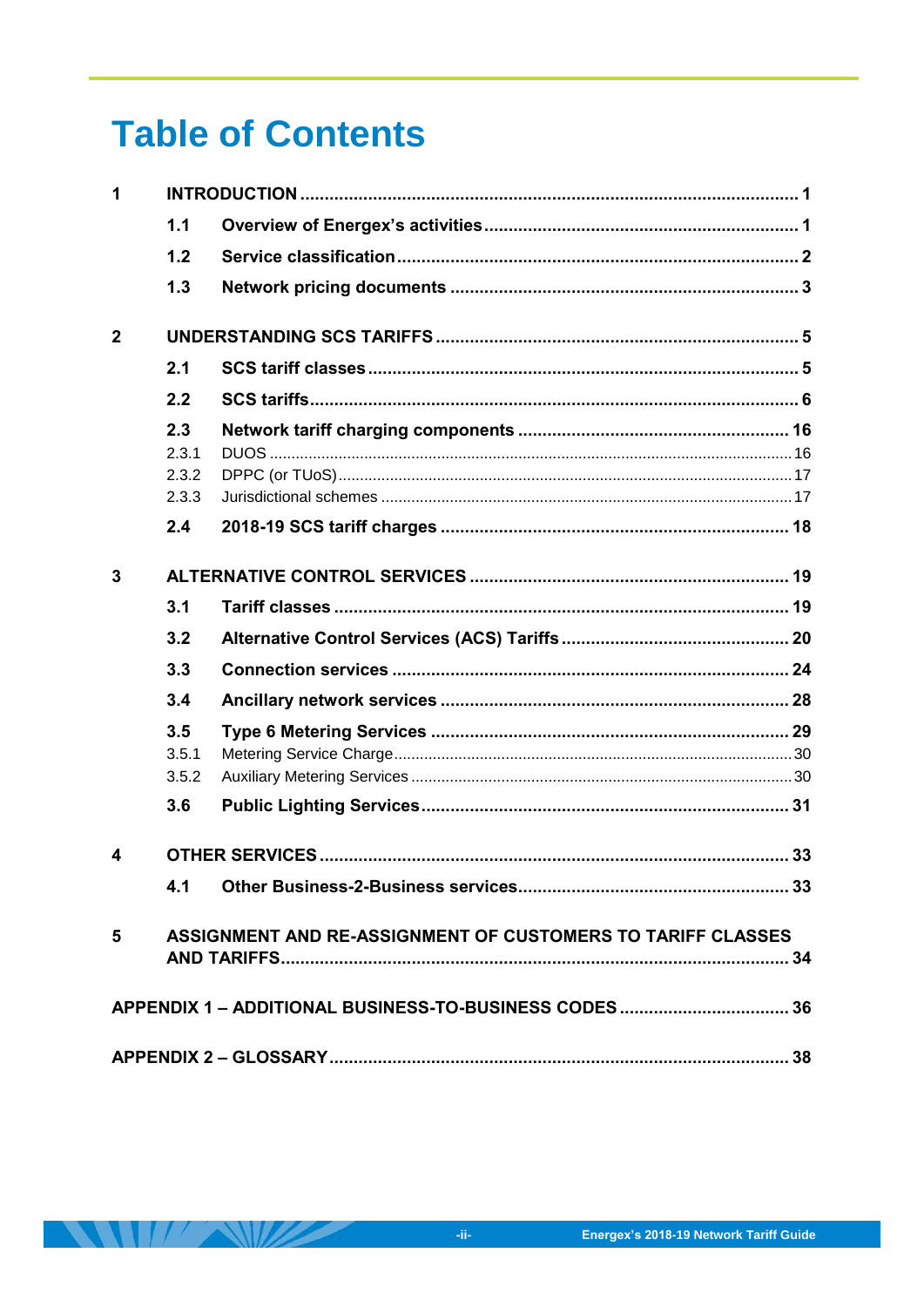# **List of tables**

 $\|H\| \leq 1$ 

المستنصر

| Table 2-2 - Tariffs and tariff structures for customers connected at 33kV and above  6        |
|-----------------------------------------------------------------------------------------------|
| Table 2-3 - SCS tariffs and tariff structures for customers connected at 11 kV7               |
| Table 2-4 - Tariffs and tariff structures for LV customers with consumption greater than 100  |
|                                                                                               |
| Table 2-6 - SCS tariffs and tariff structures for LV business customers with consumption less |
|                                                                                               |
|                                                                                               |
|                                                                                               |
|                                                                                               |
|                                                                                               |
|                                                                                               |
|                                                                                               |
|                                                                                               |
|                                                                                               |
|                                                                                               |
|                                                                                               |
|                                                                                               |
|                                                                                               |
|                                                                                               |
|                                                                                               |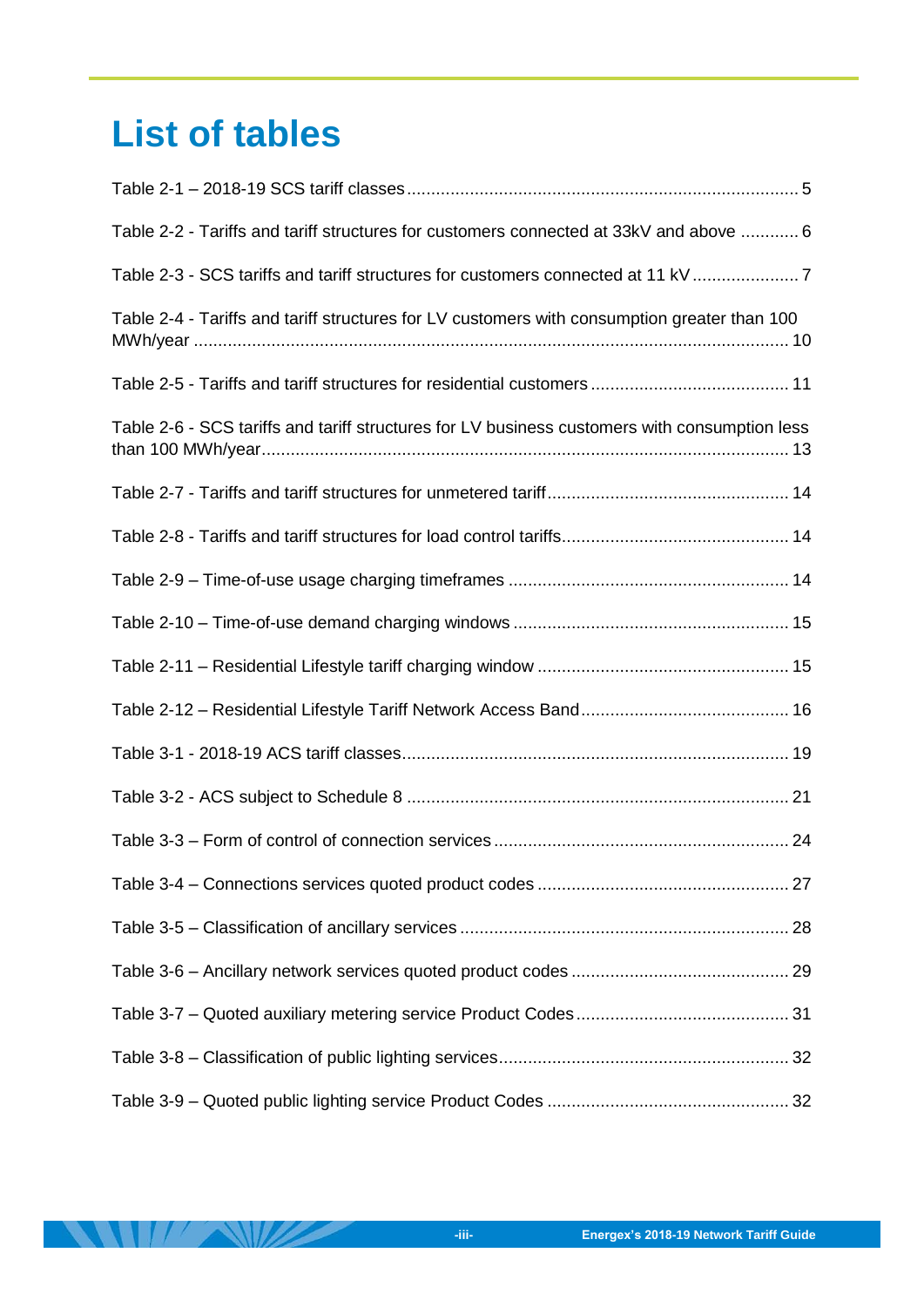# <span id="page-4-0"></span>**1 Introduction**

#### **RULE REQUIREMENT**

**Clause 6.18.9 Publication of information about tariffs and tariff classes** 

- **(a) A Distribution Network Service Provider must maintain on its website:**
	- **3. A statement of the provider's tariff classes and the tariffs applicable to each class.**
- **(b) A Distribution Network Service Provider must publish on its website the information referred to in paragraph (a) within 5 business days from the date the AER publishes an approved pricing proposal under paragraphs 6.18.8(c2) or 6.18.8(c3) for that Distribution Network Service Provider.**

This document is Energex's Network Tariff Guide for 2018-19. It has been prepared to support Energex's 2018-19 Pricing Proposal and meets the requirements set out in Clause 6.18.9(a)(3) of the National Electricity Rules (the NER).

The document provides Energex's tariff classes and tariffs for Direct Control Services, comprising Standard Control Services (SCS) and Alternative Control Services (ACS), for the period from 1 July 2018 to 30 June 2019. The tariff classes and tariffs included in this document align with our 2017-20 Tariff Structure Statement (TSS) and 2018-19 Pricing Proposal, both approved by the Australian Energy Regulator (AER). To assist customers and retailers, it also provides brief eligibility criteria for assigning customers to tariff classes and tariffs, product codes and Ellipse Codes and Peace charge codes for distribution services, and a list of services which are requested through the B2B communication channels for 2018-19.

# <span id="page-4-1"></span>**1.1 Overview of Energex's activities**

Energex is the Distribution Network Service Provider (DNSP) that builds, owns, operates and maintains the electricity distribution network in the growing region of South East Queensland. We provide distribution services to 1.4 million domestic and business connections, delivering electricity to a population base of around 3.4 million people.

Energex's network consists of property, plant and equipment assets valued at approximately \$12 billion<sup>1</sup>. Our network is characterised by:

- Connection to Powerlink's high voltage transmission network at 27 connection points
- High density/central business district (CBD) areas such the Brisbane CBD, and Gold Coast and Sunshine Coast city areas which are typically supplied by 110/11kV, 110/33kv, 132/33kV or 132/11kV substations
- Urban and rural areas where 110/33kV or 132/33kV bulk supply substations are typically used to supply 33/11kV zone substations

<sup>-</sup> $1$  Regulatory Asset Base (RAB) value as at 30 June 2017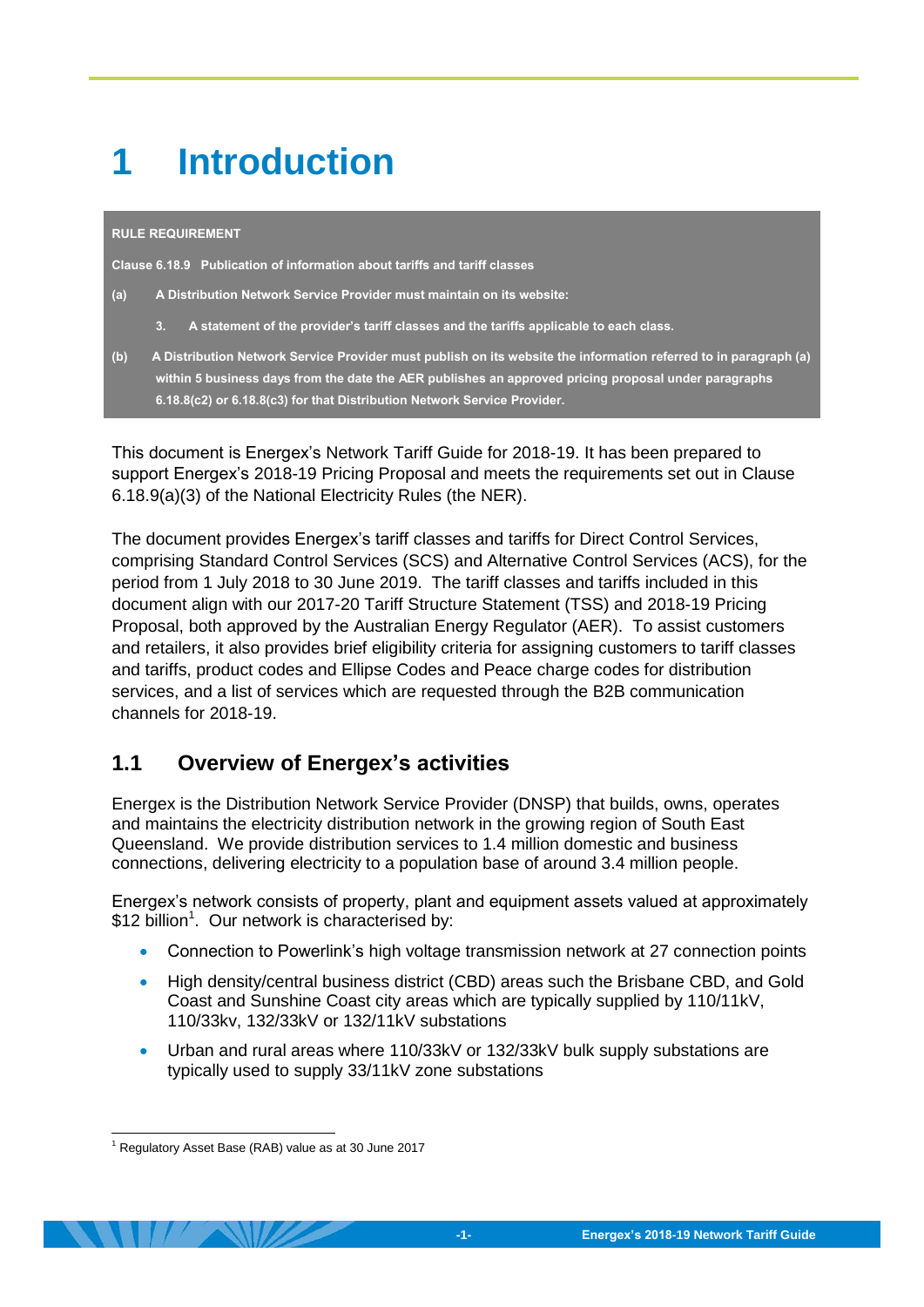- Urban suburban areas close to the CBD which have extensive meshed 33kV underground cable networks that supply zone substations
- Outer suburb and growth areas to the north, south and west of Brisbane which are supplied via modern indoor substations of modular design that enable further modules to be readily added
- New subdivisions in urban areas which are supplied by underground networks with pad mount substations.

# <span id="page-5-0"></span>**1.2 Service classification**

The AER determines how Energex's distribution services are classified and in turn the nature of economic regulation. This is important as it determines how prices will be set and how revenue is recovered from customers.

In the Framework and Approach and confirmed in the Final Decision, the AER classified Direct Control Services as Standard Control Services (SCS) or Alternative Control Services (ACS).<sup>2,3</sup> Direct Control Services are services for which the AER determines the prices (in the case of ACS) or overall cap on the revenue that may be recovered from all the services (in the case of SCS).

<span id="page-5-1"></span>The classification of distribution services is illustrated in [Figure 1-1.](#page-5-1)





Services classified as SCS relate to the access and supply of electricity using Energex's poles and wires (distribution system) to customers. Specifically, they include network

<sup>-</sup><sup>2</sup> Australian Energy Regulator, Final Framework and approach for Energex and Ergon Energy Regulatory Control Period commencing 1 July 2015, April 2014.<br><sup>3</sup> Australian Energy Regulator, Final Decision Energex determination 2015-16 to 2019-20, October 2015.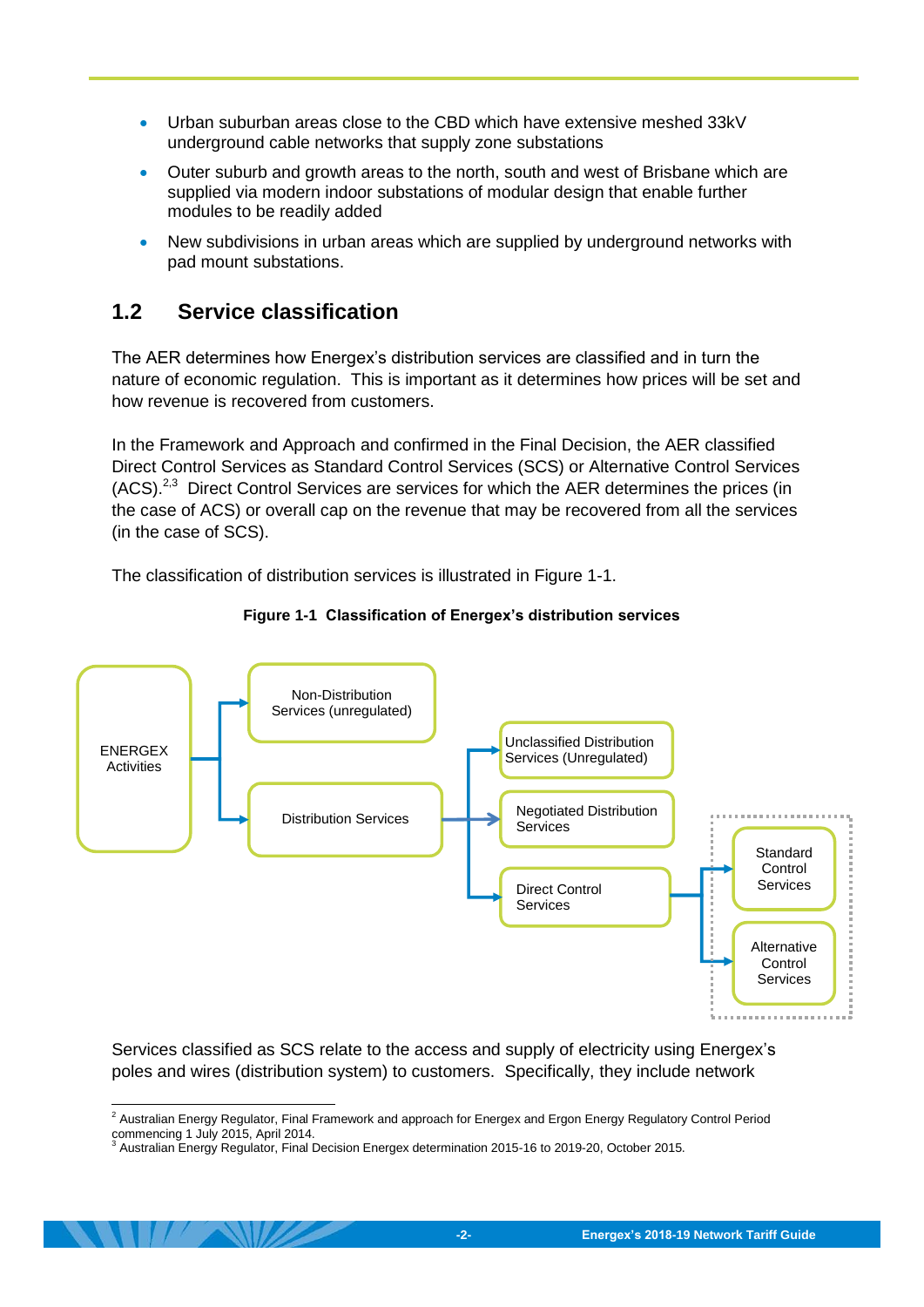services (e.g. construction, maintenance and repair of the distribution system), some connection services (e.g. small customer connections) and Type 7 metering services. $4$  The AER applies a revenue cap form of control to SCS.

ACS are services provided by Energex to specific customers mostly charged on a 'user pay' basis and, therefore, does not form part of the SCS or distribution use of system (DUOS) revenue allowance. ACS include services such as Type 6 metering services,<sup>5</sup> public lighting services,<sup>6</sup> an increasing number of connection services, and ancillary services.

ACS are comprised of:

- Fee based services One-off distribution services that we undertake at the request of an identifiable customer, retailer or appropriate third-party. These services are priced on a fixed fee basis as the costs of providing the service (and therefore the price charged to customers) can be determined in advance.
- Quoted services These services are priced on application as the nature and scope of these services are variable and the cost of providing the service (and therefore the price charged to customers) is specific to the individual requestor's needs and cannot be determined in advance.
- Type 6 metering services These services relate to the provision, installation and on-going maintenance of legacy Type 6 meters owned by Energex. We recover these costs through daily meter services charges (MSC).
- Public lighting services These services relate to the provision, construction and maintenance of public lighting assets owned by Energex. We recover these costs through a daily services charge.

With regards to Negotiated Distribution Services, the AER's role is limited to overlooking the negotiating process as it is assumed that customers in this category have sufficient market power to negotiate provision of services.<sup>7</sup>

Finally, Unclassified Services are not distribution services or are services that are contestable. The AER plays no role in relation to Unclassified Services.

This Network Tariff Guide discusses the tariff classes and tariffs for those distribution services classified as Direct Control Services comprising SCS and ACS.

# <span id="page-6-0"></span>**1.3 Network pricing documents**

In addition to this *Network Tariff Guide*, we publish a suite of network pricing documents, some of which are intended to demonstrate our compliance with regulatory obligations (e.g. the TSS or Pricing Proposal), others have been developed to assist network users, retailers and interested parties understand the development and application of our network tariffs (e.g. the *Network Tariff Guide* or *Information Guide*). These documents are listed in [Figure](#page-7-0)  [1-2](#page-7-0) below.

-

<sup>4</sup> Type 7 metering refers to unmetered connections where usage is estimated (includes public lighting and traffic lights).

<sup>&</sup>lt;sup>5</sup> Type 6 meters are manually read accumulative meters which only record total electricity usage.

<sup>&</sup>lt;sup>6</sup> The conveyance of electricity to street lights remains a SCS, while services relating to the prevision, construction and maintenance of street lighting assets have been classified by the AER as ACS.<br><sup>7</sup> To date, Energex does not have any negotiated distribution services.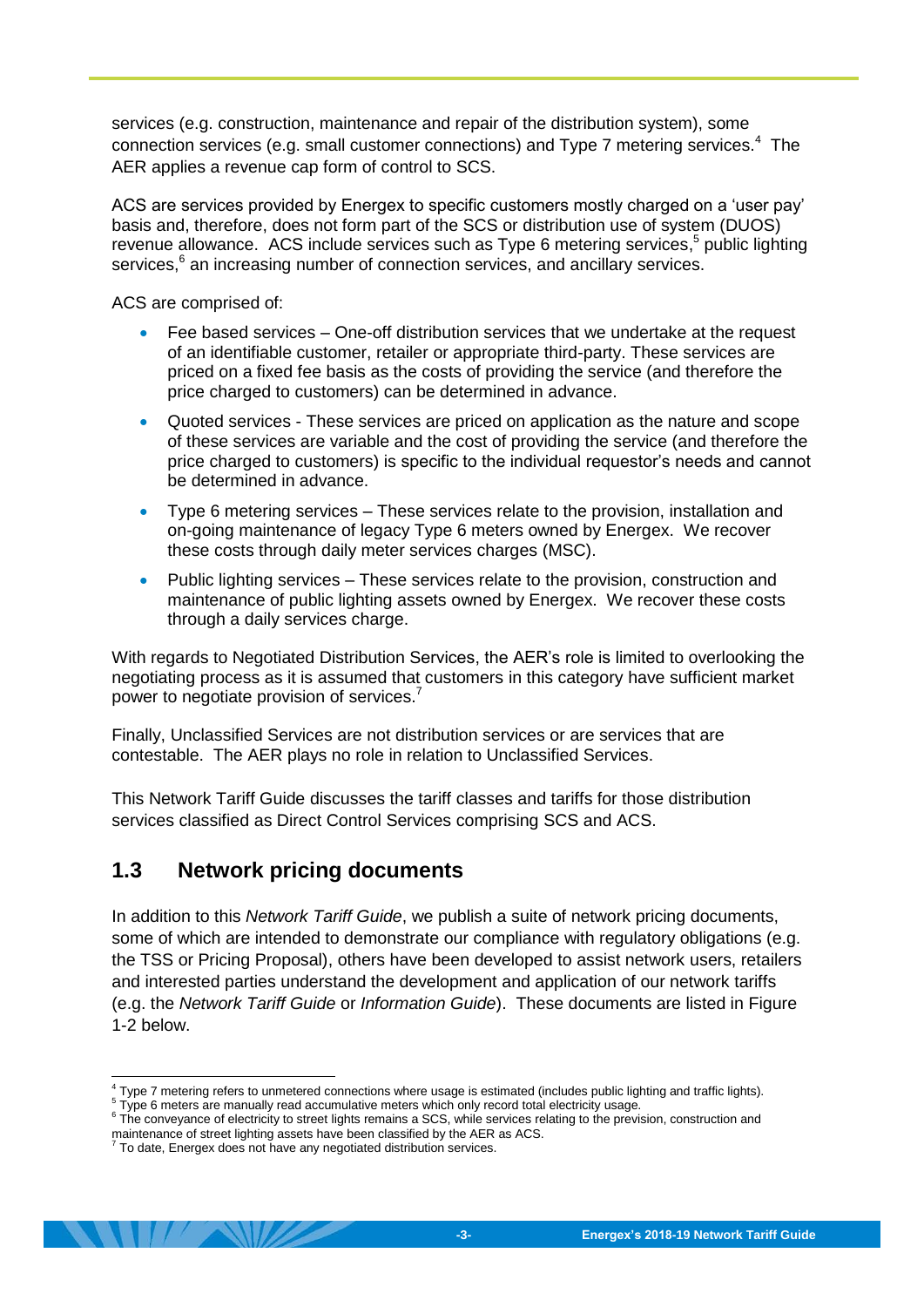<span id="page-7-0"></span>

| <b>Floure 1-2 Supporting network pricing accumentation</b> |                                                                                                                                                                                                                                                                                                                                                                                                                                                                                                                      |  |  |  |
|------------------------------------------------------------|----------------------------------------------------------------------------------------------------------------------------------------------------------------------------------------------------------------------------------------------------------------------------------------------------------------------------------------------------------------------------------------------------------------------------------------------------------------------------------------------------------------------|--|--|--|
| <b>Tariff Structure Statement</b>                          | • Sets out the proposed tariff classes, tariffs and tariff<br>structures for the 2017-20 period<br>• Details how the proposed tariff classes, tariffs and tariff<br>structures comply with the pricing principles<br>• Describes the tariff setting process for SCS and ACS<br>• Provides details on Energex's tariff assignment policy<br>• Provides indicative prices for the 2017-20 period for SCS<br>and ACS<br>• Approved by the AER in February 2017, following<br>stakeholder consultation.                  |  |  |  |
| <b>Annual Pricing Proposal</b>                             | • Sets out the proposed tariff classes, tariffs and charging<br>parameters developed under the TSS that will enable<br>Energex to recover its allowed revenue for 2017-18<br>• Demonstrates compliance with the regulatory requirements<br>• Provides 2018-19 network charges for SCS and ACS<br>• Provides updated indicative price levels for each tariff and<br>for each of the remaining regulatory years (provided in a<br>separate Indicative Price Schedule)<br>• Submitted to the AER annually for approval. |  |  |  |
| <b>Information Guide</b>                                   | • Sets out the basis upon which Energex's revenue cap for<br>SCS is recovered from various customer groups through<br>network tariffs<br>• Outlines Energex's tariffs and charges for SCS and ACS for<br>2018-19<br>• Assists customers and retailers by providing eligibility<br>criteria for assigning customers to tariff classes and tariffs,<br>and product codes.                                                                                                                                              |  |  |  |
|                                                            |                                                                                                                                                                                                                                                                                                                                                                                                                                                                                                                      |  |  |  |
| User Guides                                                | • Provide an introduction to the current nework tariffs for each<br>customer group<br>• Published annually and updated as required.                                                                                                                                                                                                                                                                                                                                                                                  |  |  |  |
|                                                            |                                                                                                                                                                                                                                                                                                                                                                                                                                                                                                                      |  |  |  |
| <b>Connection Policy</b>                                   | • Sets out the circumstances in which a retail customer or real<br>estate developer may be required to pay a connection<br>charge for the provision of a connection service<br>• Details how Energex calculates the capital contributions to<br>be paid.                                                                                                                                                                                                                                                             |  |  |  |
|                                                            |                                                                                                                                                                                                                                                                                                                                                                                                                                                                                                                      |  |  |  |

**THE REAL PROPERTY**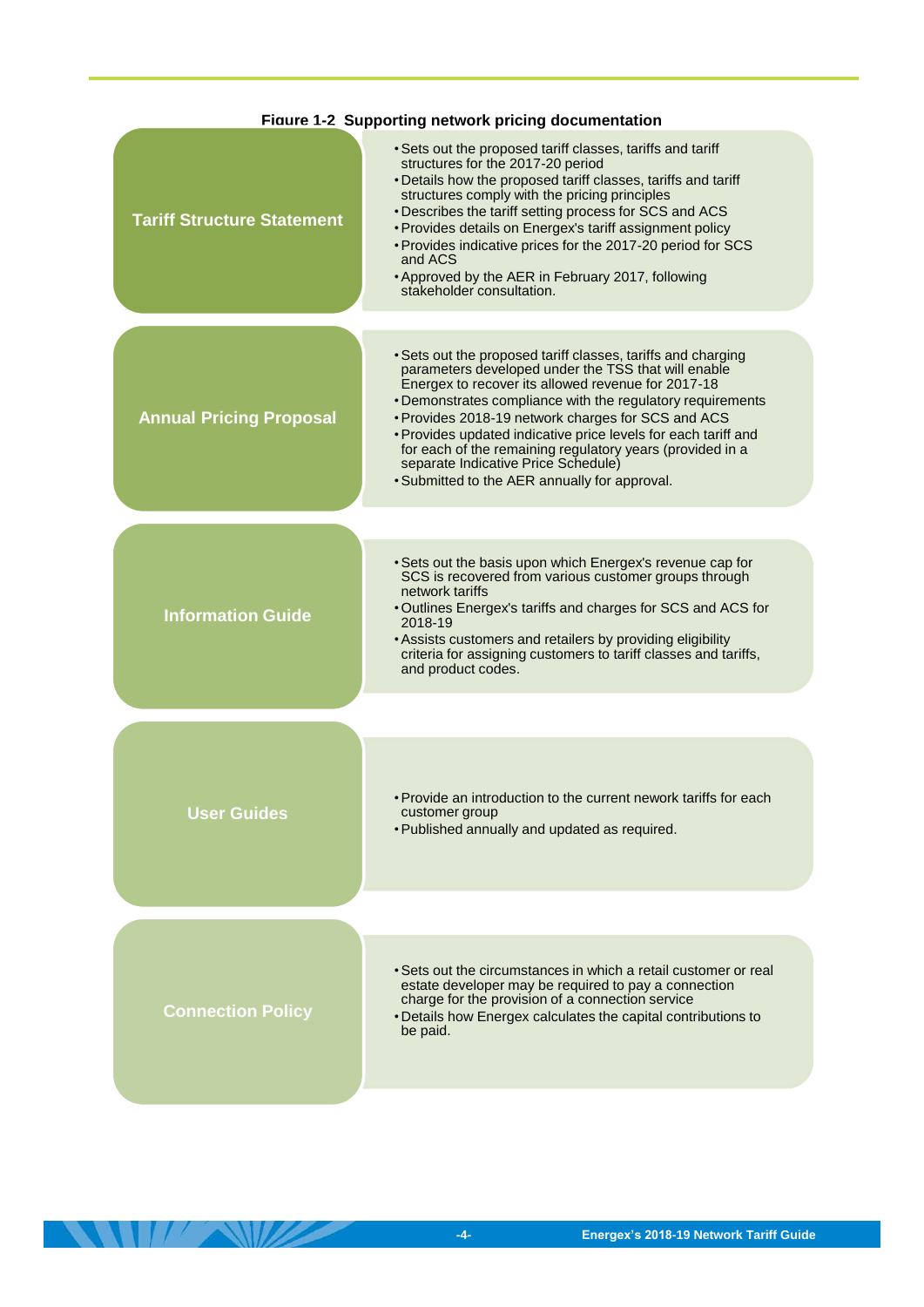# <span id="page-8-0"></span>**2 Understanding SCS tariffs**

We provide network services to a wide diversity of customers with varying sizes, locations and usage patterns. To minimise transaction costs, customers with similar characteristics are grouped together into tariff classes and tariffs.

This chapter details our tariff classes, tariffs and tariff structures for SCS in alignment with the TSS.

# <span id="page-8-1"></span>**2.1 SCS tariff classes**

 $17^\circ$   $\sim$  MD

Our network tariff classes have been designed to group similar customers together according to voltage level, usage profiles, and nature of the connection in accordance with the requirements set out in the NER. We have three tariff classes, namely:

- Individually Calculated Customers (ICC)
- Connection Asset Customers (CAC)
- Standard Asset Customers (SAC).

<span id="page-8-2"></span>Details of our tariff classes are outlined in [Table 2-1.](#page-8-2)

| <b>Tariff class</b>                               | <b>Eligibility criteria</b>                                                                                                                                                       |
|---------------------------------------------------|-----------------------------------------------------------------------------------------------------------------------------------------------------------------------------------|
| <b>Individually Calculated</b><br>Customers (ICC) | Customers are assigned to the ICC tariff class if they are coupled to<br>the network at 110 kV or 33 kV.                                                                          |
|                                                   | Customers with a network coupling point at 11 kV may also be<br>assigned to the ICC tariff class if:                                                                              |
|                                                   | the customer's electricity consumption is greater than<br>$\bullet$<br>40 GWh per year at a single connection; and/or                                                             |
|                                                   | the customer's demand is greater than or equal to 10 MVA;<br>$\bullet$<br>and/or                                                                                                  |
|                                                   | the customer's circumstances mean that their average shared<br>$\bullet$<br>network charge becomes meaningless or distorted.                                                      |
|                                                   | ICC tariffs are based on:                                                                                                                                                         |
|                                                   | the actual dedicated connection assets utilised by the customer;<br>$\bullet$<br>plus                                                                                             |
|                                                   | the customer's specifically identified portion of the shared<br>$\bullet$<br>distribution network utilised for the electricity supply, including<br>common and non-system assets. |
| <b>Connection Asset Customers</b><br>$(CAC)^a$    | Customers with a network coupling point at 11 kV who are not<br>assigned to the ICC tariff class are allocated to the CAC tariff class.                                           |

#### **Table 2-1 – 2018-19 SCS tariff classes**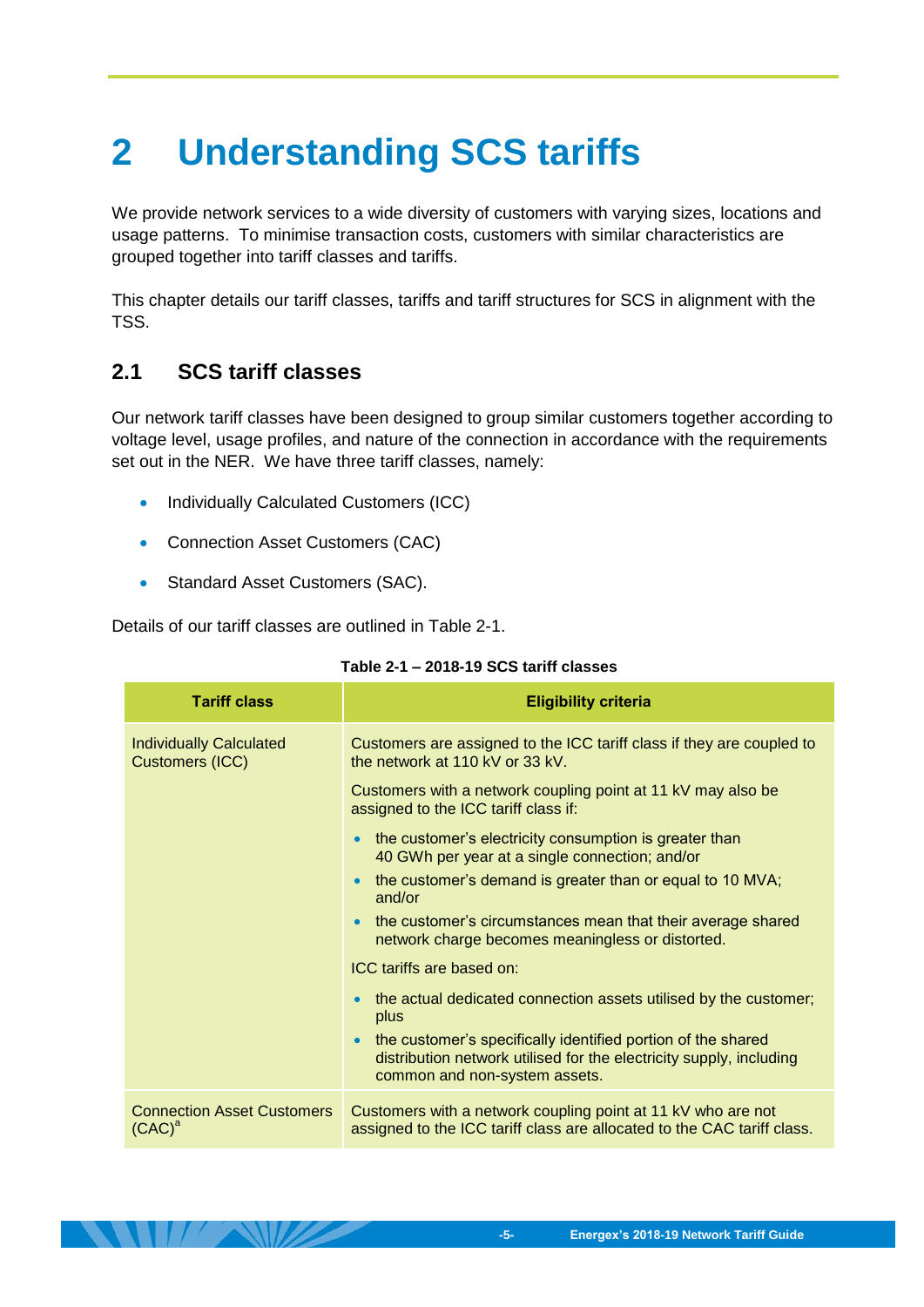| <b>Tariff class</b>                      | <b>Eligibility criteria</b>                                                                                                                                                                                                                           |  |  |  |
|------------------------------------------|-------------------------------------------------------------------------------------------------------------------------------------------------------------------------------------------------------------------------------------------------------|--|--|--|
|                                          | CAC tariffs are based on:<br>the actual dedicated connection assets utilised by the customers;<br>$\bullet$<br>plus<br>average charges for use of the shared distribution network<br>$\bullet$<br>including common and non-system assets.             |  |  |  |
| <b>Standard Asset Customers</b><br>(SAC) | All customers connected at LV are classified as SACs.<br>SAC tariffs are based on:<br>average charges for dedicated connection assets; plus<br>average charges for use of the shared distribution network,<br>including common and non-system assets. |  |  |  |

**Note:** 

a. In circumstances where a customer's connection point does not have the appropriate metering to access tariffs within the tariff class to which they are assigned, the customer may be temporarily assigned to a tariff within the SAC tariff class.

# <span id="page-9-0"></span>**2.2 SCS tariffs**

Each tariff class consists of a number of individual tariffs that are established on the same basis as the tariff class.

Our tariffs and tariff structures for SCS for primary and secondary tariff for 2018-19 are provided in [Table 2-2](#page-9-1) to Table 2.8.

<span id="page-9-1"></span>

| <b>Tariff</b>           | <b>Tariff description</b>                                            | <b>Tariff structure</b>     | <b>Charging parameter</b>                                                                                                            | Implementati<br>on |
|-------------------------|----------------------------------------------------------------------|-----------------------------|--------------------------------------------------------------------------------------------------------------------------------------|--------------------|
| <b>ICC</b><br>(NTC1000) | Customers in the<br>ICC tariff class are<br>assigned to this tariff. | Supply charge               | Unit: \$/day (these charges<br>vary for each customer).                                                                              | Default tariff.    |
|                         |                                                                      | Time-of-use<br>usage charge | Unit: c/kWh<br>Peak and off-peak<br>timeframes defined in<br>Table 2-9.                                                              |                    |
|                         |                                                                      | Demand charge               | Unit: \$/kVA/month<br>Quantity: Maximum kVA<br>demand measured over a<br>30 minute period during<br>the billing period. <sup>a</sup> |                    |
|                         |                                                                      | Capacity charge             | Unit: \$/kVA/month.                                                                                                                  |                    |

| Table 2-2 - Tariffs and tariff structures for customers connected at 33kV and above |  |  |  |
|-------------------------------------------------------------------------------------|--|--|--|
|                                                                                     |  |  |  |

**Note:** 

 $1/\sqrt{N}$ 

a. The average power used during the 30 minute period is used to calculate demand.

<u>an din</u>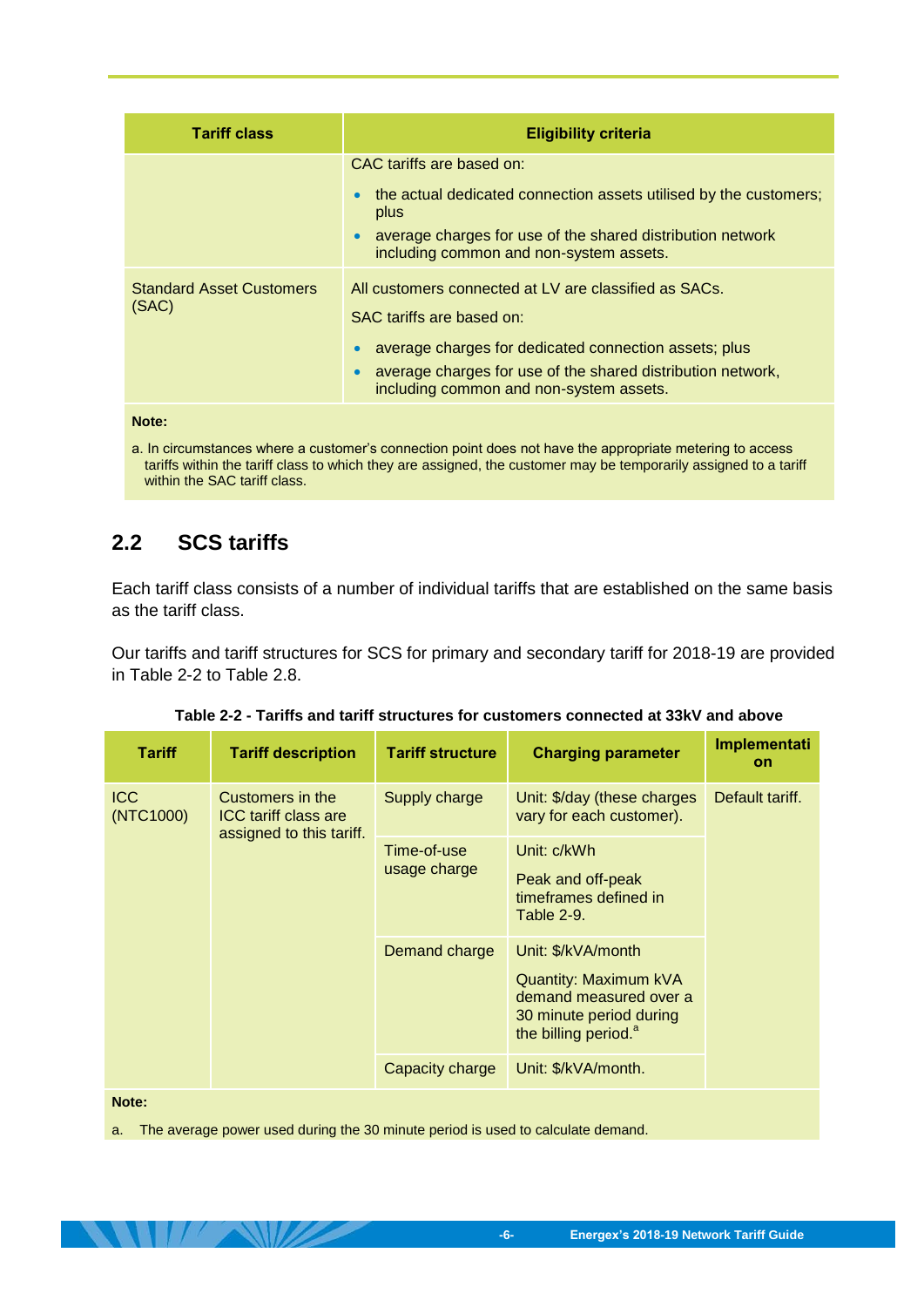| Table 2-3 - SCS tariffs and tariff structures for customers connected at 11 kV |  |
|--------------------------------------------------------------------------------|--|
|--------------------------------------------------------------------------------|--|

<span id="page-10-0"></span>

| <b>Tariff</b>                 | <b>Tariff description</b>                                                                                                                                                                                                                                                | <b>Tariff structure</b> | <b>Charging parameter</b>                                                                                                                    | Implementati<br>on                           |
|-------------------------------|--------------------------------------------------------------------------------------------------------------------------------------------------------------------------------------------------------------------------------------------------------------------------|-------------------------|----------------------------------------------------------------------------------------------------------------------------------------------|----------------------------------------------|
| 11kV Bus<br>(NTC4000)         | Customers with a<br>network coupling<br>point at an 11 kV<br>zone substation bus<br>via a dedicated<br>11 kV feeder that is<br>not shared with any<br>customer.                                                                                                          | Supply charge           | Unit: \$/day (these charges<br>vary for each customer).                                                                                      | Default for<br>customers with<br>an 11kV bus |
|                               |                                                                                                                                                                                                                                                                          | Usage charge            | Unit: c/kWh<br>Quantity: Peak and off-<br>peak timeframes are<br>defined in Table 2-9.                                                       | configuration.                               |
|                               |                                                                                                                                                                                                                                                                          | Demand charge           | Unit: \$/kVA/month<br><b>Quantity: Maximum kVA</b><br>demand measured over a<br>30 minute period during<br>the billing period. <sup>b</sup>  |                                              |
| 11kV Line<br>(NTC4500)        | Customers with a<br>network coupling<br>point at an 11 kV                                                                                                                                                                                                                | Supply charge           | Unit: \$/day (these charges<br>vary for each customer).                                                                                      | Grandfathered<br>on 1 July<br>2017.          |
|                               | feeder shared with<br>other customers.                                                                                                                                                                                                                                   | Usage charge            | Unit: c/kWh.<br>Quantity: Peak and off-<br>peak timeframes defined<br>in Table 2-9.                                                          |                                              |
|                               |                                                                                                                                                                                                                                                                          | Demand charge           | Unit: \$/kVA/month.<br><b>Quantity: Maximum kVA</b><br>demand measured over a<br>30 minute period during<br>the billing period. <sup>b</sup> |                                              |
| <b>HV Demand</b><br>(NTC8000) | Previously, this tariff<br>was allocated to<br>11 kV customers with<br>energy less than<br>4 GWh per year and<br>demands less than<br>1 MVA.                                                                                                                             | Supply charge           | Unit: \$/day (these charges<br>vary for each customer).                                                                                      | Grandfathered<br>since 1 July<br>2015.       |
|                               |                                                                                                                                                                                                                                                                          | Usage charge            | Unit: c/kWh.<br>Quantity: kWh in billing<br>period                                                                                           |                                              |
|                               | From 1 July 2017,<br>new customers with<br>these characteristics<br>are allocated to<br>either NTC7400 -<br><b>Demand Time-of-</b><br>Use 11 kV if they<br>share an<br>11 kV feeder with<br>other customers or to<br>NTC4000 - 11 kV<br>Bus if they have an<br>11 kV bus | Demand charge           | Unit: \$/kVA/month.<br><b>Quantity: Maximum kVA</b><br>demand measured over a<br>30 minute period during<br>the billing period. <sup>b</sup> |                                              |

**ANTIFANDE**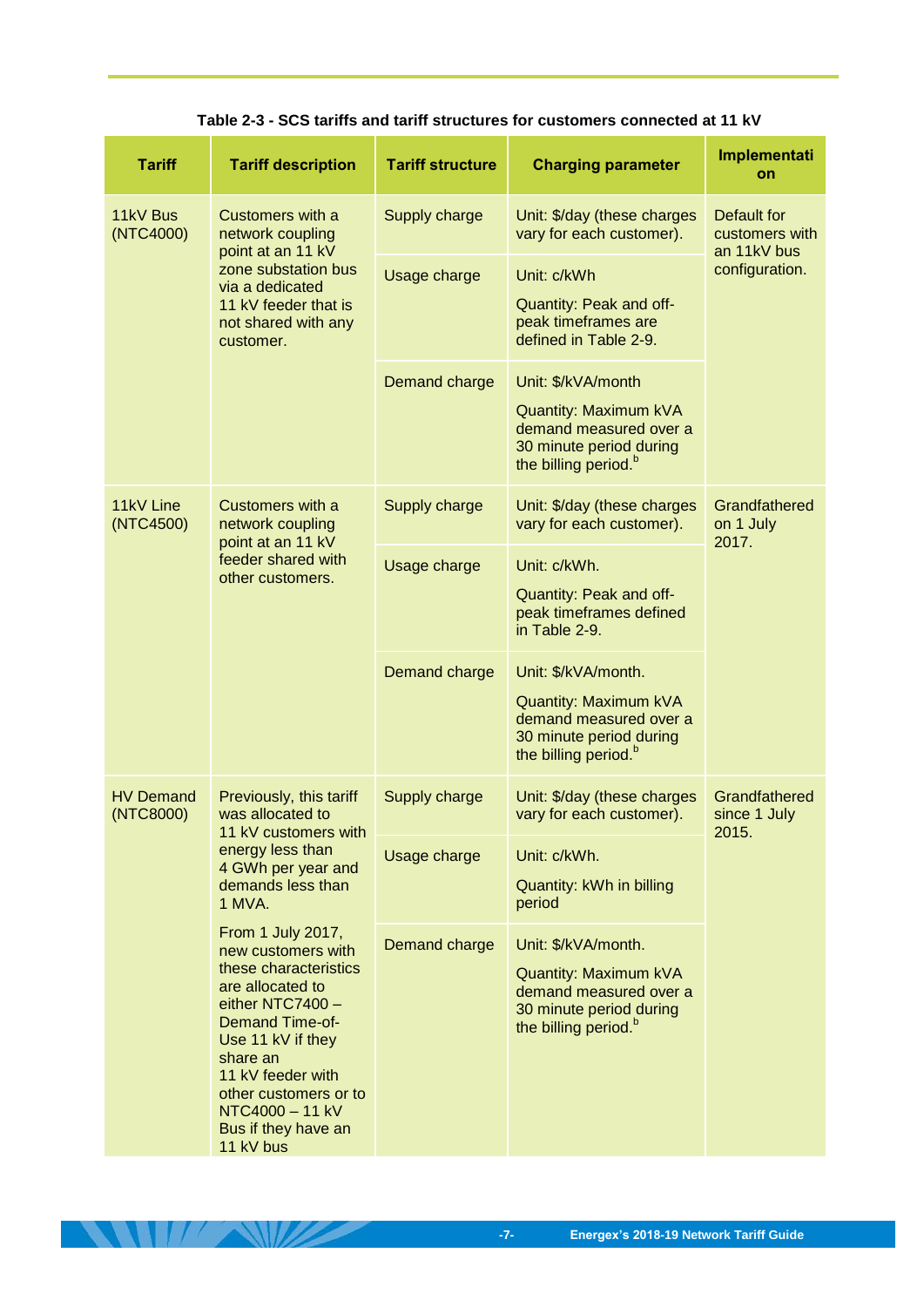| <b>Tariff</b>                              | <b>Tariff description</b>                                                                                                                                                                                                                                                                                                                                                                                                                                         | <b>Tariff structure</b>      | <b>Charging parameter</b>                                                                                                                                                                                                                                                                                        | Implementati<br>on                                                                                                                                                                                                                                                                |
|--------------------------------------------|-------------------------------------------------------------------------------------------------------------------------------------------------------------------------------------------------------------------------------------------------------------------------------------------------------------------------------------------------------------------------------------------------------------------------------------------------------------------|------------------------------|------------------------------------------------------------------------------------------------------------------------------------------------------------------------------------------------------------------------------------------------------------------------------------------------------------------|-----------------------------------------------------------------------------------------------------------------------------------------------------------------------------------------------------------------------------------------------------------------------------------|
|                                            | configuration.                                                                                                                                                                                                                                                                                                                                                                                                                                                    |                              |                                                                                                                                                                                                                                                                                                                  |                                                                                                                                                                                                                                                                                   |
| $EG - 11kV$<br>(NTC3000)                   | Previously, this tariff<br>was allocated to<br>customers who were<br>predominantly<br>generation<br>customers with a<br>generation capacity<br>greater than 30 kVA.<br>From 1 July 2017,<br>new customers with<br>these characteristics<br>are allocated to<br>either NTC7400 -<br><b>Demand Time-of-</b><br>Use 11 kV if they<br>share an<br>11 kV feeder with<br>other customers or to<br>NTC4000 - 11 kV<br>Bus if they have an<br>11 kV bus<br>configuration. | Supply charge                | Unit: \$/day (these charges<br>vary for each customer).                                                                                                                                                                                                                                                          | Grandfathered<br>since 1 July<br>2015.                                                                                                                                                                                                                                            |
|                                            |                                                                                                                                                                                                                                                                                                                                                                                                                                                                   | Usage charge                 | Unit: c/kWh.<br>Quantity: Peak and off-<br>peak timeframes defined<br>in Table 2-9.                                                                                                                                                                                                                              |                                                                                                                                                                                                                                                                                   |
|                                            |                                                                                                                                                                                                                                                                                                                                                                                                                                                                   | Demand charge                | Unit: \$/kVA/month<br><b>Quantity: Maximum kVA</b><br>demand measured over a<br>30 minute period during<br>the billing period. <sup>b</sup>                                                                                                                                                                      |                                                                                                                                                                                                                                                                                   |
| Demand<br>Time-of-Use<br>11kV<br>(NTC7400) | Cost reflective time-<br>of-use demand tariff<br>for customers with a<br>network coupling<br>point at 11 kV<br>feeders shared with<br>other customers.                                                                                                                                                                                                                                                                                                            | Supply charge                | Capital:<br>Unit: \$/day/\$M of non-<br>contributed asset value<br>(NCCAV).<br>Quantity: NCCAV (\$M)<br>and number of days in<br>billing period.<br><b>Operating and</b><br>maintenance:<br>Unit: \$/day/\$M connection<br>asset value (CAV).<br>Quantity: CAV (\$M) and<br>number of days in billing<br>period. | <b>Tariff offered</b><br>from 1 July<br>2017 on a<br>voluntary basis<br>for all existing<br>11kV Line<br>customers on<br>legacy tariffs.<br>This tariff<br>became the<br>default tariff<br>from 1 July<br>2017 for new<br>customers that<br>share an 11kV<br>feeder with<br>other |
|                                            |                                                                                                                                                                                                                                                                                                                                                                                                                                                                   | Usage charge                 | Unit: c/kWh.<br>Quantity: kWh in billing<br>period.                                                                                                                                                                                                                                                              | customers.                                                                                                                                                                                                                                                                        |
|                                            |                                                                                                                                                                                                                                                                                                                                                                                                                                                                   | <b>Peak Demand</b><br>charge | Unit: \$/kVA/month.<br><b>Quantity: Maximum kVA</b><br>demand measured as a<br>single peak over a 30<br>minute period during                                                                                                                                                                                     |                                                                                                                                                                                                                                                                                   |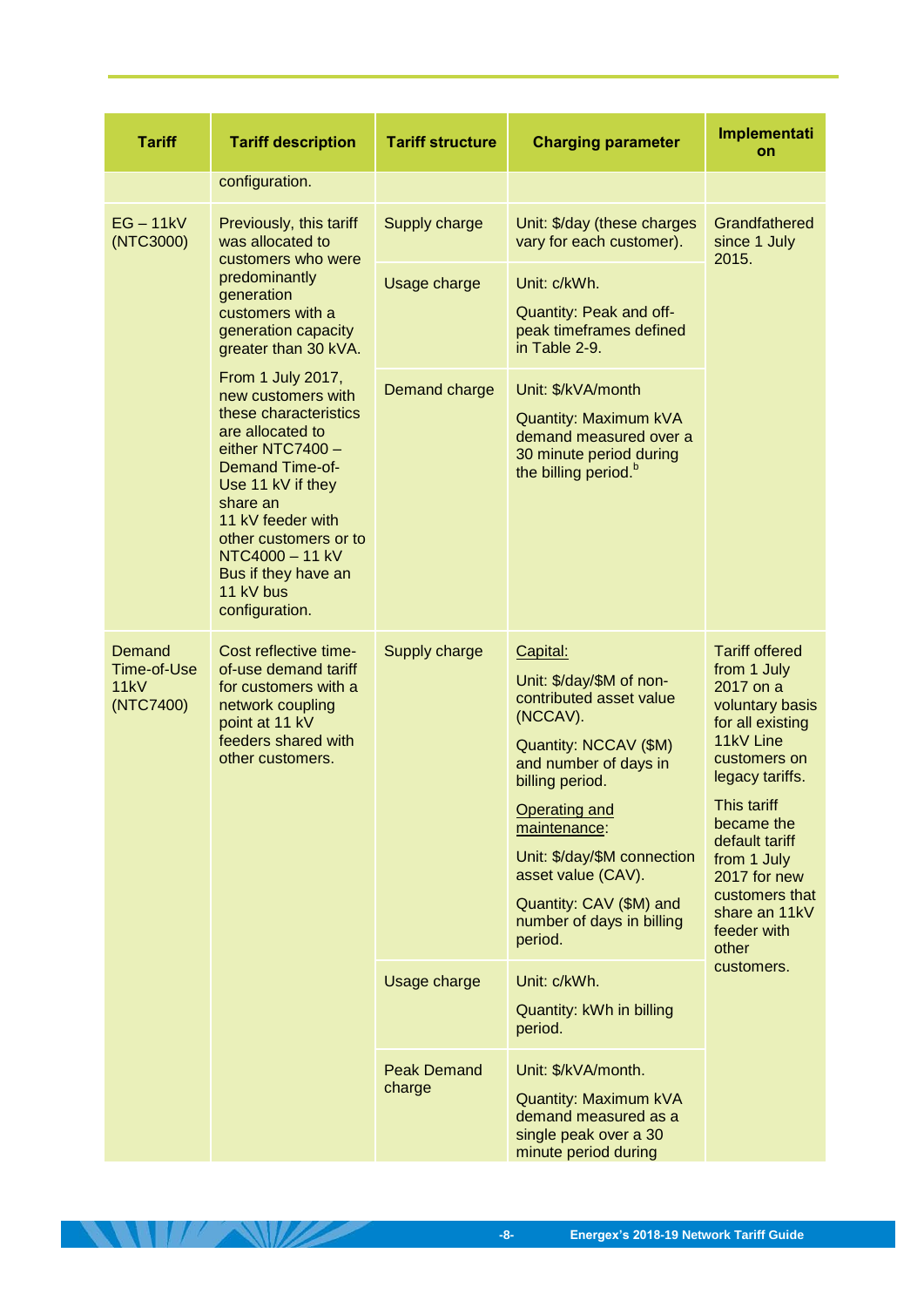| <b>Tariff</b> | <b>Tariff description</b> | <b>Tariff structure</b> | <b>Charging parameter</b>                                                                                                                                                                                                                                                                | Implementati<br>on |
|---------------|---------------------------|-------------------------|------------------------------------------------------------------------------------------------------------------------------------------------------------------------------------------------------------------------------------------------------------------------------------------|--------------------|
|               |                           |                         | charging window defined<br>in Table 2-10.                                                                                                                                                                                                                                                |                    |
|               |                           | Excess demand<br>charge | Unit: \$/kVA/month.<br>Quantity: The maximum<br>of:<br>Zero,<br>Maximum kVA<br>demand measured as<br>a single peak over a<br>30 minute period<br>outside the peak<br>charging windows<br>defined in Table 2-10,<br>minus the peak<br>demand quantity as<br>described above. <sup>b</sup> |                    |

#### **Notes:**

**THE REAL PROPERTY** 

a. It should be noted that connection assets are the assets required to connect an electrical installation to the shared network, and are all the assets from the connection point back up to and including the network coupling point.

 Dedicated connection assets are generally for the sole use of a single connection and are typically not shared by multiple connections. In circumstances where the network coupling point, and/or identification of dedicated connection assets, is unclear or contested, Energex will consider other information, including but not limited to, the customer's metering point to make a determination about the network coupling point.

b. The average power used during the 30 minute period is used to calculate demand.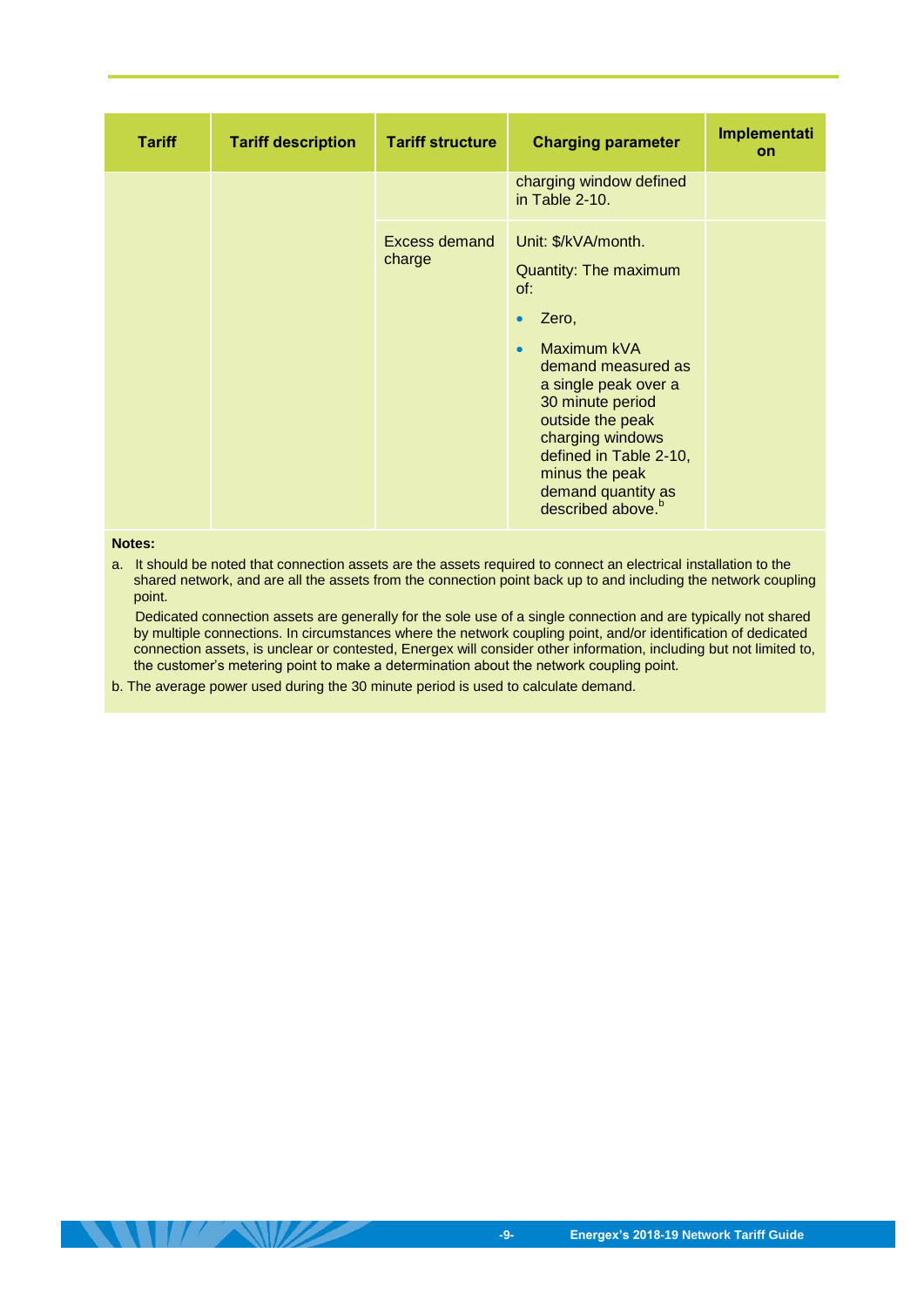<span id="page-13-0"></span>

| <b>Tariff</b>                                                                                                                                                                                                                                                                                                                                        | <b>Tariff description</b>                                                                                                                   | <b>Tariff structure</b>                                                                                                                                                                                                                                                                                            | <b>Charging parameter</b>                                                                                                             | <b>Implementation</b>                                                 |
|------------------------------------------------------------------------------------------------------------------------------------------------------------------------------------------------------------------------------------------------------------------------------------------------------------------------------------------------------|---------------------------------------------------------------------------------------------------------------------------------------------|--------------------------------------------------------------------------------------------------------------------------------------------------------------------------------------------------------------------------------------------------------------------------------------------------------------------|---------------------------------------------------------------------------------------------------------------------------------------|-----------------------------------------------------------------------|
| Large<br>Demand<br>(NTC8100)                                                                                                                                                                                                                                                                                                                         | Tariffs available to<br>LV customers with<br>consumption greater<br>than 100 MWh per                                                        | Supply charge                                                                                                                                                                                                                                                                                                      | Unit: \$/day.<br><b>Quantity: Days in billing</b><br>period.                                                                          | NTC8100:<br>Optional tariff.<br><b>NTC8300:</b><br>Default tariff.    |
| <b>Small</b><br>Demand<br>(NTC8300)                                                                                                                                                                                                                                                                                                                  | year.<br>LV customers with<br>consumption less<br>than 100 MWh per                                                                          | Usage charge                                                                                                                                                                                                                                                                                                       | Unit: c/kWh.<br>Quantity: kWh in billing<br>period.                                                                                   |                                                                       |
|                                                                                                                                                                                                                                                                                                                                                      | year may voluntarily<br>access these tariffs.<br><b>Customers must</b><br>have appropriate<br>Type 1-4 metering to<br>access these tariffs. | Demand charge                                                                                                                                                                                                                                                                                                      | Unit: \$/kVA/month.<br>Quantity: Maximum kVA<br>demand measured over a<br>30 minute period during<br>the billing period. <sup>a</sup> |                                                                       |
| <b>LV Demand</b><br>Tariff available to LV<br>Time-of-Use<br>customers with<br>$(NTC7200)^b$<br>consumption greater<br>than 100 MWh per<br>year.<br>LV customers with<br>consumption less<br>than MWh per year<br>may voluntarily<br>access this tariff.<br><b>Customers must</b><br>have appropriate<br>Type 1-4 metering to<br>access this tariff. |                                                                                                                                             | Supply charge                                                                                                                                                                                                                                                                                                      | Unit: \$/day.<br><b>Quantity: Days in billing</b><br>period.                                                                          | <b>Tariff offered</b><br>from 1 July 2018<br>on a voluntary<br>basis. |
|                                                                                                                                                                                                                                                                                                                                                      |                                                                                                                                             | Usage charge                                                                                                                                                                                                                                                                                                       | Unit: c/kWh.<br>Quantity: kWh in billing<br>period.                                                                                   |                                                                       |
|                                                                                                                                                                                                                                                                                                                                                      | Demand charge                                                                                                                               | Unit: \$/kVA/month.<br><b>Quantity: Maximum kVA</b><br>demand measured over a<br>30 minute period during<br>the billing period.                                                                                                                                                                                    |                                                                                                                                       |                                                                       |
|                                                                                                                                                                                                                                                                                                                                                      | <b>Excess demand</b><br>charge                                                                                                              | Unit: \$/kVA/month.<br>Quantity: The maximum<br>of:<br>Zero,<br>$\bullet$<br>Maximum kVA<br>$\bullet$<br>demand measured as<br>a single peak over a<br>30 minute period<br>outside the peak<br>charging windows<br>defined in Table 2-10,<br>minus the peak<br>demand quantity as<br>described above. <sup>a</sup> |                                                                                                                                       |                                                                       |

### **Table 2-4 - Tariffs and tariff structures for LV customers with consumption greater than 100 MWh/year**

Note:

a. The average power used during the 30 minute period is used to calculate demand.

b. New tariff offered from 1 July 2018.

**THE REAL PROPERTY**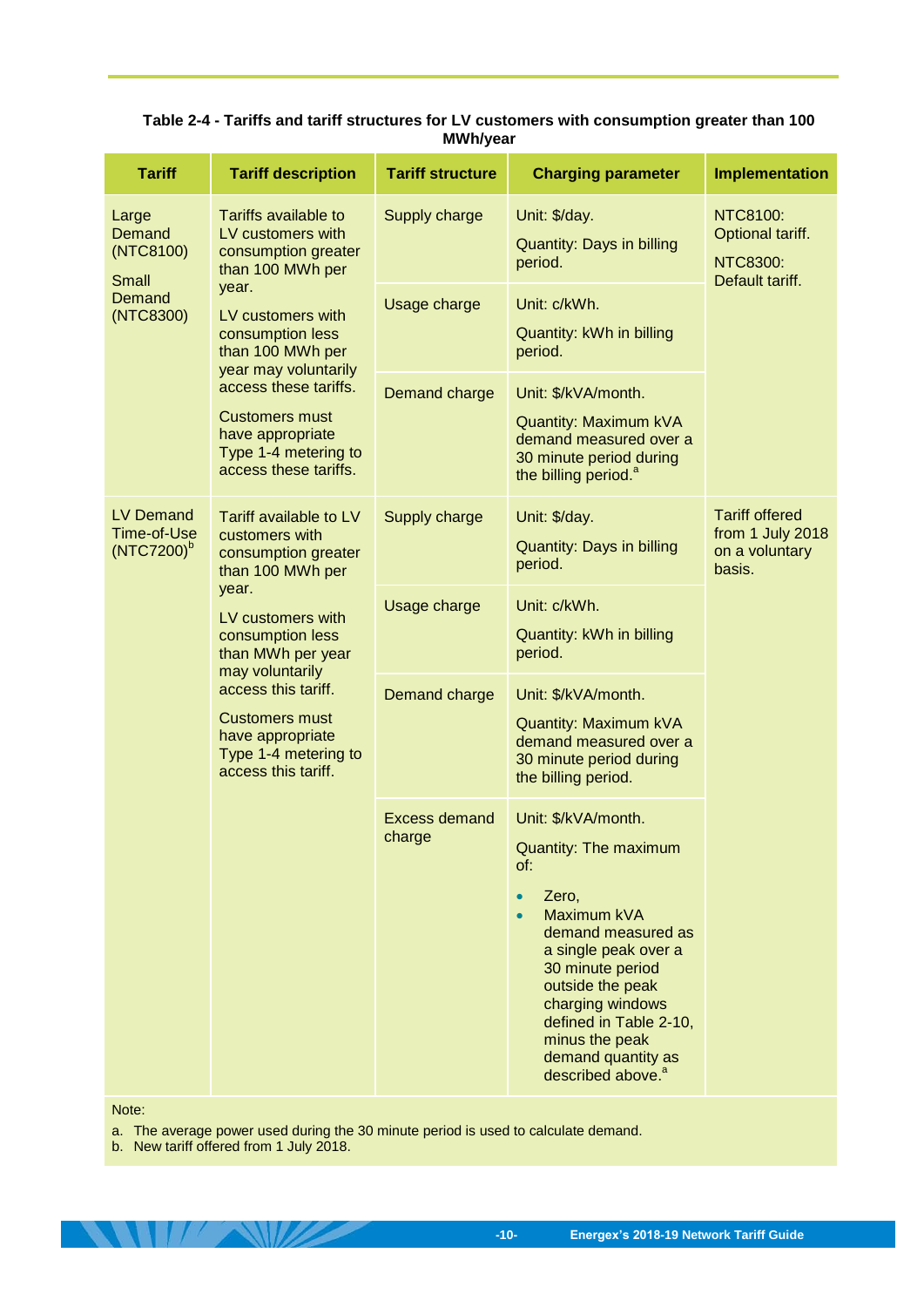|  |  | Table 2-5 - Tariffs and tariff structures for residential customers |  |  |
|--|--|---------------------------------------------------------------------|--|--|
|--|--|---------------------------------------------------------------------|--|--|

<span id="page-14-0"></span>

| <b>Tariff</b>                                                                                                                                                                                                                                                                                               | <b>Tariff description</b>                                                      | <b>Tariff</b><br><b>structure</b>                                                                                                                                                                  | <b>Charging parameter</b>                                                                                                                                                                                                                 | <b>Implementation</b> |
|-------------------------------------------------------------------------------------------------------------------------------------------------------------------------------------------------------------------------------------------------------------------------------------------------------------|--------------------------------------------------------------------------------|----------------------------------------------------------------------------------------------------------------------------------------------------------------------------------------------------|-------------------------------------------------------------------------------------------------------------------------------------------------------------------------------------------------------------------------------------------|-----------------------|
| This tariff is the<br><b>Residential</b><br>Flat<br>default tariff for<br>(NTC8400)<br>regardless of their<br>size and cannot be<br>with Residential<br>Time-of-Use<br>(NTC8900).                                                                                                                           | residential customers                                                          | Supply charge                                                                                                                                                                                      | Unit: \$/day.<br><b>Quantity: Days in</b><br>billing period.                                                                                                                                                                              | Default tariff.       |
|                                                                                                                                                                                                                                                                                                             | used in conjunction                                                            | Usage charge                                                                                                                                                                                       | Unit: c/kWh.<br>Quantity: kWh in billing<br>period.                                                                                                                                                                                       |                       |
| <b>Residential</b><br>Time-of-Use<br>(NTC8900)                                                                                                                                                                                                                                                              | This tariff is available<br>to residential<br>customers<br>regardless of their | Supply charge                                                                                                                                                                                      | Unit: \$/day.<br><b>Quantity: Days in</b><br>billing period.                                                                                                                                                                              | Optional tariff.      |
| size and cannot be<br>used in conjunction<br>with Residential Flat<br>(NTC8400).<br><b>Customers must</b><br>have a time-of-use<br>capable meter to<br>access this tariff.                                                                                                                                  |                                                                                | Usage charge                                                                                                                                                                                       | Unit: c/kWh.<br>Quantity: kWh in billing<br>period.<br>Peak, shoulder and                                                                                                                                                                 |                       |
|                                                                                                                                                                                                                                                                                                             |                                                                                | off-peak timeframes<br>defined in Table 2-9.                                                                                                                                                       |                                                                                                                                                                                                                                           |                       |
| <b>Residential</b><br>This tariff is available<br>Demand<br>to residential<br>(NTC7000)<br>customers<br>regardless of their<br>size and cannot be<br>used in conjunction<br>with Residential Flat<br>(NTC8400).<br><b>Customers must</b><br>have appropriate<br>Type 1-4 metering to<br>access this tariff. |                                                                                | Supply charge                                                                                                                                                                                      | Unit: \$/day.<br>Quantity: Days in<br>billing period.                                                                                                                                                                                     | Optional tariff.      |
|                                                                                                                                                                                                                                                                                                             |                                                                                | Usage charge                                                                                                                                                                                       | Unit: c/kWh.<br>Quantity: kWh in billing<br>period.                                                                                                                                                                                       |                       |
|                                                                                                                                                                                                                                                                                                             | Demand<br>charge                                                               | Unit: \$/kW/month.<br><b>Quantity: Maximum</b><br>kilowatt demand<br>measured as a single<br>peak over a 30 minute<br>period during peak<br>charging window<br>defined in Table 2-10. <sup>a</sup> |                                                                                                                                                                                                                                           |                       |
|                                                                                                                                                                                                                                                                                                             |                                                                                |                                                                                                                                                                                                    | For the first 12 months<br>on this tariff, eligible<br>customers' chargeable<br>demand will be<br>capped. Terms and<br>conditions are<br>provided in<br>Appendix 3 of the<br><b>Energex 2018-19</b><br><b>Annual Pricing</b><br>Proposal. |                       |

**ANTIFANDE**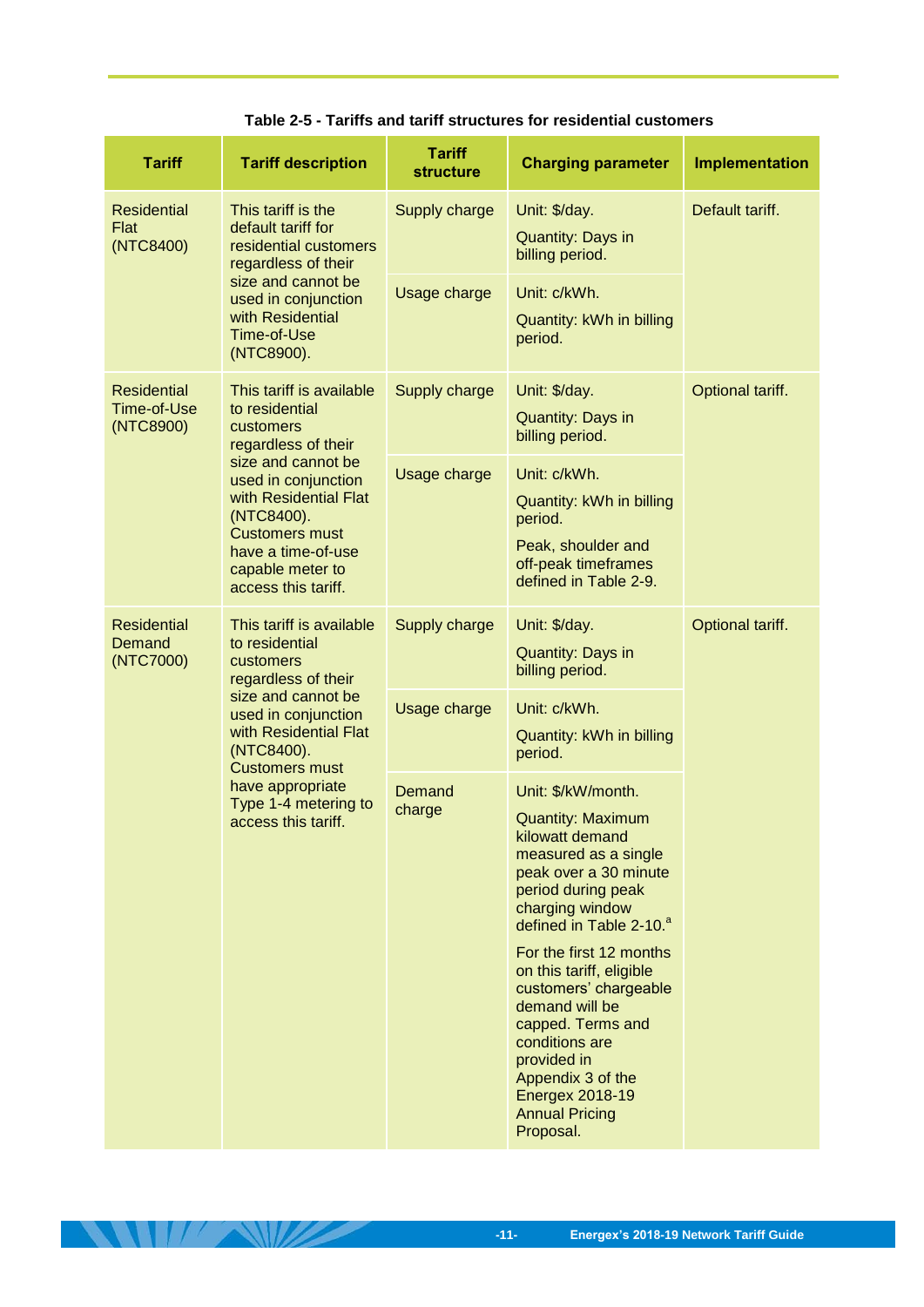| <b>Tariff</b>                                                                                 | <b>Tariff description</b>                                                                                                                                                                                                                                                                                                                                                                                                                                                                                                                                                                                                                                                                                                     | <b>Tariff</b><br><b>structure</b>                  | <b>Charging parameter</b>                                                                                                                                                                                                                                                                                                                                                                                                                                                                                                                                                                                                                                                                                                                 | <b>Implementation</b>                                                                                                                                                                                                                                                                             |
|-----------------------------------------------------------------------------------------------|-------------------------------------------------------------------------------------------------------------------------------------------------------------------------------------------------------------------------------------------------------------------------------------------------------------------------------------------------------------------------------------------------------------------------------------------------------------------------------------------------------------------------------------------------------------------------------------------------------------------------------------------------------------------------------------------------------------------------------|----------------------------------------------------|-------------------------------------------------------------------------------------------------------------------------------------------------------------------------------------------------------------------------------------------------------------------------------------------------------------------------------------------------------------------------------------------------------------------------------------------------------------------------------------------------------------------------------------------------------------------------------------------------------------------------------------------------------------------------------------------------------------------------------------------|---------------------------------------------------------------------------------------------------------------------------------------------------------------------------------------------------------------------------------------------------------------------------------------------------|
| <b>Residential</b><br>Lifestyle<br>$(NTC6400)^b$                                              | <b>Residential Lifestyle</b><br>offers a flatter<br>electricity bill based<br>on smoothing of the<br>underlying network                                                                                                                                                                                                                                                                                                                                                                                                                                                                                                                                                                                                       | <b>Network</b><br>access<br>allowance              | Monthly charge based<br>on customer's<br>nominated band. The<br>bands are set out in<br><b>Table 2-12</b>                                                                                                                                                                                                                                                                                                                                                                                                                                                                                                                                                                                                                                 | The tariff is<br>designed to<br>operate with a<br>smart meter.<br>Once choice of                                                                                                                                                                                                                  |
|                                                                                               | peak charges.<br><b>Customers must</b><br>have a digital (type<br>4) meter installed<br>and consent to<br>monthly billing in<br>order to access this<br>tariff.<br>This tariff is based on<br>a network tariff<br>where the cost of<br>using the network is<br>primarily linked to<br>customer usage of<br>the network between<br>4pm and 9pm on any<br>day in the summer<br>season of November<br>to March (the<br>summer peak<br>window).<br>Customers can pay<br>for their network<br>usage during the<br>summer peak<br>window through a<br>fixed monthly charge<br>that buys the right to<br>use the network to<br>transport up to an<br>agreed amount of<br>electricity during<br>each summer weak<br>window (Band 2 to | Summer peak<br>top-up charge                       | The summer peak top-<br>up charge is applied to<br>the single maximum<br>daily energy<br>consumed above the<br>threshold associated<br>with the nominated<br>band during the billing<br>period.<br>The summer peak top-<br>up rate is the same<br>regardless of the<br>chosen band.<br>There is no top up<br>charge for exceeding<br>the agreed allowance<br>anytime outside of the<br>summer peak window.<br>Once the allocation is<br>exceeded, the<br>increased amount<br>remains available for<br>the rest of the month<br>and then resets back<br>to the original<br>nominated allowance<br>at the start of the<br>following month.<br>Applies to network use<br>during the summer<br>peak charging window<br>defined in Table 2-11. | access band is<br>made, customers<br>cannot choose a<br>lower band until<br>they have been<br>on the chosen<br>band for a full 12<br>months.<br>Customers,<br>however, can<br>choose to move<br>to increase their<br>network access<br>allowance by<br>moving to a<br>higher band at<br>any time. |
| 5). The option<br>remains to pay<br>entirely on a pay as<br>you go basis<br>(choosing Band 1) | <b>Usage flat</b>                                                                                                                                                                                                                                                                                                                                                                                                                                                                                                                                                                                                                                                                                                             | Unit: c/kWh<br>Quantity: kWh in billing<br>period. |                                                                                                                                                                                                                                                                                                                                                                                                                                                                                                                                                                                                                                                                                                                                           |                                                                                                                                                                                                                                                                                                   |

#### **Notes:**

a. The average power used during the 30 minute period is used to calculate demand.

<span id="page-15-0"></span>b. New tariff offered on 1 July 2018.

**ANTILLE AND CONTACT**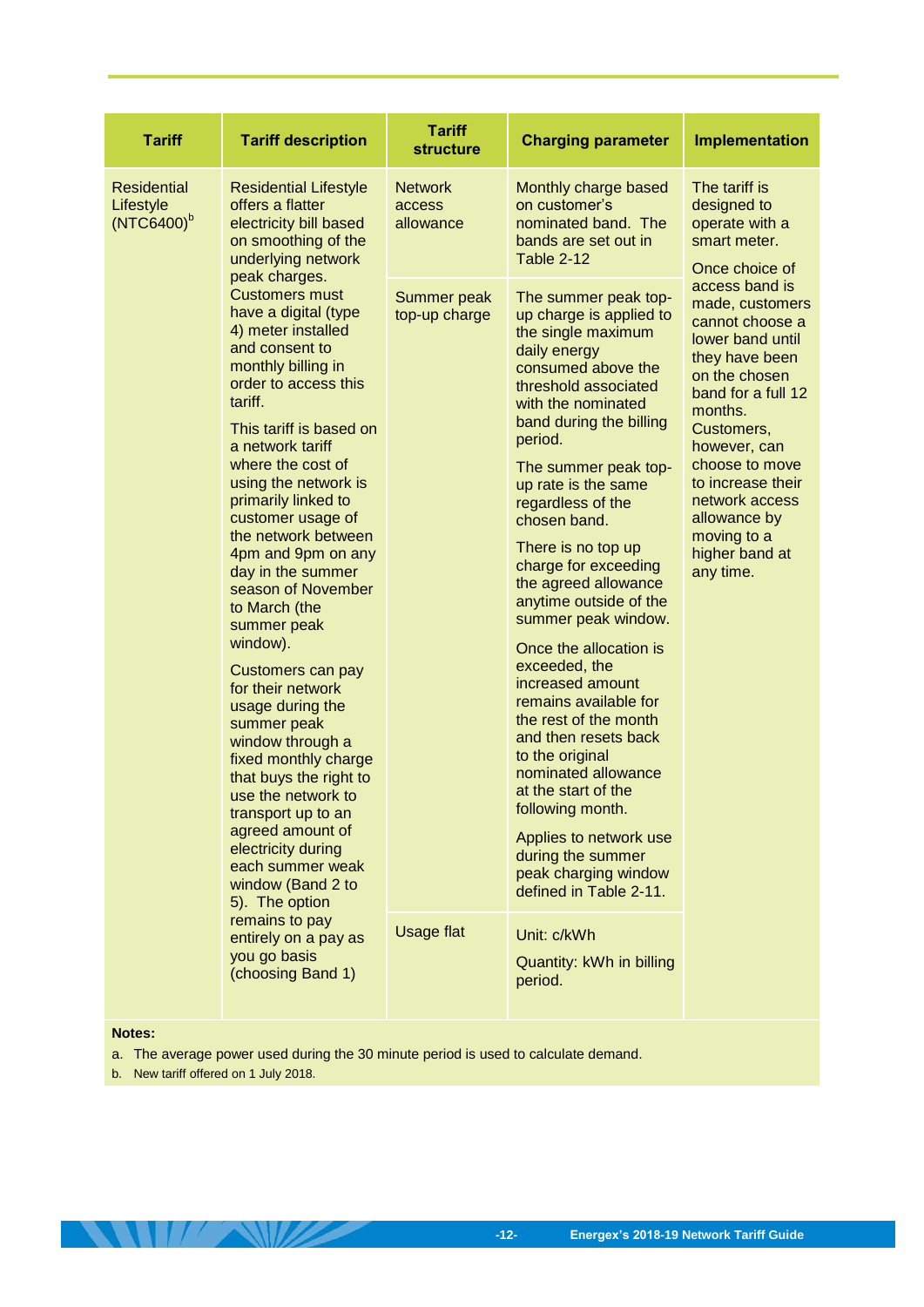| <b>Tariff</b>                                | <b>Tariff description</b>                                                                                                                                                                                                                                                                                | <b>Tariff</b><br><b>structure</b> | <b>Charging parameter</b>                                                                                                                                                                          | <b>Implementation</b>                                         |
|----------------------------------------------|----------------------------------------------------------------------------------------------------------------------------------------------------------------------------------------------------------------------------------------------------------------------------------------------------------|-----------------------------------|----------------------------------------------------------------------------------------------------------------------------------------------------------------------------------------------------|---------------------------------------------------------------|
| <b>Business Flat</b><br>(NTC8500)            | This tariff is the<br>default tariff for<br>business customers<br>with consumption                                                                                                                                                                                                                       | Supply charge                     | Unit: \$/day.<br><b>Quantity: Days in</b><br>billing period.                                                                                                                                       | Default tariff.                                               |
|                                              | less than 100 MWh<br>per year.                                                                                                                                                                                                                                                                           | Usage charge                      | Unit: c/kWh.<br>Quantity: kWh in billing<br>period.                                                                                                                                                |                                                               |
| <b>Business Time-</b><br>of-Use<br>(NTC8800) | This tariff is<br>available to<br>business customers<br>with consumption                                                                                                                                                                                                                                 | Supply charge                     | Unit: \$/day.<br><b>Quantity: Days in</b><br>billing period.                                                                                                                                       | Optional tariff.                                              |
|                                              | less than 100 MWh<br>per year.<br><b>Customers must</b><br>have time-of-use<br>capable metering<br>installed to access<br>this tariff.                                                                                                                                                                   | Usage charge                      | Unit: c/kWh.<br>Quantity: kWh in billing<br>period.<br>Peak and off-peak<br>timeframes defined in<br>Table 2-9.                                                                                    |                                                               |
| <b>Business</b><br>Demand<br>(NTC7100)       | This tariff is<br>available to<br>business customers<br>with consumption<br>less than 100<br>MWh/year and<br>cannot be used in<br>conjunction with<br><b>Business flat</b><br>(NTC8500).<br>Demand<br>charge<br><b>Customers must</b><br>have appropriate<br>Type 1-4 metering<br>to access this tariff. | Supply charge                     | Unit: \$/day.<br><b>Quantity: Days in</b><br>billing period.                                                                                                                                       | <b>Optional tariff</b><br>offered from 1<br><b>July 2017.</b> |
|                                              |                                                                                                                                                                                                                                                                                                          | Usage charge                      | Unit: c/kWh.<br>Quantity: kWh in billing<br>period.                                                                                                                                                |                                                               |
|                                              |                                                                                                                                                                                                                                                                                                          |                                   | Unit: \$/kW/month.<br><b>Quantity: Maximum</b><br>kilowatt demand<br>measured as a single<br>peak over a 30 minute<br>period during peak<br>charging window<br>defined in Table 2-10. <sup>a</sup> |                                                               |
| <b>Notes:</b>                                |                                                                                                                                                                                                                                                                                                          |                                   |                                                                                                                                                                                                    |                                                               |

### **Table 2-6 - SCS tariffs and tariff structures for LV business customers with consumption less than 100 MWh/year**

a. The average power used during the 30 minute period is used to calculate demand.

**ANTIFANIZADE**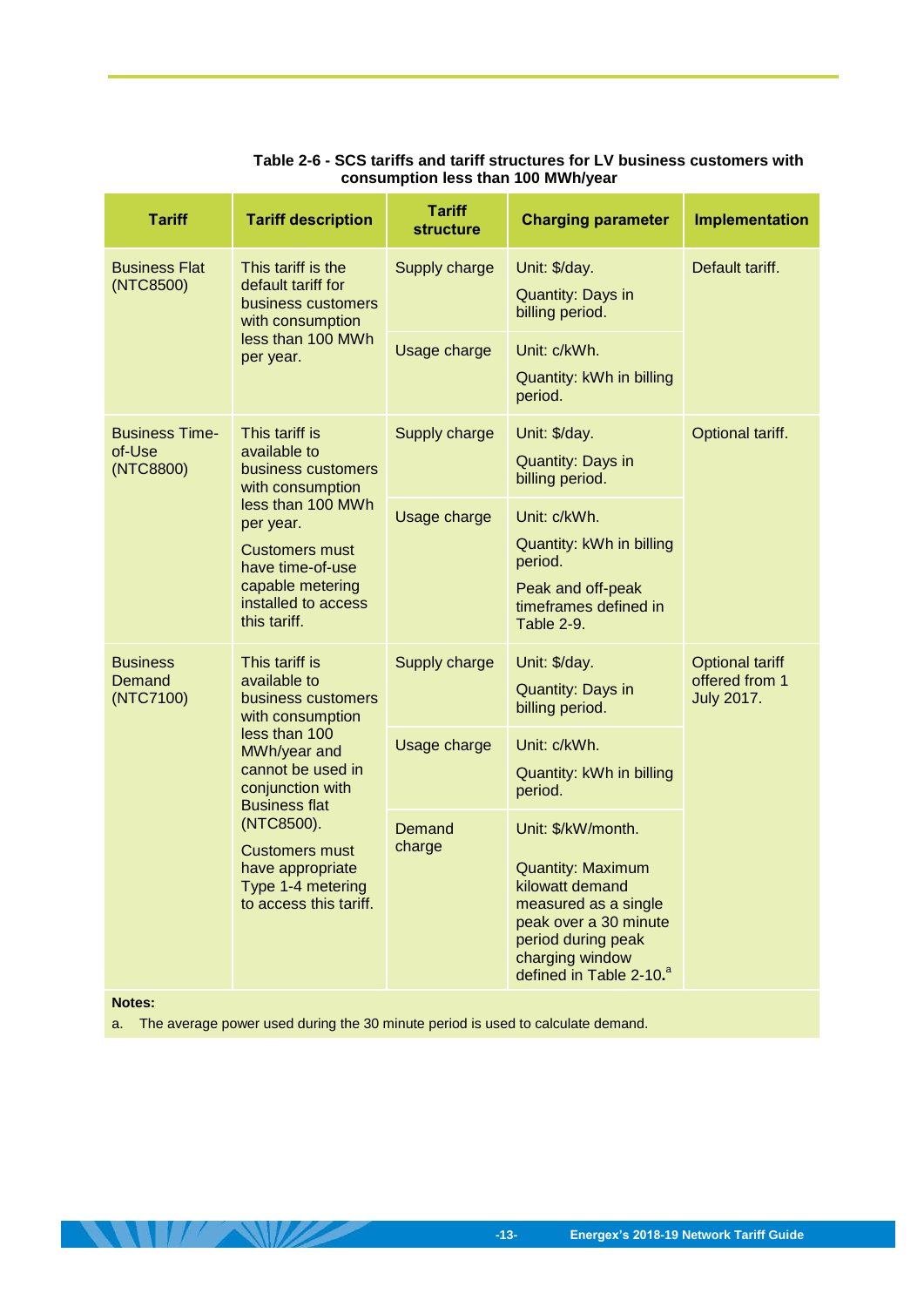The terms and conditions for unmetered supplies can be found in Appendix 1 of the Energex 2018-19 Annual Pricing Proposal.<sup>8</sup>

<span id="page-17-0"></span>

| Tariff                 | <b>Tariff</b><br>structure | <b>Charging parameter</b>                           | <b>Implementation</b> |
|------------------------|----------------------------|-----------------------------------------------------|-----------------------|
| Unmetered<br>(NTC9600) | Usage charge               | Unit: c/kWh.<br>Quantity: kWh in billing<br>period. | Default tariff.       |

#### **Table 2-7 - Tariffs and tariff structures for unmetered tariff**

#### **Table 2-8 - Tariffs and tariff structures for load control tariffs**

<span id="page-17-1"></span>

| <b>Tariff</b>                                                              | <b>Tariff</b><br>structure | <b>Charging parameter</b>                           | <b>Implementation</b>                                                                                                  |  |  |
|----------------------------------------------------------------------------|----------------------------|-----------------------------------------------------|------------------------------------------------------------------------------------------------------------------------|--|--|
| <b>Super Economy</b><br>(NTC9000) <sup>a</sup><br>Economy<br>$(NTC9100)^a$ | Usage charge               | Unit: c/kWh.<br>Quantity: kWh in billing<br>period. | Optional secondary tariff.                                                                                             |  |  |
| <b>Smart Control</b><br>(NTC7300)                                          | Usage charge               | Unit: c/kWh.<br>Quantity: kWh in billing<br>period. | Optional secondary tariff in<br>conjunction with the<br>residential demand tariff,<br>NTC7000 - Residential<br>Demand. |  |  |
| Notes:<br>This tariff cannot be used in conjunction with NTC7000.<br>a.    |                            |                                                     |                                                                                                                        |  |  |

The terms and conditions for secondary tariffs can be found in Appendix 2 of the Energex 2018- 19 Annual Pricing Proposal.<sup>9</sup>

<span id="page-17-2"></span>The charging timeframes for our time-of-use tariffs are included in [Table 2-2](#page-9-1) to [Table 2-10.](#page-18-0)

| Table 2-9 - Time-of-use usage charging timeframes |  |  |
|---------------------------------------------------|--|--|
|                                                   |  |  |

| Tariff                      | <b>Network Tariff</b><br>Code | Charging<br><b>timeframes</b> | <b>Weekdays<sup>a</sup></b> | Weekends     |
|-----------------------------|-------------------------------|-------------------------------|-----------------------------|--------------|
| <b>Residential Time-of-</b> | NTC8900                       | Off-Peak                      | $10pm - 7am$                | $10pm - 7am$ |

-

[https://www.energex.com.au/home/our-services/pricing-And-tariffs/business-customers/pricing-publications.](https://www.energex.com.au/home/our-services/pricing-And-tariffs/business-customers/pricing-publications)

<sup>&</sup>lt;sup>8</sup> Energex website - Pricing Publications page for residential customers: [https://www.energex.com.au/home/our-services/pricing-And](https://www.energex.com.au/home/our-services/pricing-And-tariffs/residential-customers/pricing-publications)[tariffs/residential-customers/pricing-publications;](https://www.energex.com.au/home/our-services/pricing-And-tariffs/residential-customers/pricing-publications) or Pricing Publications page for business customers:

[https://www.energex.com.au/home/our-services/pricing-And-tariffs/business-customers/pricing-publications.](https://www.energex.com.au/home/our-services/pricing-And-tariffs/business-customers/pricing-publications)

**The CONTEXT SURVERTIES IN THE CONTEXT CONTEXT CONTEXT CONTEXT CONTEXT CONTEXT CONTEXT CONTEXT CONTEXT CONTEXT**<br><sup>9</sup> Energex website - Pricing Publications page for residential customers: https://www.energex.com.au/home/our [tariffs/residential-customers/pricing-publications;](https://www.energex.com.au/home/our-services/pricing-And-tariffs/residential-customers/pricing-publications) or Pricing Publications page for business customers: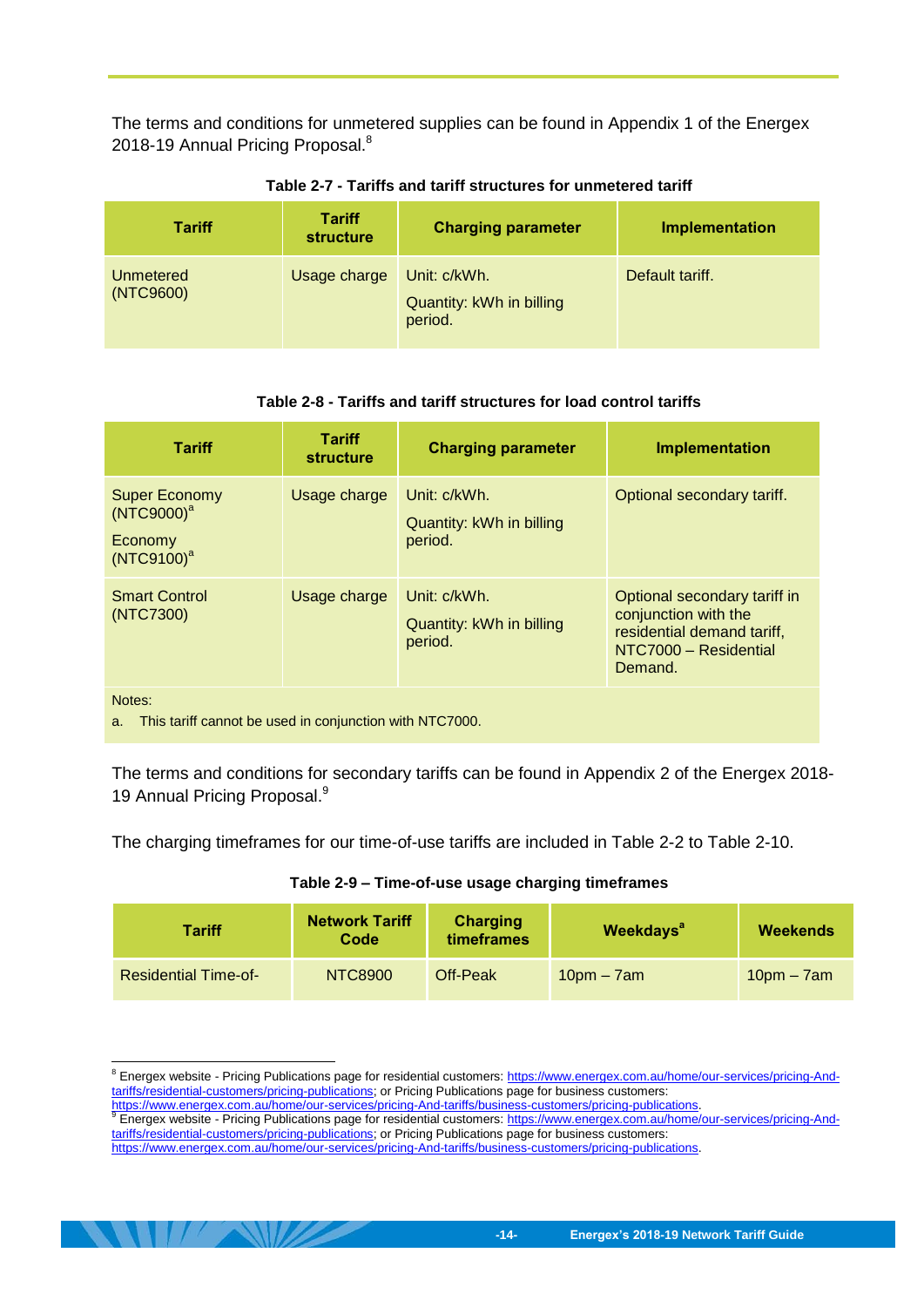| <b>Tariff</b>               | <b>Network Tariff</b><br>Code                                                   | <b>Charging</b><br>timeframes | <b>Weekdays<sup>a</sup></b>  | <b>Weekends</b> |
|-----------------------------|---------------------------------------------------------------------------------|-------------------------------|------------------------------|-----------------|
| <b>Use</b>                  |                                                                                 | Shoulder                      | $7am - 4pm,$<br>$8pm - 10pm$ | $7am - 10pm$    |
|                             |                                                                                 | Peak                          | $4pm - 8pm$                  | No peak         |
| <b>Business Time-of-Use</b> | <b>NTC8800</b>                                                                  | Off-Peak                      | $9$ pm $-7$ am               | Anytime         |
|                             |                                                                                 | Peak                          | $7am - 9pm$                  | No peak         |
| <b>ICC, CAC</b>             | <b>NTC1000</b><br>NTC4000<br><b>NTC4500</b><br><b>NTC8000</b><br><b>NTC3000</b> | Off-Peak                      | $11pm - 7am$                 | Anytime         |
|                             |                                                                                 | Peak                          | $7am - 11pm$                 | No peak         |
| Note:                       |                                                                                 |                               |                              |                 |

<span id="page-18-0"></span>a. Include government specified public holidays.

NU ZNI

| Table 2-10 - Time-of-use demand charging windows |  |
|--------------------------------------------------|--|
|--------------------------------------------------|--|

| <b>Tariff</b>                                                                             | <b>Network Tariff</b><br>Code               | <b>Charging</b><br>timeframes | <b>Workdays<sup>a</sup></b> | Weekends |  |
|-------------------------------------------------------------------------------------------|---------------------------------------------|-------------------------------|-----------------------------|----------|--|
| <b>Residential Time-of-Use</b>                                                            | <b>NTC7000</b>                              | Off-Peak                      | $8$ pm $-4$ pm              | Anytime  |  |
|                                                                                           |                                             | Peak                          | $4pm - 8pm$                 | No peak  |  |
| <b>Business ToU</b>                                                                       | NTC7100<br><b>NTC7200</b><br><b>NTC7400</b> | Off-Peak                      | $9$ pm $-9$ am              | Anytime  |  |
|                                                                                           |                                             | Peak                          | $9am - 9pm$                 | No peak  |  |
| Note:<br>Markdays are weekdays but evolude agvernment specified public holidays<br>$\sim$ |                                             |                               |                             |          |  |

irkdays are weekdays but exclude government specified public holidays.

<span id="page-18-1"></span>The charging timeframe for the top-up summer peak charge is set out in Table 2.11.

| <b>Tariff</b>                                                                                                 | <b>Network Tariff</b><br>Code | <b>Charging</b><br>timeframes | <b>Season</b>     | Days <sup>a</sup>   |
|---------------------------------------------------------------------------------------------------------------|-------------------------------|-------------------------------|-------------------|---------------------|
| <b>Residential Lifestyle</b>                                                                                  | NTC6400                       | Summer peak<br>window         | November to March | Any day 4pm-<br>9pm |
| Note:<br>Include weekdays, weekends and government specified public holidays during summer peak window.<br>a. |                               |                               |                   |                     |

The customer's nominated access bands for the Residential Lifestyle tariff is found in Table 2.12.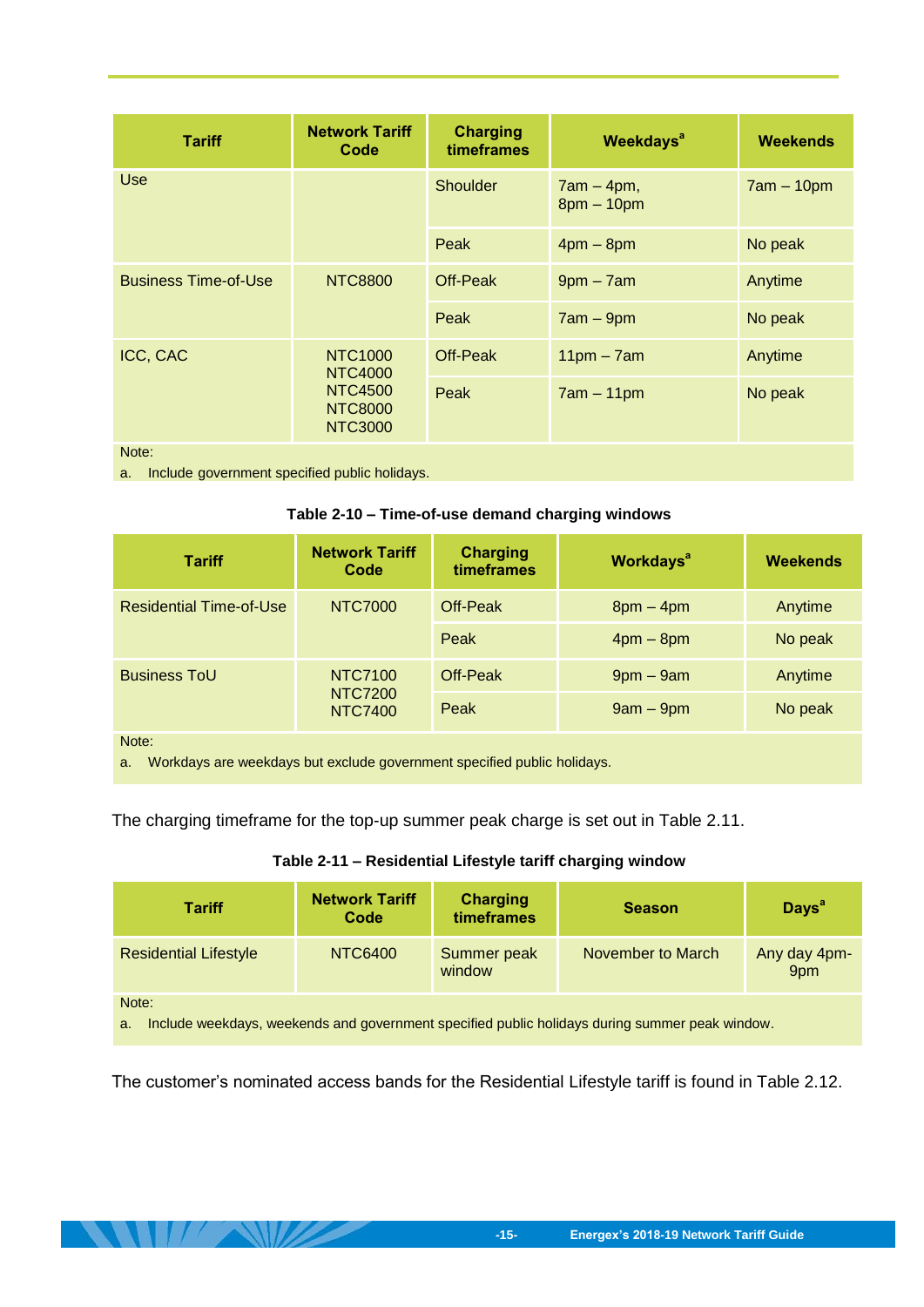<span id="page-19-2"></span>

| <b>Network access</b><br>allowance | Summer peak window (SPW) network allowance in the band                                                                 |
|------------------------------------|------------------------------------------------------------------------------------------------------------------------|
| Access Band 1                      | 0 kWh. Does not include any allowance for use of the network to transport<br>electricity during the summer peak window |
| Access Band 2                      | Includes network access allowance to transport up to 5 kWh in each daily<br>summer peak window                         |
| <b>Access Band 3</b>               | Includes network access allowance to transport up to 10 kWh in each daily<br>summer peak window                        |
| Access Band 4                      | Includes network access allowance to transport up to 15 kWh in each daily<br>summer peak window                        |
| Access Band 5                      | Includes access to the network to transport up to 20 kWh in each daily summer<br>peak window                           |

#### **Table 2-12 – Residential Lifestyle Tariff Network Access Band**

Customers can choose the band option that matches their maximum daily use in the summer peak window and payment preference. Should use of the network exceed the summer peak window agreed amount included in the band, top-up fees apply. There is no top up fee for exceeding the agreed allowance of energy anytime outside of the summer peak window.

The top-up charge and energy usage rate are additional charges and the same rates apply for these regardless of the band chosen.

# <span id="page-19-0"></span>**2.3 Network tariff charging components**

The total network charges customers are charged for their use of the distribution network are known as Network Use of System (NUOS) charges. NUOS charges are comprised of the following components:

- Distribution Use of System (DUOS) this charge refers to the network charge attributable to the use of the distribution network
- Designated Pricing Proposal Charge (DPPC) this charge refers to charges incurred for the use of the transmission network. It was previously referred to as Transmission Use of System (TUOS)
- Jurisdictional Scheme this charge refers to the amounts imposed on Energex through legislative obligations by the Queensland Government. On 31 May 2017, we received a direction from the Queensland Government not to pass on any jurisdictional scheme amounts to customers through the network charges. Consequently, since 1 July 2017, the jurisdictional scheme rates in Energex's network tariffs have been set to zero until at least 2020.

# <span id="page-19-1"></span>**2.3.1 DUOS**

 $\mathcal{L} \left( \mathcal{L} \right)$ 

The DUOS charging component recovers costs associated with connection services and/or use of the distribution network for the conveyance of electricity (i.e. SCS).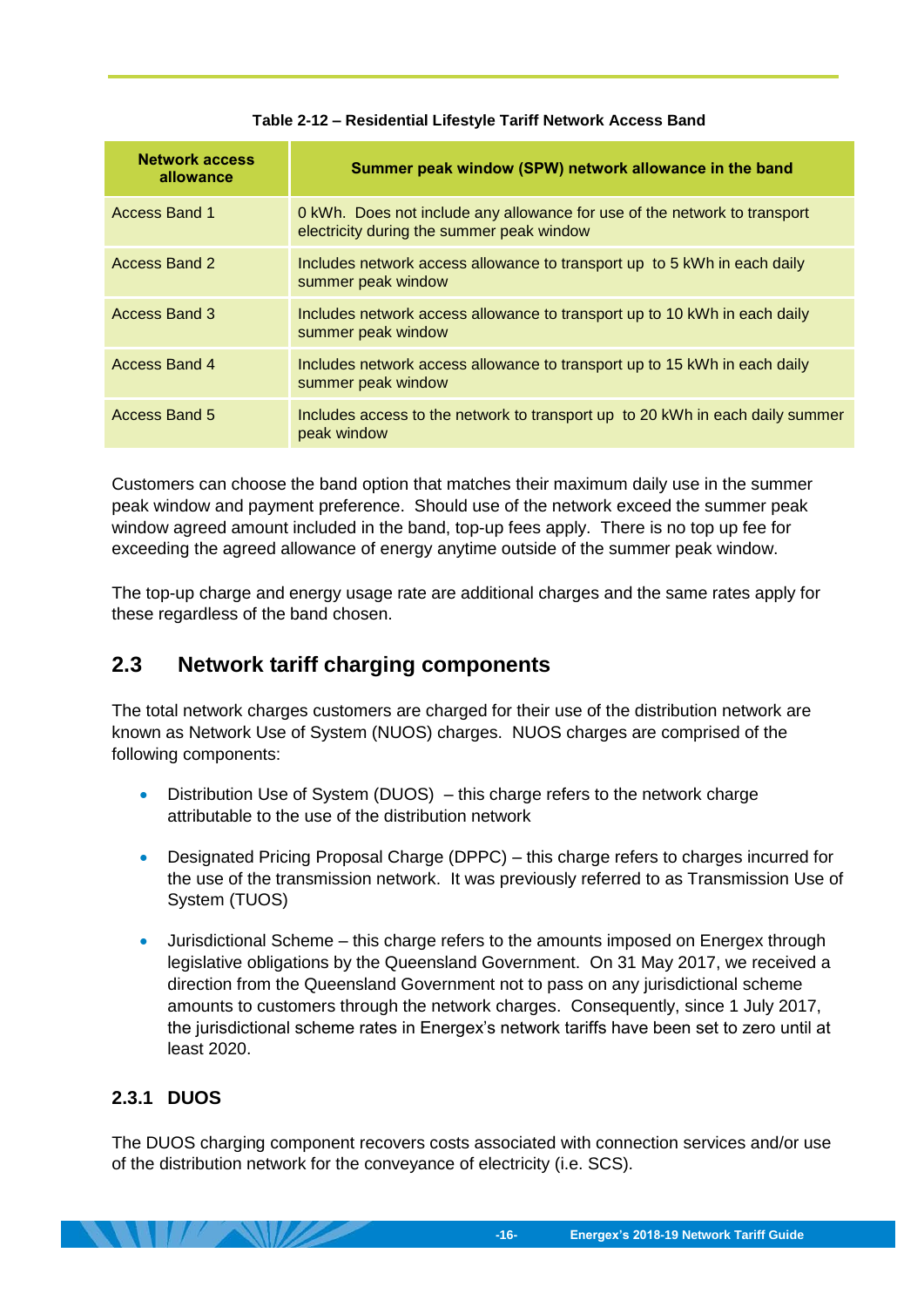SCS are regulated under a revenue cap form of price control. The revenue cap (or Total Annual Revenue) for any given year reflects Energex's smoothed revenue requirement determined by the AER, plus other revenue adjustments.<sup>10</sup> The AER's revenue determination is based on its assessment of our efficient costs over the 2015-20 regulatory control period.<sup>11</sup>

The revenue cap is allocated to the tariff classes, network voltage levels and then to specific tariffs. Further details on the revenue allocation approach we use to derive prices are provided in the *2018-19 Information Guide* available on our website. 12

# <span id="page-20-0"></span>**2.3.2 DPPC (or TUoS)**

Transmission-related costs recovered by Energex are comprised of:

- The use of Powerlink's transmission network to deliver high voltage electricity from generators to our distribution network. The revenue to be recovered by Powerlink over the regulatory control period is determined by the AER. The DPPC amount to be recovered by Energex in 2018-19 is consistent with the AER's decision on Powerlink's 2017-22 revenue determination.<sup>13</sup>
- Avoided TUoS charges paid to eligible Embedded Generators (EGs) This mechanism set out in the NER recognises that the electricity supplied to Energex by EGs would have otherwise been supplied by Powerlink. Each year we are required to estimate the avoided costs of upstream transmission to be remitted to EGs in the form of a lump sum payment after 30 June.
- Payments made to other DNSPs for the supply of distribution services For Energex, these costs relate to the contingency supply by Essential Energy from its Terranora Substation to Energex's Kirra Zone substation.

We are able to recover DPPC amounts from our customers via a separate DPPC charge.

The allocation of DPPC to ICC customers is based on the direct pass-through of Powerlink advised charges. For CAC and SAC tariffs, the allocation is based on a combination of demand and volume proportions. Further details on the revenue allocation approach we use to derive prices are provided in the *2018-19 Information Guide* available on our website. 14

# <span id="page-20-1"></span>**2.3.3 Jurisdictional schemes**

Jurisdictional schemes are certain programs implemented by state governments that place legislative obligations on DNSPs. For Queensland, this includes:

**-17- Energex's 2018-19 Network Tariff Guide**

<sup>-</sup> $10$  The revenue smoothing process is used by the AER by applying X factors to Energex's annual revenue to develop a smooth revenue path over the regulatory control period.

<sup>11</sup> Australian Energy Regulator, Final Decision Energex determination 2015-16 to 2019-20, October 2015.

<sup>12</sup> Energex website - Pricing Publications page for residential customers[: https://www.energex.com.au/home/our-services/pricing-And](https://www.energex.com.au/home/our-services/pricing-And-tariffs/residential-customers/pricing-publications)[tariffs/residential-customers/pricing-publications;](https://www.energex.com.au/home/our-services/pricing-And-tariffs/residential-customers/pricing-publications) or Pricing Publications page for business customers:

[https://www.energex.com.au/home/our-services/pricing-And-tariffs/business-customers/pricing-publications.](https://www.energex.com.au/home/our-services/pricing-And-tariffs/business-customers/pricing-publications)<br><sup>13</sup> Australian Energy Regulator, Decision Powerlink's 2017-22 Revenue Determination.

<sup>14</sup> Pricing Publications page for residential customers[: https://www.energex.com.au/home/our-services/pricing-And-tariffs/residential](https://www.energex.com.au/home/our-services/pricing-And-tariffs/residential-customers/pricing-publications)[customers/pricing-publications;](https://www.energex.com.au/home/our-services/pricing-And-tariffs/residential-customers/pricing-publications) or Pricing Publications page for business customers: [https://www.energex.com.au/home/our](https://www.energex.com.au/home/our-services/pricing-And-tariffs/business-customers/pricing-publications)[services/pricing-And-tariffs/business-customers/pricing-publications.](https://www.energex.com.au/home/our-services/pricing-And-tariffs/business-customers/pricing-publications)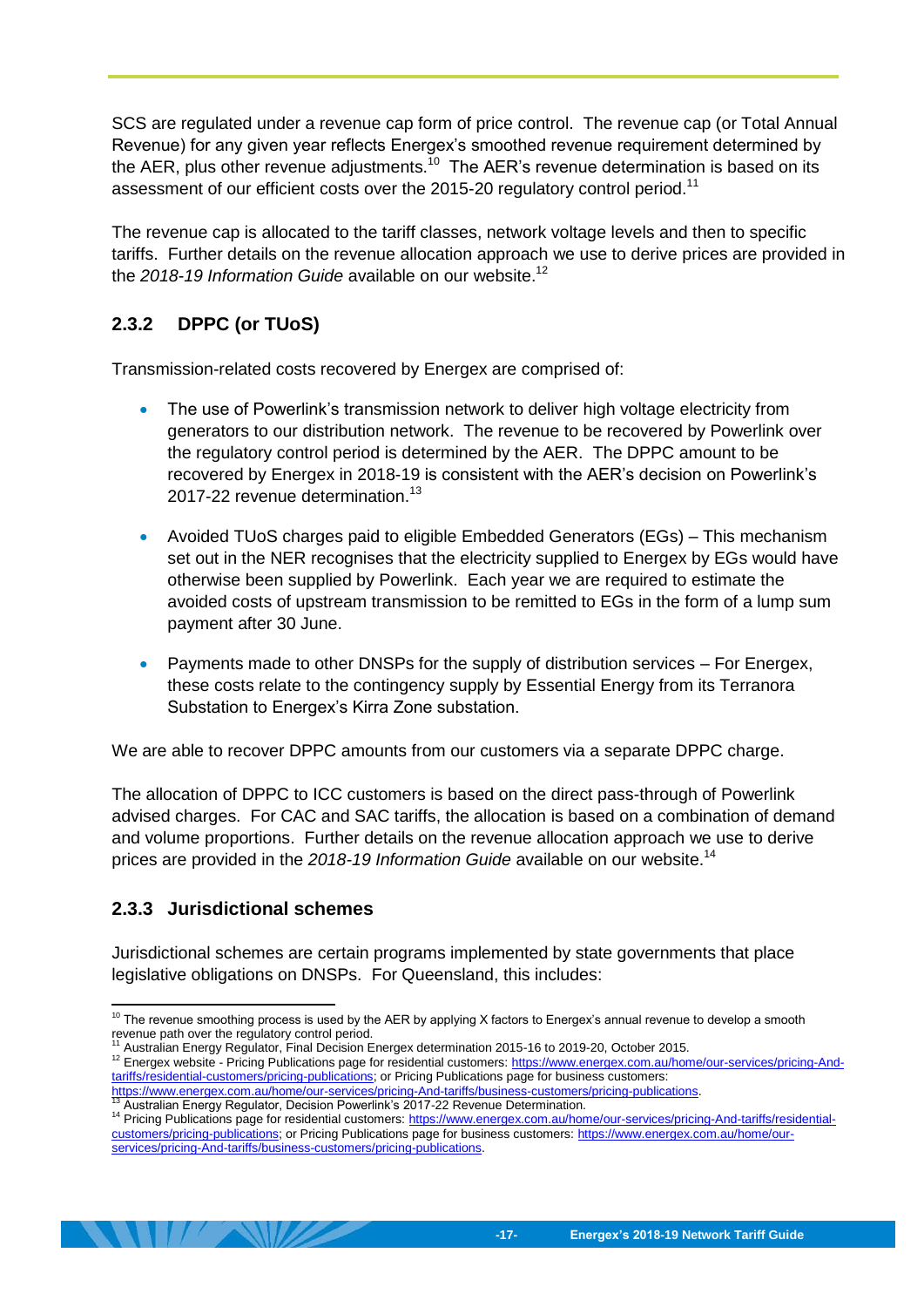- The Solar Bonus Scheme (SBS) this scheme obligates Energex to pay a feed-in tariff (FiT) for energy supplied into its distribution network from specific micro-embedded generators
- Energy Industry Levy We are obligated under our Distribution Authority to pay a proportion of the Queensland Government's funding commitments for the Australian Energy Market Commission's (AEMC's) work performed under the National Energy Retail Law.

We are able to recover jurisdictional scheme amounts from our customers via a separate Jurisdictional Scheme charge. However, on 31 May 2017, we received a direction from Queensland Government not to pass on AER-approved jurisdictional scheme charges to customers in our network tariffs. The Queensland Government will instead subsidise the cost of the scheme until 2020. Consequently, from 1 July 2017, the jurisdictional scheme rates in our network tariffs will be set to zero.

# <span id="page-21-0"></span>**2.4 2018-19 SCS tariff charges**

The proposed tariff levels for SCS in 2018-19, including DUOS, DPPC, jurisdictional scheme payments and total NUOS, are provided in a separate document, the *2018-19 Network Tariff Tables* spreadsheet, available on our website.<sup>15</sup>

Additionally, for billing purposes, each tariff has a number of billing permutations to reflect (1) differences between ACS metering service charges for customers and (2) network access bands for the Residential Lifestyle tariff. Refer to the *2018-19 Network Tariff Tables* spreadsheet.

<sup>-</sup><sup>15</sup> Pricing Publications page for residential customers[: https://www.energex.com.au/home/our-services/pricing-And-tariffs/residential](https://www.energex.com.au/home/our-services/pricing-And-tariffs/residential-customers/pricing-publications)[customers/pricing-publications;](https://www.energex.com.au/home/our-services/pricing-And-tariffs/residential-customers/pricing-publications) or Pricing Publications page for business customers: [https://www.energex.com.au/home/our](https://www.energex.com.au/home/our-services/pricing-And-tariffs/business-customers/pricing-publications)[services/pricing-And-tariffs/business-customers/pricing-publications.](https://www.energex.com.au/home/our-services/pricing-And-tariffs/business-customers/pricing-publications)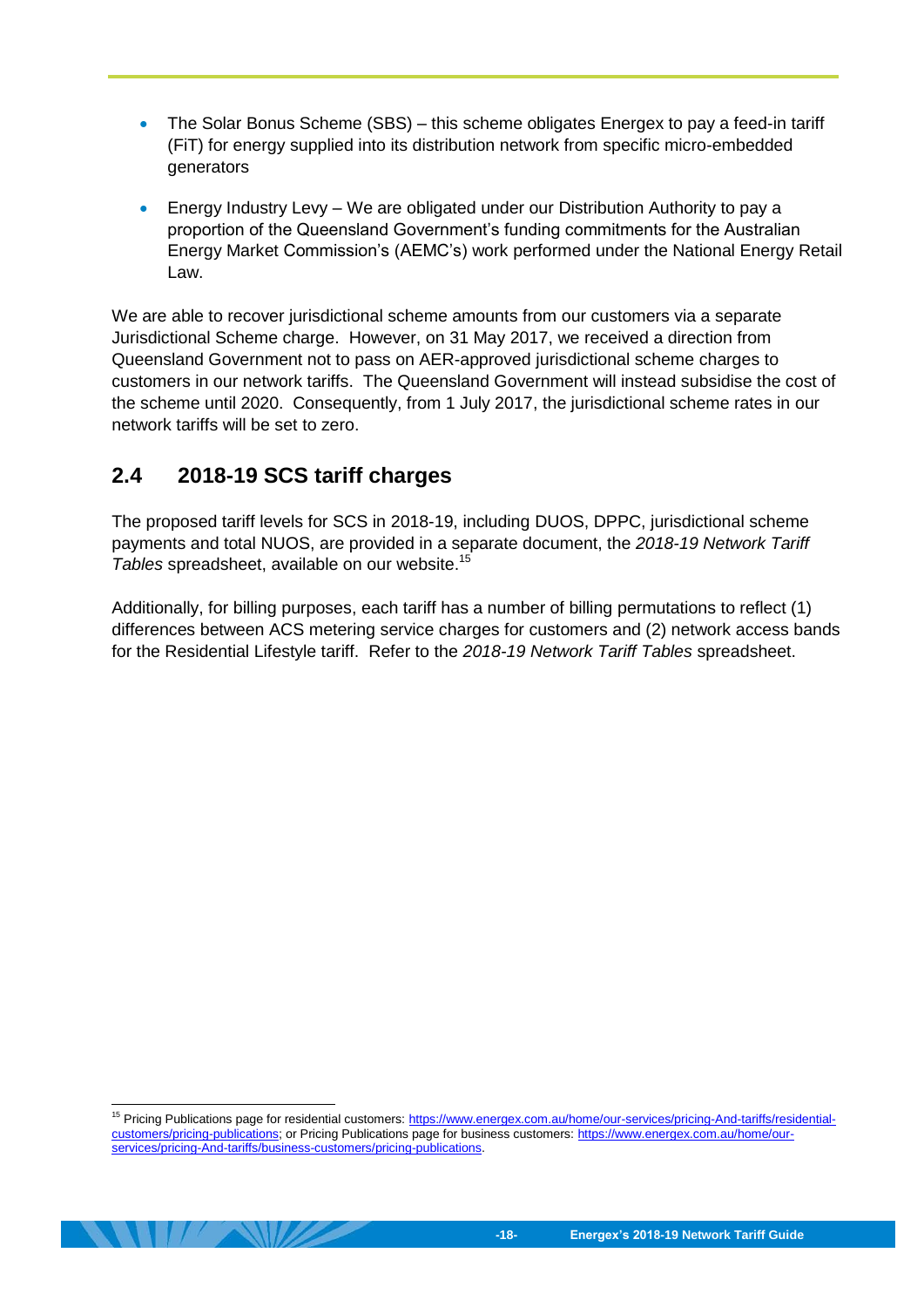# <span id="page-22-0"></span>**3 Alternative Control Services**

# <span id="page-22-1"></span>**3.1 Tariff classes**

Services provided under the ACS framework are customer specific and/or customer requested services. These services may also have potential for provision on a competitive basis rather than by a single DNSP. ACS are akin to a 'user-pays' system. The whole cost of the service is paid by those customers who benefit from the service, rather than recovered from all customers.

There are four ACS tariff classes that are based on the type of service a customer requires:

- Connection services
- Ancillary network services
- Metering services
- Public lighting services.

<span id="page-22-2"></span>These services form the basis of tariff classes for ACS which is described in [Table 3-1.](#page-22-2)

| <b>Tariff class</b>        | <b>Activity</b>                                                                                                                                                                                                                                                                                                                                                                                  |  |  |  |  |
|----------------------------|--------------------------------------------------------------------------------------------------------------------------------------------------------------------------------------------------------------------------------------------------------------------------------------------------------------------------------------------------------------------------------------------------|--|--|--|--|
| <b>Connection services</b> | <b>Pre-connection services</b>                                                                                                                                                                                                                                                                                                                                                                   |  |  |  |  |
|                            | Pre-connection services are those services that relate to assessing a<br>connection application, making a connection offer and negotiating offer<br>acceptance and additional support services provided by the DNSP (on<br>request) during connection enquiry and connection application other than<br>general connection enquiry services and connection application services.                  |  |  |  |  |
|                            | Generally relates to services which require a customised or site-specific<br>response and/or are available contestably.                                                                                                                                                                                                                                                                          |  |  |  |  |
|                            | Unless otherwise specified, services or activities undertaken under this<br>service group relate to both small and large customers and real estate<br>development connections.                                                                                                                                                                                                                   |  |  |  |  |
|                            | <b>Connection services</b>                                                                                                                                                                                                                                                                                                                                                                       |  |  |  |  |
|                            | Connection services include the design, construction, commissioning and<br>energisation of connection assets for large customers and for real estate<br>developments.                                                                                                                                                                                                                            |  |  |  |  |
|                            | Also includes the augmentation of the network to remove a constraint<br>faced by an embedded generator. This does not include customers with<br>micro-generation facilities that connect under a SAC tariff class. Energex<br>considers that generators larger than 30 kVA but smaller than 1 MW<br>should be treated as embedded generators for the purpose of removing<br>network constraints. |  |  |  |  |
|                            | Include temporary connections for short term supply (e.g. blood bank vans,<br>school fetes).                                                                                                                                                                                                                                                                                                     |  |  |  |  |

#### **Table 3-1 - 2018-19 ACS tariff classes**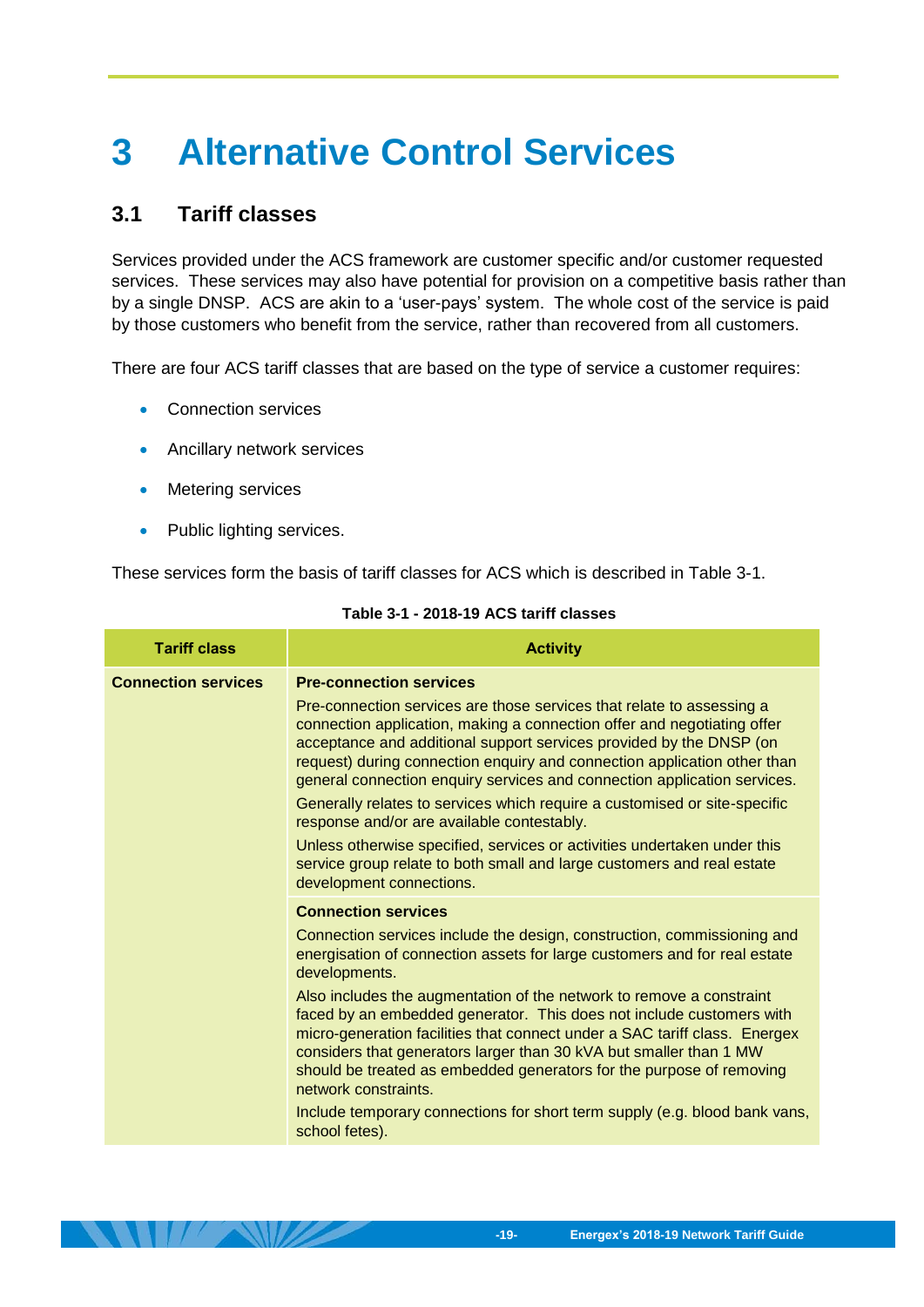| <b>Tariff class</b>                  | <b>Activity</b>                                                                                                                                                                                                                                                                                                                                                                                                                                                                                                                                                                                                                                                                                                                                                                                                                                                                                                                         |
|--------------------------------------|-----------------------------------------------------------------------------------------------------------------------------------------------------------------------------------------------------------------------------------------------------------------------------------------------------------------------------------------------------------------------------------------------------------------------------------------------------------------------------------------------------------------------------------------------------------------------------------------------------------------------------------------------------------------------------------------------------------------------------------------------------------------------------------------------------------------------------------------------------------------------------------------------------------------------------------------|
|                                      | <b>Post-connection services</b><br>Post-connection services are those services initiated by a customer which<br>are specific to an existing connection point.                                                                                                                                                                                                                                                                                                                                                                                                                                                                                                                                                                                                                                                                                                                                                                           |
|                                      | <b>Accreditation services</b><br>Accreditation of alternative service providers and approval of their designs,<br>works and materials.                                                                                                                                                                                                                                                                                                                                                                                                                                                                                                                                                                                                                                                                                                                                                                                                  |
| <b>Ancillary network</b><br>services | Ancillary network services include services provided in relation to a<br>Retailer of Last Resort (ROLR) event and works initiated by a customer,<br>which are not covered by another service and are not required for the<br>efficient management of the network, or to satisfy DNSP purposes or<br>obligations.                                                                                                                                                                                                                                                                                                                                                                                                                                                                                                                                                                                                                        |
| <b>Metering services</b>             | <b>Type 6 Metering</b><br>- Type 6 meter installation and provision (before 1 July 2015)<br>- Type 6 meter installation and provision (on or after 1 July 2015 and up<br>until 30 November 2017), where the replacement meter was initiated by<br>Energex as a DNSP<br>- Type 6 metering maintenance, reading and data services.<br>We recover the costs of providing Default Metering Services through daily<br>capital and non-capital charges based on the number and type of meters<br>we provide the customer. These charges are billed to retailers.<br>It should be noted that, as a result of the 'Power of Choice' rule change<br>taking effect on 1 December 2017, the installation and delivery of metering<br>services have become the responsibility of third party service providers.<br>Energex remains responsible for the maintenance of its existing fleet of<br>Type 6 meters.<br><b>Auxiliary Metering Services</b> |
|                                      | Includes work initiated by a customer which is specific to a metering point.                                                                                                                                                                                                                                                                                                                                                                                                                                                                                                                                                                                                                                                                                                                                                                                                                                                            |
| <b>Public lighting</b>               | Public lighting services relate to the provision, construction and<br>maintenance of public lighting assets owned by Energex (conveyance of<br>electricity to street lights remains an SCS). Includes energy efficient<br>retrofits and new public lighting technologies, including trials.                                                                                                                                                                                                                                                                                                                                                                                                                                                                                                                                                                                                                                             |

# <span id="page-23-0"></span>**3.2 Alternative Control Services (ACS) Tariffs**

**ANTILLE ANTIQUE** 

In accordance with clause 6.18.2(b)(2) of the NER, our Pricing Proposal sets out the Alternative Control Services which have been specified in our TSS.

In addition, clause 6.18 2(b)(3) of the NER requires that our Pricing Proposal sets out the charging parameters utilised to calculate the charges for Alternative Control Services and elements of service to which each charging parameter relates.

Energex's tariffs for Alternative Control Services are grouped according to the classification and basis of pricing determined by the AER in its Distribution Determination. This aids in providing tariffs that appropriately reflect the costs incurred in providing the relevant service to the relevant type of customer. At the same time, the tariffs within each tariff class have been grouped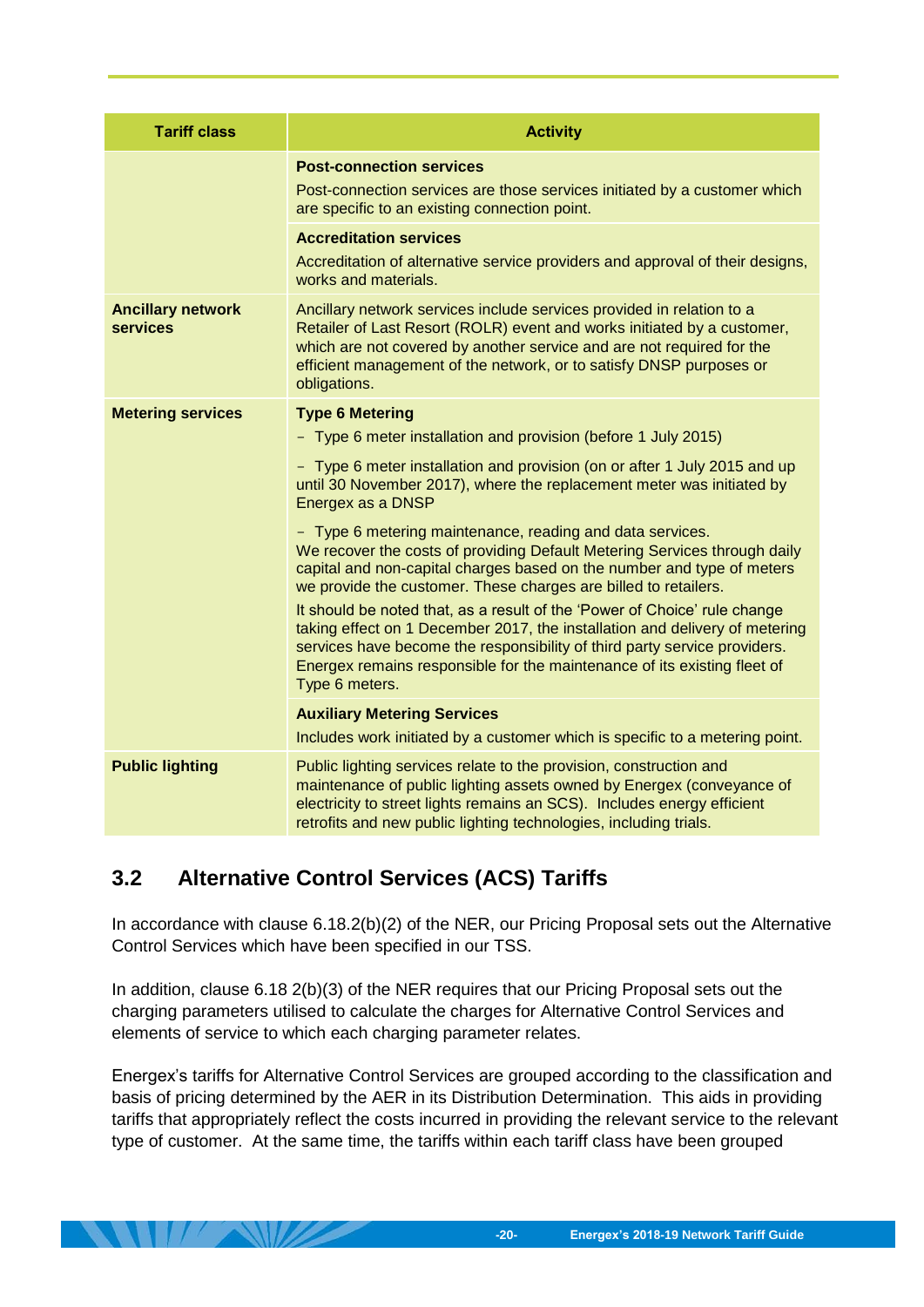together in a manner that is easy for customers and retailers to understand, and which avoids unnecessary transaction costs as a result of tariff proliferation.

It should be noted that the AEMC's recommendations in the Power of Choice review was implemented in Queensland on 1 December 2017. Under these new arrangements, we are no longer responsible for providing metering installations as they are subject to contestability. We are only able to provide metering installations as they are subject to contestability. We are only able to provide metering services to existing regulated meters as long as they are in operation. As a result, on 1 December 2017, a number of Alternative Control Services were either discontinued or had the metering provision component separated from the service with the remaining service components covering the services still performed by Energex.

|  |  |  | Table 3-2 - ACS subject to Schedule 8 |  |
|--|--|--|---------------------------------------|--|
|--|--|--|---------------------------------------|--|

<span id="page-24-0"></span>

| <b>Service description</b>                                                                                                                                                                                                                        | <b>Product</b><br>code                                  | <b>Peace</b><br>charge code |  |  |  |
|---------------------------------------------------------------------------------------------------------------------------------------------------------------------------------------------------------------------------------------------------|---------------------------------------------------------|-----------------------------|--|--|--|
|                                                                                                                                                                                                                                                   | <b>Connection services - Large Customer Connections</b> |                             |  |  |  |
| Customer request a temporary connection for short term supply (includes metered and<br>unmetered) - Simple                                                                                                                                        |                                                         |                             |  |  |  |
| Customer requested temporary connection (short term) and recovery<br>of the temporary builders supply (business hours) - No CT.                                                                                                                   | NCT1MB                                                  | 120                         |  |  |  |
| Customer requested temporary connection (short term) and recovery<br>of the temporary builders supply (business hours) - CT.                                                                                                                      | NCT2MB                                                  | 122                         |  |  |  |
| Temporary connection of unmetered equipment to an existing LV<br>supply.                                                                                                                                                                          | <b>TUMS</b>                                             | 1400                        |  |  |  |
| <b>Post Connection Services - Connection Management Services - De-energisation</b>                                                                                                                                                                |                                                         |                             |  |  |  |
| Retailer requested de-energisation of the customer's premises where the de-energisation can<br>be performed at the premise i.e. by a method other than main switch seal (e.g. pole, pillar or<br>meter isolation link).                           |                                                         |                             |  |  |  |
| Retailer requested de-energisation of the customer's premises where<br>the de-energisation can be performed at the premises i.e. by a<br>method other than main switch seal (e.g. pole, pillar or meter<br>isolation link) - No CT.               | <b>DNSD1MB</b>                                          | 300                         |  |  |  |
| Retailer requested de-energisation of the customer's premises where<br>the de-energisation can be performed at the premises i.e. by a<br>method other than main switch seal (e.g. pole, pillar or meter<br>isolation link) - CT.                  | DNSD2MB                                                 | 302                         |  |  |  |
| Retailer requested de-energisation of the customer's premises where<br>the de-energisation can be performed at the premises i.e. by a<br>method other than main switch seal (e.g. pole, pillar or meter<br>isolation link) - Non-Payment - No CT. | DN\$1MB                                                 | 304                         |  |  |  |
| Retailer requested de-energisation of the customer's premises where<br>the de-energisation can be performed at the premises i.e. by a<br>method other than main switch seal (e.g. pole, pillar or meter<br>isolation link) - Non Payment - CT.    | DN\$2MB                                                 | 306                         |  |  |  |
| <b>Retailer Requested De-energisation (Main Switch Seal-MSS)</b>                                                                                                                                                                                  |                                                         |                             |  |  |  |
| Retailer requested de-energisation (MSS). Reason Other Than Non                                                                                                                                                                                   | <b>DNS</b>                                              | 320                         |  |  |  |

**ANTILANDE**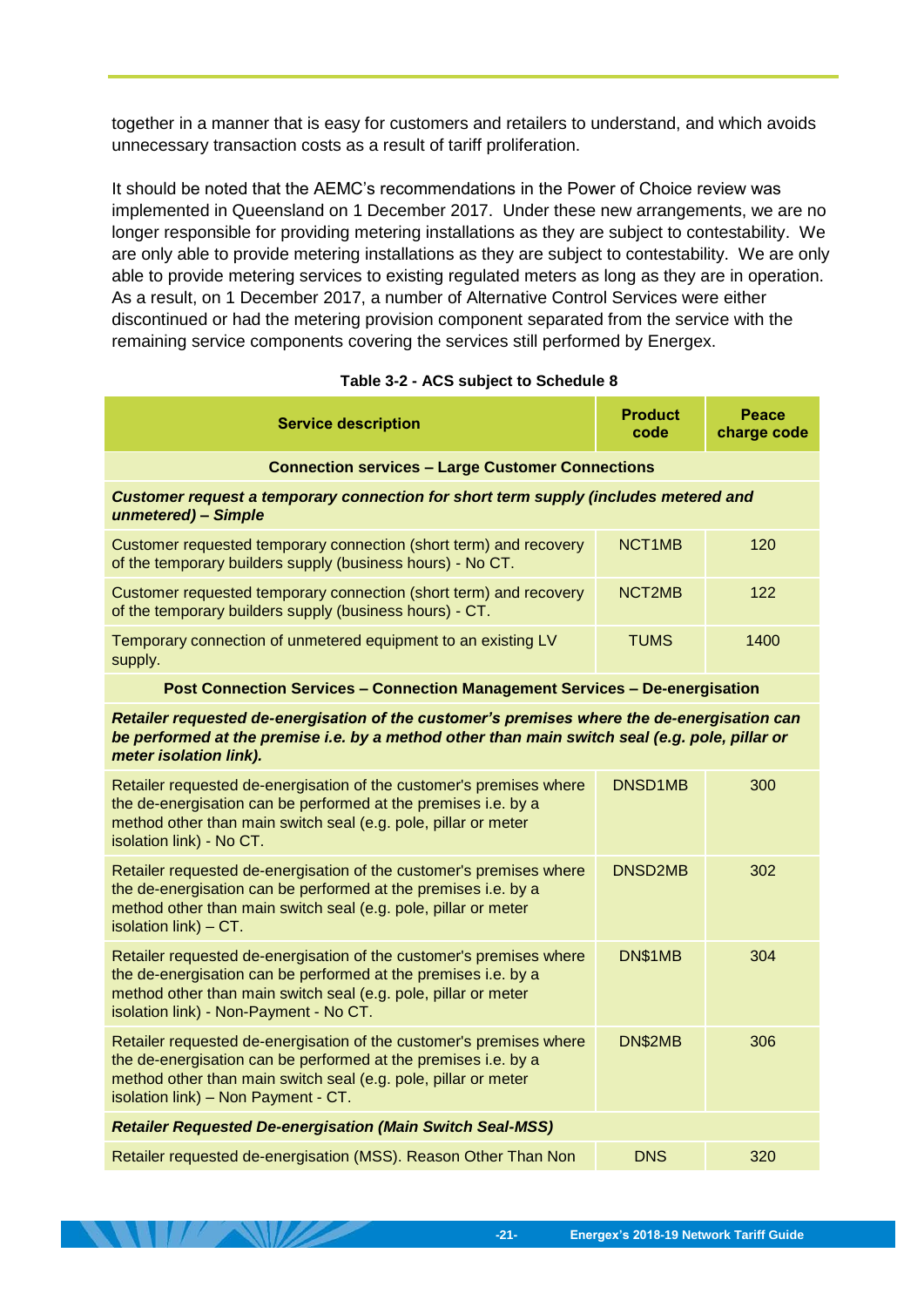| <b>Service description</b>                                                                                                                                                  | <b>Product</b><br>code | <b>Peace</b><br>charge code |  |  |
|-----------------------------------------------------------------------------------------------------------------------------------------------------------------------------|------------------------|-----------------------------|--|--|
| Payment                                                                                                                                                                     |                        |                             |  |  |
| Retailer requested de-energisation (MSS). Non Payment                                                                                                                       | DNS\$1MB               | 324                         |  |  |
| Post Connection Services - Connection Management Services - Re-energisation                                                                                                 |                        |                             |  |  |
| Re-energisation (non-payment) - no visual examination required                                                                                                              |                        |                             |  |  |
| Retailer requests a re-energisation of the customer's premises where<br>the customer has not paid their electricity account. No visual<br>required. Business Hours - No CT. | RN\$1MB                | 200                         |  |  |
| Retailer requests a re-energisation of the customer's premises where<br>the customer has not paid their electricity account. No visual<br>required. Business Hours - CT.    | RN\$2MB                | 202                         |  |  |
| Retailer requests a re-energisation of the customer's premises where<br>the customer has not paid their electricity account. No visual<br>required. After Hours - No CT.    | RN\$1MA                | 204                         |  |  |
| Retailer requests a re-energisation of the customer's premises where<br>the customer has not paid their electricity account. No visual<br>required. After Hours - CT.       | RN\$2MA                | 206                         |  |  |
| Retailer requests a re-energisation of the customer's premises where<br>the customer has not paid their electricity account. No visual<br>required. Anytime - No CT.        | <b>RN\$1MT</b>         | 208                         |  |  |
| Retailer requests a re-energisation of the customer's premises where<br>the customer has not paid their electricity account. No visual<br>required. Anytime - CT.           | RN\$2MT                | 210                         |  |  |
| Re-energisation (Main Switch Seal) - no visual examination required                                                                                                         |                        |                             |  |  |
| Retailer requests a re-energisation for the customer's premises<br>following a main switch seal (no visual required). Business Hours.                                       | <b>RNMSS</b>           | 406                         |  |  |
| Retailer requests a re-energisation for the customer's premises<br>following a main switch seal (no visual required). After Hours.                                          | <b>RNMSSA</b>          | 408                         |  |  |
| Retailer requests a re-energisation for the customer's premises<br>following a main switch seal (no visual required). Anytime.                                              | <b>RNMSST</b>          | 410                         |  |  |
| Re-energisation (Main Switch Seal) - non-payment - no visual examination required                                                                                           |                        |                             |  |  |
| Retailer requests a re-energisation for the customer's premises<br>following a main switch seal (no visual required). Business Hours -<br>Non Payment.                      | RNS\$1MB               | 412                         |  |  |
| Retailer requests a re-energisation for the customer's premises<br>following a main switch seal (no visual required). After Hours - Non<br>Payment.                         | RNS\$1MA               | 416                         |  |  |
| Retailer requests a re-energisation for the customer's premises<br>following a main switch seal (no visual required). Anytime - Non<br>Payment.                             | RNS\$1MT               | 414                         |  |  |
| Re-energisation - visual examination required                                                                                                                               |                        |                             |  |  |
| Retailer or metering coordinator/provider requests a visual<br>examination upon re-energisation (physical or remote performed by                                            | RNV1MB                 | 224                         |  |  |

**THE REAL PROPERTY**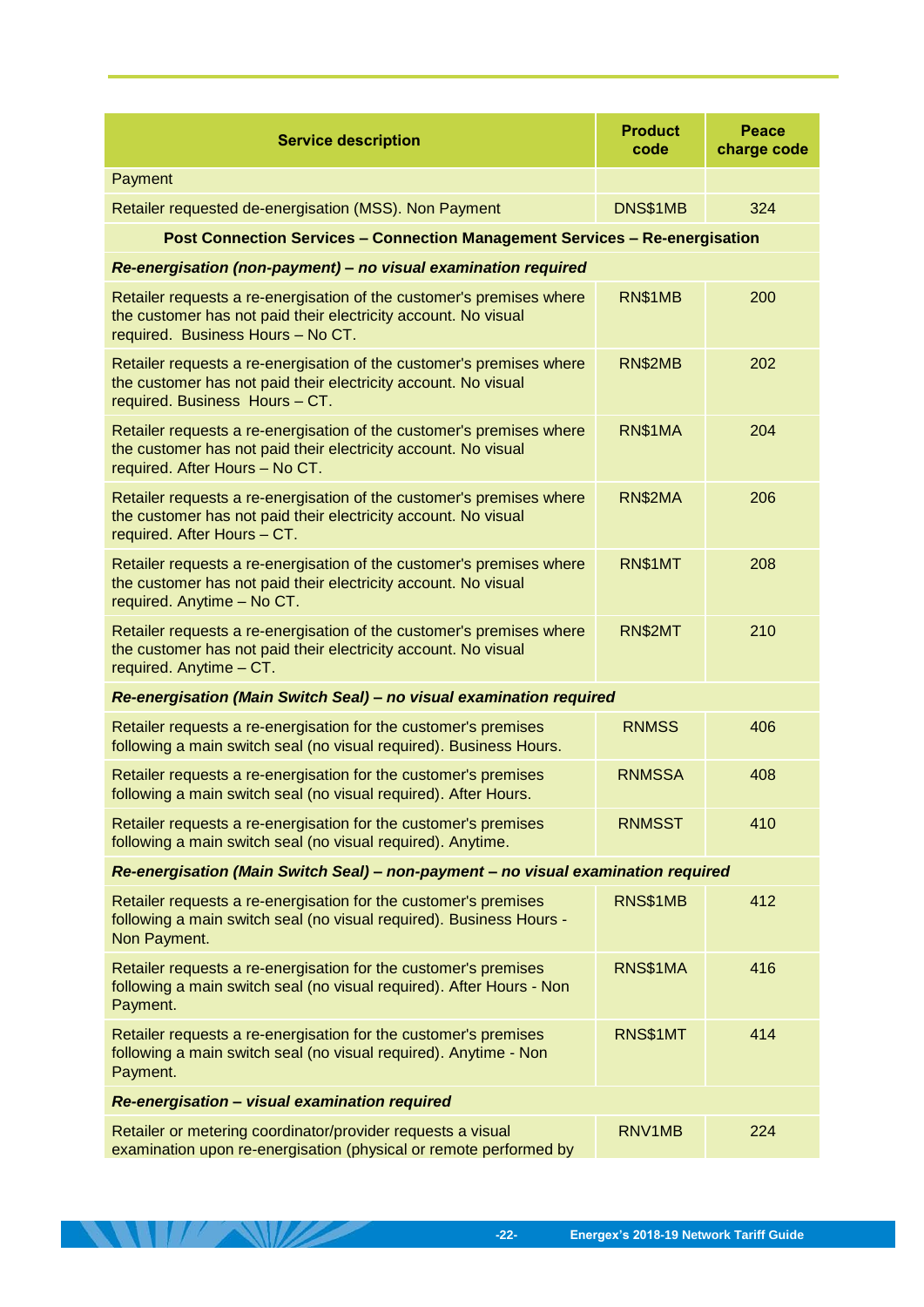| <b>Service description</b>                                                                                                                                                                                                                                                                        | <b>Product</b><br>code | <b>Peace</b><br>charge code |
|---------------------------------------------------------------------------------------------------------------------------------------------------------------------------------------------------------------------------------------------------------------------------------------------------|------------------------|-----------------------------|
| either party) of the customer's premises. Business Hours - No CT.                                                                                                                                                                                                                                 |                        |                             |
| Retailer or metering coordinator/provider requests a visual<br>examination upon re-energisation (physical or remote performed by<br>either party) of the customer's premises. Business Hours - CT.                                                                                                | RNV2MB                 | 226                         |
| Retailer or metering coordinator/provider requests a visual<br>examination upon re-energisation (physical or remote performed by<br>either party) of the customer's premises. After Hours - No CT.                                                                                                | RNV1MA                 | 228                         |
| Retailer or metering coordinator/provider requests a visual<br>examination upon re-energisation (physical or remote performed by<br>either party) of the customer's premises. After Hours - CT.                                                                                                   | RNV2MA                 | 230                         |
| Retailer or metering coordinator/provider requests a visual<br>examination upon re-energisation (physical or remote performed by<br>either party) of the customer's premises. Anytime - No CT.                                                                                                    | RNV1MT                 | 232                         |
| Retailer or metering coordinator/provider requests a visual<br>examination upon re-energisation (physical or remote performed by<br>either party) of the customer's premises. Anytime - CT.                                                                                                       | RNV2MT                 | 234                         |
| Re-energisation (non-payment) - visual examination required                                                                                                                                                                                                                                       |                        |                             |
| Retailer or metering coordinator/provider requests a visual<br>examination upon re-energisation (physical or remote performed by<br>either party) of the customer's premises where the customer has not<br>paid their electricity account. NMI de-energised > 30 days. Business<br>Hours - No CT. | RN\$V1MB               | 212                         |
| Retailer or metering coordinator/provider requests a visual<br>examination upon re-energisation (physical or remote performed by<br>either party) of the customer's premises where the customer has not<br>paid their electricity account. NMI de-energised > 30 days. Business<br>Hours - CT.    | RN\$V2MB               | 214                         |
| Retailer or metering coordinator/provider requests a visual<br>examination upon re-energisation (physical or remote performed by<br>either party) of the customer's premises where the customer has not<br>paid their electricity account. NMI de-energised > 30 days. After<br>Hours - No CT.    | RN\$V1MA               | 216                         |
| Retailer or metering coordinator/provider requests a visual<br>examination upon re-energisation (physical or remote performed by<br>either party) of the customer's premises where the customer has not<br>paid their electricity account. NMI de-energised > 30 days. After<br>Hours - CT.       | RN\$V2MA               | 218                         |
| Retailer or metering coordinator/provider requests a visual<br>examination upon re-energisation (physical or remote performed by<br>either party) of the customer's premises where the customer has not<br>paid their electricity account. NMI de-energised > 30 days. Anytime -<br>No CT.        | RN\$V1MT               | 220                         |
| Retailer or metering coordinator/provider requests a visual<br>examination upon re-energisation (physical or remote performed by<br>either party) of the customer's premises where the customer has not<br>paid their electricity account. NMI de-energised > 30 days. Anytime -                  | RN\$V2MT               | 222                         |

**THE REAL PROPERTY**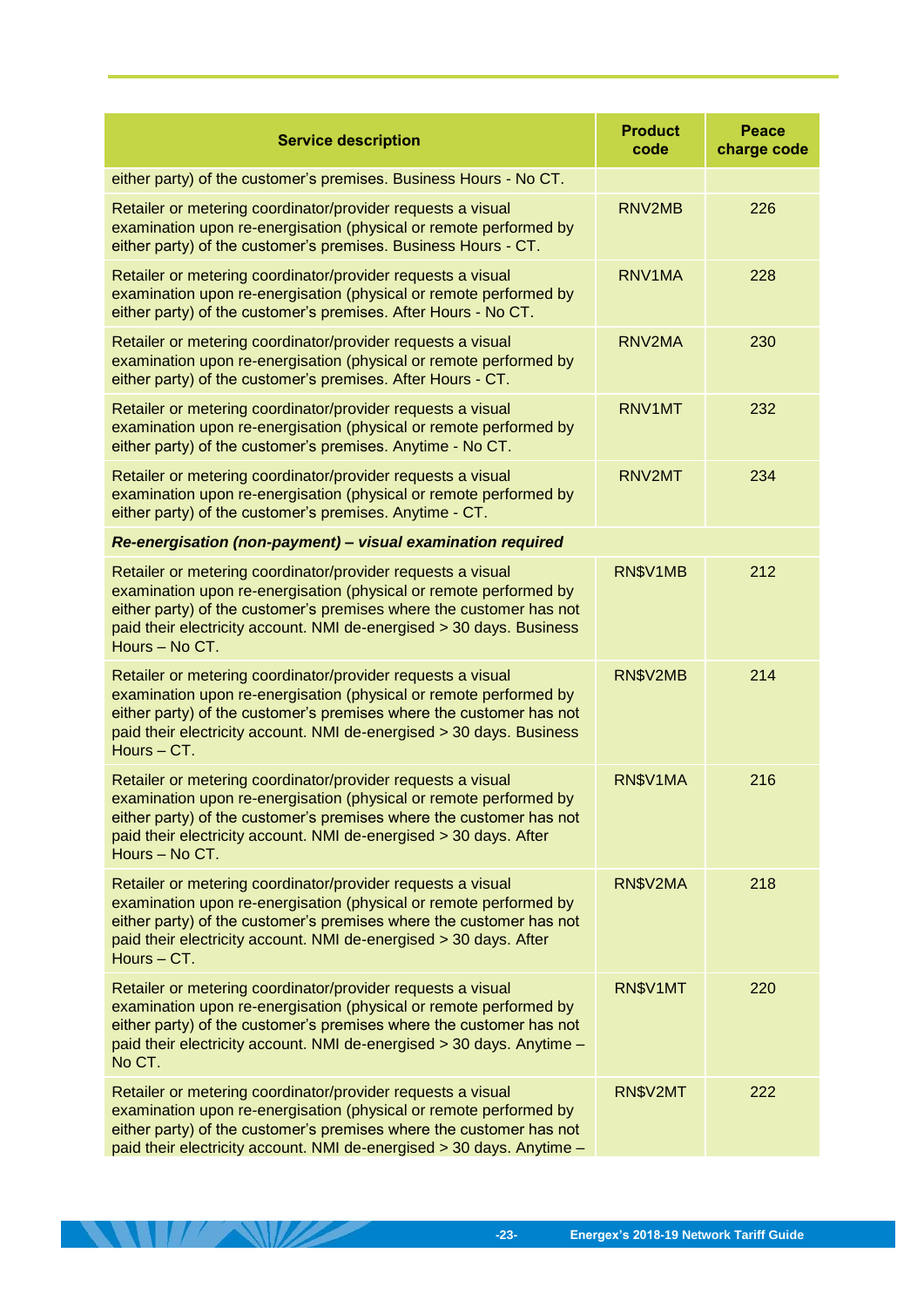| <b>Service description</b>                                                                                      | <b>Product</b><br>code | <b>Peace</b><br>charge code |
|-----------------------------------------------------------------------------------------------------------------|------------------------|-----------------------------|
| CT.                                                                                                             |                        |                             |
| <b>Meter Installations</b>                                                                                      |                        |                             |
| <b>Meter accuracy - physical testing required</b>                                                               |                        |                             |
| Customer requested meter accuracy testing of type 5-6 meter<br>(physically test meter). Business Hours - No CT. | MIMT <sub>1</sub> MB   | 704                         |
| Customer requested meter accuracy testing of type 5-6 meter<br>(physically test meter). Business Hours - CT.    | MIMT2MB                | 706                         |
| <b>Meter reading</b>                                                                                            |                        |                             |
| Check read                                                                                                      | <b>SRCR</b>            | 400                         |
| Final read                                                                                                      | <b>SRFR</b>            | 402                         |
| <b>Transfer read</b>                                                                                            | <b>SRTR</b>            | 404                         |
| <b>Estimated Read</b>                                                                                           | Not available          | Not available               |

# <span id="page-27-0"></span>**3.3 Connection services**

**THE REAL PROPERTY** 

All connection services, excluding small customer connections, operating and maintaining connection assets and general enquiry services for pre-connection are classified as ACS. These services can be broken down into pre-connection, connection, post-connection services and accreditation services. The classification of connection services is provided in [Table 3-3.](#page-27-1)

<span id="page-27-1"></span>

| <b>Tariff classes and tariffs</b>                                                                                                                                                         | Control<br>mechanism |
|-------------------------------------------------------------------------------------------------------------------------------------------------------------------------------------------|----------------------|
| Pre - connection services (connection application services)                                                                                                                               |                      |
| Application services to assess connection application and making of<br>compliant connection offer.                                                                                        | Quoted               |
| Undertaking design for small customer or real estate development (sub-<br>division) connection offer (excludes detailed design undertaken after a<br>connection offer has been accepted). | Quoted               |
| Carrying out planning studies and analysis relating to distribution<br>connection applications (including sub-transmission and dual function<br>assets).                                  | Quoted               |
| Feasibility and concept scoping, including planning and design, for large<br>customer connections.                                                                                        | Quoted               |
| Negotiation services involved in negotiating a connection agreement.                                                                                                                      | Price cap / Quoted   |
| Protection and power quality assessment prior to connection.                                                                                                                              | Price cap / Quoted   |
| Application assessment, design review and audit real estate development<br>(sub-division) connection services.                                                                            | Price cap / Quoted   |
| Pre - connection services (consultation services)                                                                                                                                         |                      |

| Table 3-3 - Form of control of connection services |  |  |  |
|----------------------------------------------------|--|--|--|
|                                                    |  |  |  |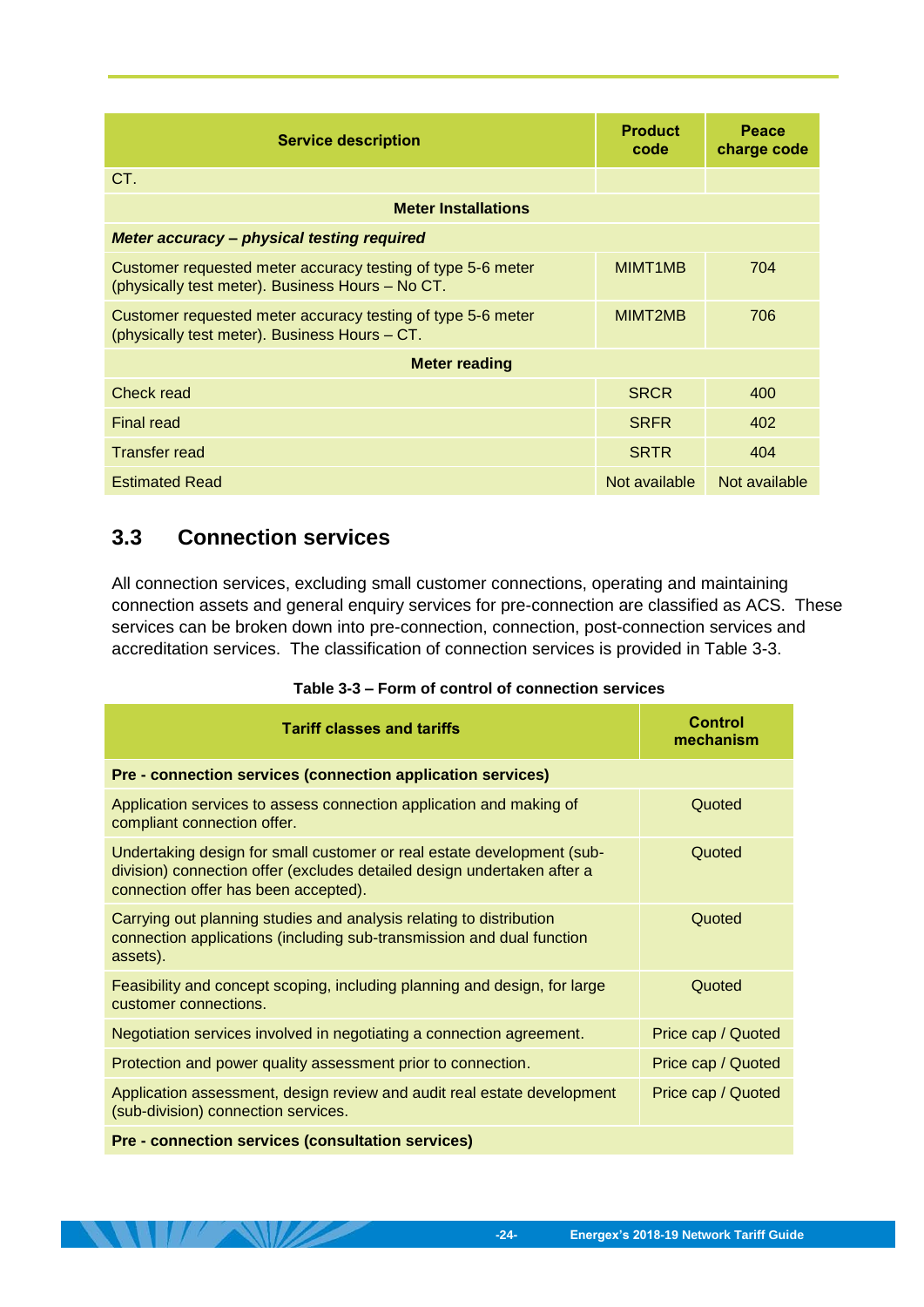| <b>Tariff classes and tariffs</b>                                                                                                         | <b>Control</b><br>mechanism |
|-------------------------------------------------------------------------------------------------------------------------------------------|-----------------------------|
| Site inspection in order to determine nature of connection.                                                                               | Price cap                   |
| Provision of site-specific connection information and advice for small or<br>large customer connections.                                  | Price cap                   |
| Preparation of preliminary designs and planning reports for small or large<br>customer connection, including project scope and estimates. | Quoted                      |
| <b>Connection services</b>                                                                                                                |                             |
| Design & construct of connection assets for large customers.                                                                              | Quoted                      |
| Commissioning and energisation of Large Customer Connection assets to<br>allow conveyance of electricity.                                 | Quoted                      |
| Commissioning and energisation of connection assets for real estate<br>development (sub-division)                                         | Quoted                      |
| Augmenting the network to remove a constraint faced by an embedded<br>generator                                                           | Quoted                      |
| Review, Inspection and Auditing of design and works carried out by an<br>alternative service provider prior to energisation.              | Quoted                      |
| Customer request a temporary connection for short term supply (includes<br>metered and unmetered)                                         | Price cap / Quoted          |
| <b>Post - connection services</b>                                                                                                         |                             |
| Supply abolishment                                                                                                                        | Price cap / Quoted          |
| Rearrange connection assets at customer's request                                                                                         | Price cap / Quoted          |
| Overhead service line replacement at customer's request (no material<br>change to load)                                                   | Price cap                   |
| Auditing services - auditing/re-inspection of connection assets after<br>energisation to network                                          | Price cap / Quoted          |
| Protection and power quality assessment                                                                                                   | Quoted                      |
| Customer requested works to allow customer or contractor to work close.                                                                   | Quoted                      |
| Temporary disconnections and reconnections (which may involve a line<br>drop)                                                             | Price cap / Quoted          |
| Customer initiated supply enhancement                                                                                                     | Price cap                   |
| Provision of connection services above minimum requirements.                                                                              | Quoted                      |
| Customer consultation or appointment.                                                                                                     | Price cap                   |
| Rectification of illegal connections: Work undertaken as a consequence of<br>illegal connections resulting in damage to the network       | Quoted                      |
| De-energisation                                                                                                                           | Price cap                   |
| Re-energisation                                                                                                                           | Price cap                   |
| Reading provided for an active site                                                                                                       | Price cap                   |
| Attending loss of supply (customer at fault)                                                                                              | Price cap                   |

**ANTILLE STREET**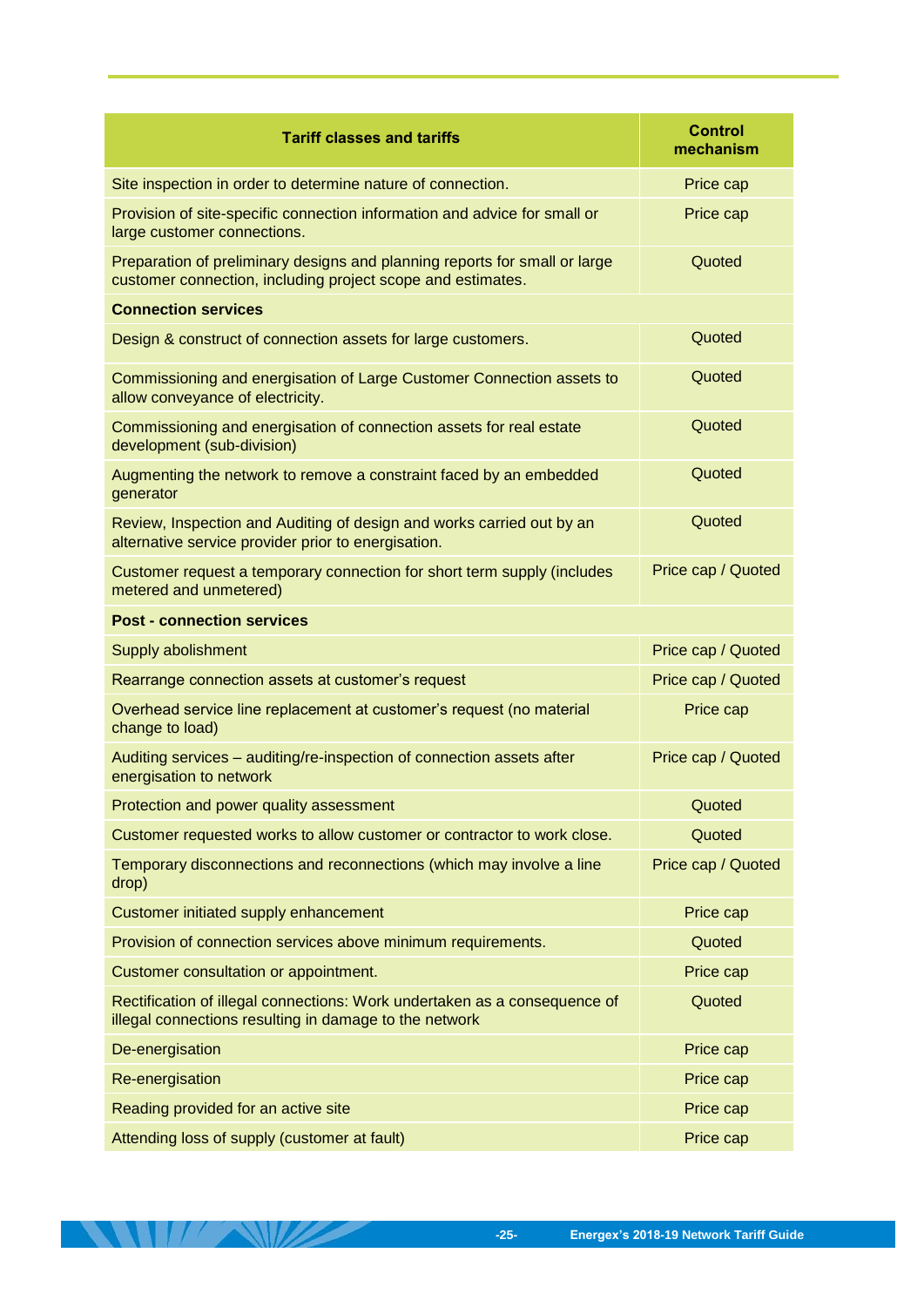| <b>Tariff classes and tariffs</b>                                           | <b>Control</b><br>mechanism |
|-----------------------------------------------------------------------------|-----------------------------|
| <b>Accreditation / certification</b>                                        |                             |
| Accreditation of design consultants                                         | Price cap                   |
| Accreditation of alternative service providers (construction accreditation) | Price cap                   |
| Close out re-evaluation                                                     | Quoted                      |
| Management system re-Evaluation                                             | Price cap                   |
| Shared assets authority                                                     | Price cap                   |
| Certification of non-approved materials to be used on the network           | Quoted                      |

### **Price capped services**

-

**SAMILLA SAMB** 

Energex has established prices for connection price capped services in accordance with the control mechanism formula set out in the AER's Framework & Approach. These prices reflect efficient and prudent cost in providing these connection services based on existing and prospective service obligations.

The proposed prices for connection price capped services for 2018-19 are provided in a separate document, the *2018-19 Network Tariff Tables* spreadsheet, available on the Energex website.<sup>16</sup>

<sup>&</sup>lt;sup>16</sup> Pricing Publications page for residential customers[: https://www.energex.com.au/home/our-services/pricing-And-tariffs/residential](https://www.energex.com.au/home/our-services/pricing-And-tariffs/residential-customers/pricing-publications)[customers/pricing-publications;](https://www.energex.com.au/home/our-services/pricing-And-tariffs/residential-customers/pricing-publications) or Pricing Publications page for business customers: [https://www.energex.com.au/home/our](https://www.energex.com.au/home/our-services/pricing-And-tariffs/business-customers/pricing-publications)[services/pricing-And-tariffs/business-customers/pricing-publications.](https://www.energex.com.au/home/our-services/pricing-And-tariffs/business-customers/pricing-publications)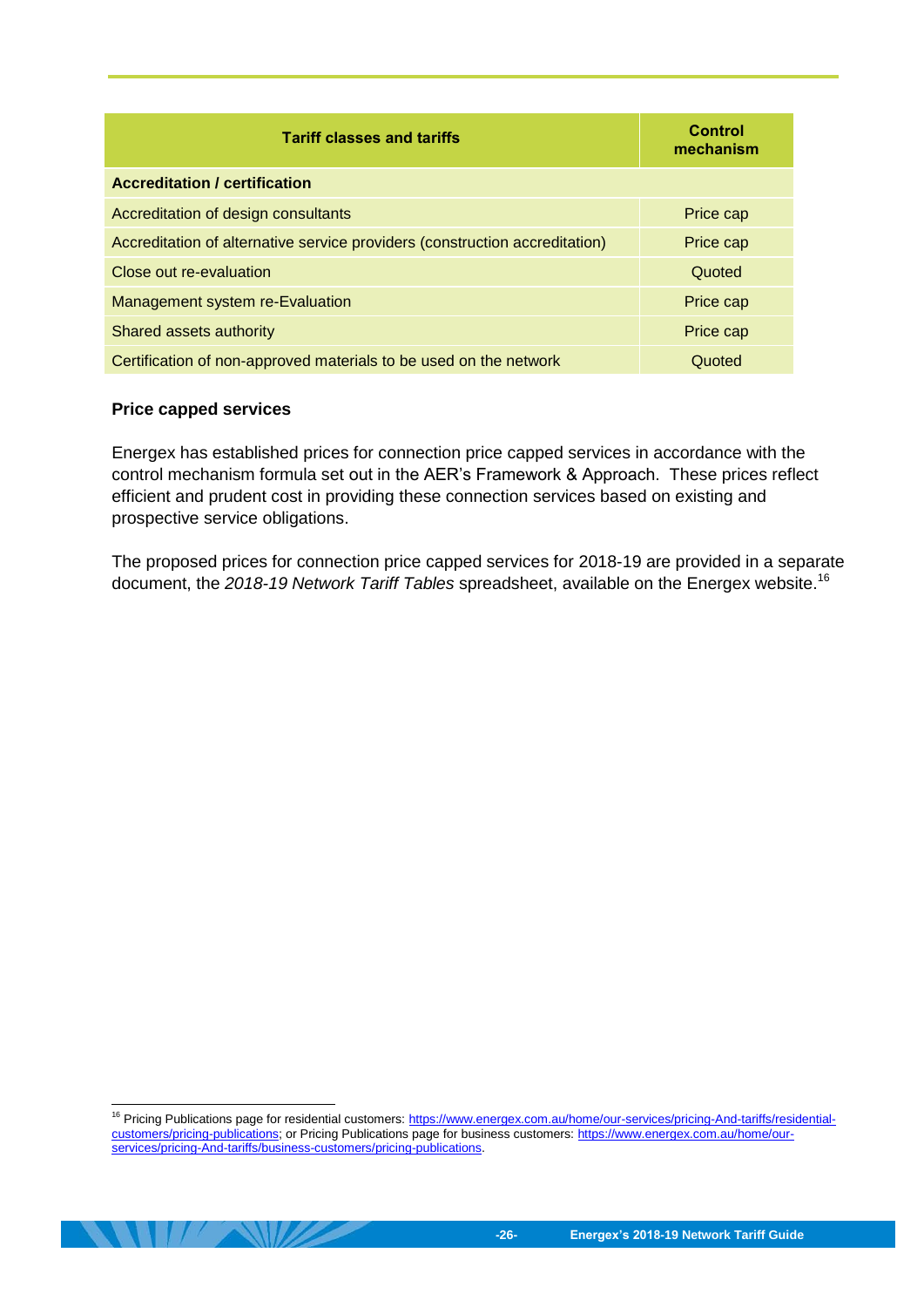### **Quoted services**

**THE SHOP SHOP** 

Quoted services are services for which the nature and scope cannot be known in advance, irrespective of whether the service is customer-requested or an external event triggers the need for the service. The quoted product codes for connection services are included in [Table 3-4](#page-30-0) below.

<span id="page-30-0"></span>

| <b>Quoted connection services category</b>                                                                                                                                              | <b>Ellipse</b><br><b>Product Code</b> |
|-----------------------------------------------------------------------------------------------------------------------------------------------------------------------------------------|---------------------------------------|
| <b>Pre Connection Services - Connection Application Services</b>                                                                                                                        |                                       |
| Application services to assess connection application and making of compliant<br>connection offer (Large Customer Connection).                                                          | P088                                  |
| Undertaking design for small customer or real estate development (sub-division)<br>connection offer (excludes detailed design undertaken after a connection offer has<br>been accepted) | P006                                  |
| Carrying out planning studies and analysis relating to distribution connection<br>applications (including sub-transmission and dual function asset)                                     | <b>P088 LCC</b>                       |
| Feasibility and concept scoping, including planning and design, for large customer<br>connections.                                                                                      | P088                                  |
| Negotiation services involved in negotiating a connection agreement - complex                                                                                                           | <b>P088 LCC</b>                       |
| Protection and power quality assessment prior to connection - complex                                                                                                                   | <b>P088 LCC</b>                       |
| Application assessment, design review and audit real estate development (sub-<br>division) connection services.                                                                         | P006                                  |
| Pre - connection services (pre connection consultation services)                                                                                                                        |                                       |
| Preparation of preliminary designs and planning reports for large customer<br>connection, including project scope and estimates                                                         | <b>P088 LCC</b>                       |
| <b>Connection services - Large Customer Connections</b>                                                                                                                                 |                                       |
| Design & construct of connection assets for large customers.                                                                                                                            | P088                                  |
| Commissioning and energisation of large customer connection assets to allow<br>conveyance of electricity.                                                                               | P088                                  |
| Design, construction, commissioning and energisation of connection assets for real<br>estate development (sub-division)                                                                 | P006                                  |
| Augmenting the network to remove a constraint faced by an embedded generator                                                                                                            | P091/P100                             |
| Review, inspection and auditing of design and works carried out by an alternative<br>service provider prior to energisation.                                                            | P088                                  |
| Customer requests a temporary connection for short term supply (includes metered<br>and unmetered) - complex                                                                            | P090                                  |
| <b>Post - connection services</b>                                                                                                                                                       |                                       |
| Supply abolishment - complex                                                                                                                                                            | P092                                  |
| Rearrange connection assets at customers request - complex                                                                                                                              | P093                                  |

## **Table 3-4 – Connections services quoted product codes**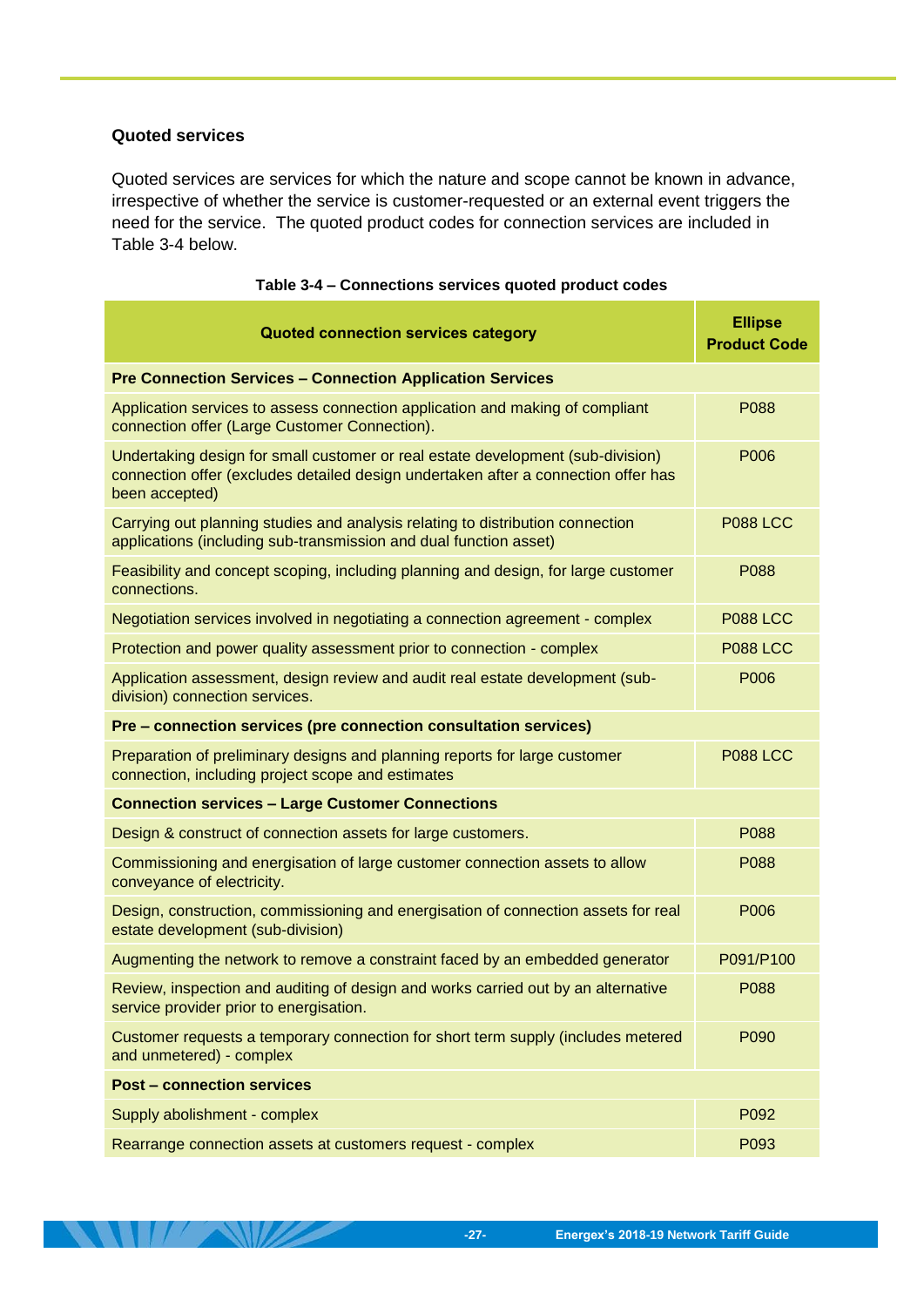| <b>Quoted connection services category</b>                                                                                                        | <b>Ellipse</b><br><b>Product Code</b> |
|---------------------------------------------------------------------------------------------------------------------------------------------------|---------------------------------------|
| Auditing services – auditing/re-inspection of connection assets after energisation to<br>network - complex                                        | P096                                  |
| Protection and power quality assessment                                                                                                           | P <sub>097</sub>                      |
| Customer requested work to allow the customer or contractor to work close                                                                         | P011                                  |
| Temporary disconnections/reconnections (which may involve a line drop) - HV                                                                       | P011                                  |
| Customer requested disconnection and reconnection of supply, coverage of LV<br>mains and/or switching to allow customer/contractor to work close. | P011                                  |
| Provision of connection services above minimum requirements                                                                                       | P <sub>094</sub>                      |
| Rectification of illegal connections: Work undertaken as a consequence of illegal<br>connections resulting in damage to the network               | P <sub>059</sub>                      |
| <b>Accreditation / certification</b>                                                                                                              |                                       |
| Close out re-evaluation                                                                                                                           | P088                                  |
| Certification of non-approved materials to be used on the network                                                                                 | P088                                  |

# <span id="page-31-0"></span>**3.4 Ancillary network services**

 $\blacksquare$ 

The AER has created a group of services called ancillary network services to capture nonroutine services provided to customers on an 'as needs' basis. [Table 3-5](#page-31-1) below sets out Energex's classification of ancillary network services by price cap or quoted depending on whether the scope of work is pre-defined or subject to variability.

### **Table 3-5 – Classification of ancillary services**

<span id="page-31-1"></span>

| Service group                                                                                                                        | Price cap /<br><b>Quoted services</b> |
|--------------------------------------------------------------------------------------------------------------------------------------|---------------------------------------|
| Services provided in relation to the retailer of last resort                                                                         | Quoted                                |
| Other recoverable works:                                                                                                             |                                       |
| Customer requests provision of electricity network data requiring customised<br>investigation, analysis or technical input           | Quoted                                |
| Bundling (conversion) of cables carried out at the request of another party                                                          | Quoted                                |
| Provision of services to extend /augment the network, to make supply available<br>for the connection of approved unmetered equipment | Quoted                                |
| <b>Customer requested appointments</b>                                                                                               | Price cap                             |
| Rearrangement of network assets (other than connection assets)                                                                       | Quoted                                |
| Assessment of parallel generator applications                                                                                        | Quoted                                |
| Attendance at customer's premises to perform a statutory right where access is<br>prevented                                          | Price cap                             |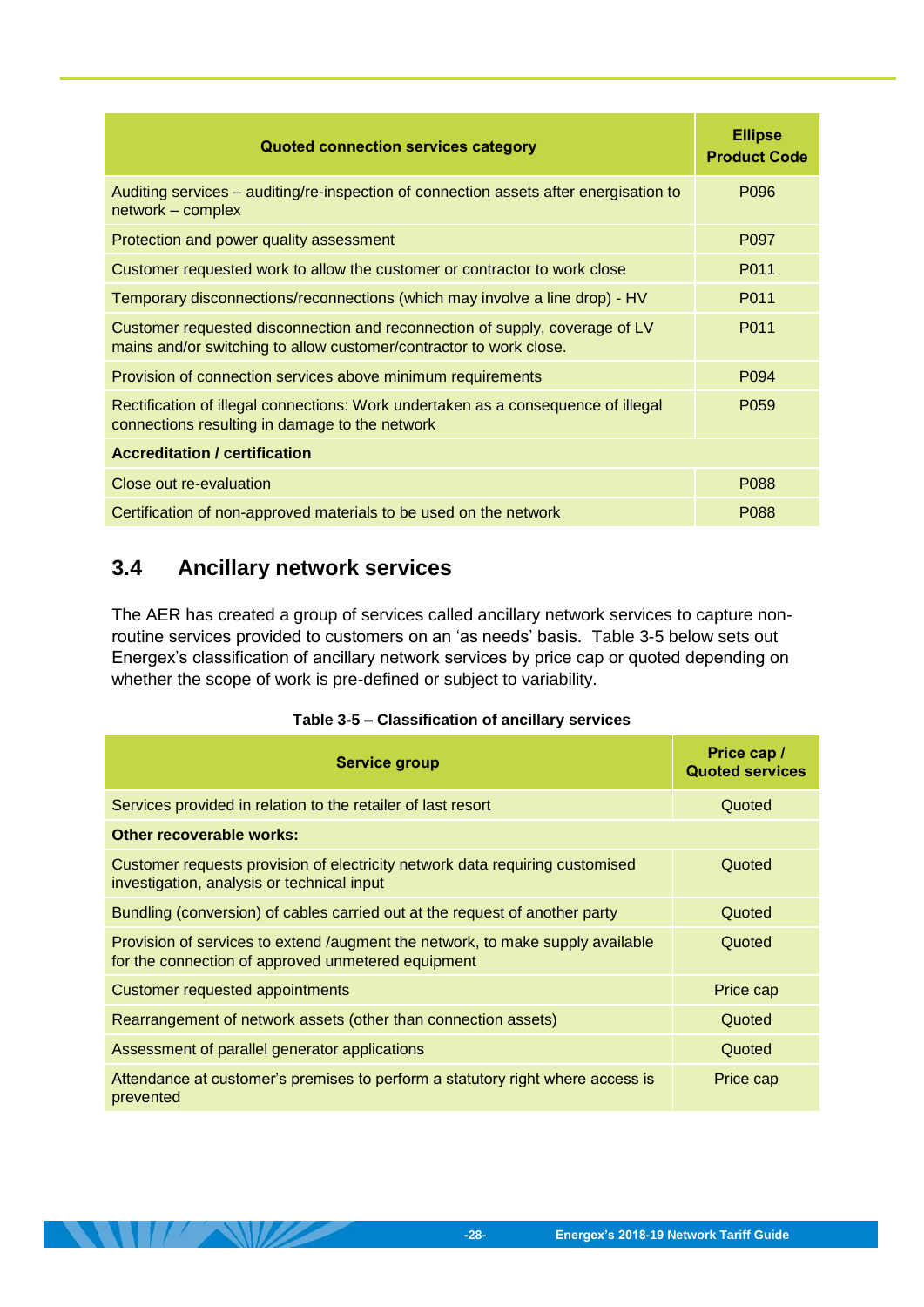## **Prices for price capped services**

Energex has developed prices which reflect efficient and prudent costs in providing ancillary network services based on existing and prospective services. The proposed prices for ancillary price capped services for 2018-19 are provided in a separate document, the *2018-* 19 Network Tariff Tables spreadsheet, available on the Energex website.<sup>17</sup>

## **Quoted services**

<span id="page-32-1"></span>The quoted product codes for ancillary network services are included in [Table 3-6](#page-32-1) below.

| Quoted ancillary network services category                                                                                                                                                                                                                             | <b>Ellipse</b><br><b>Product Code</b> |
|------------------------------------------------------------------------------------------------------------------------------------------------------------------------------------------------------------------------------------------------------------------------|---------------------------------------|
| Services provided in relation to a retailer of last resort (ROLR) event                                                                                                                                                                                                |                                       |
| Retailer of last resort event                                                                                                                                                                                                                                          | P061                                  |
| Other recoverable works                                                                                                                                                                                                                                                |                                       |
| Customer requested provision of electricity network data requiring customised<br>investigation, analysis or technical input                                                                                                                                            | P <sub>044</sub>                      |
| Bundling (conversion) of cables carried out at the request of another party                                                                                                                                                                                            | P065                                  |
| Provision of services to extend / augment the network, to make supply available for<br>the connection of approved unmetered equipment, e.g. public telephones,<br>streetlights, extension to the network to provide a point of supply for a billboard &<br>city cycle. | P <sub>054</sub>                      |
| Rearrangement of assets                                                                                                                                                                                                                                                | P051                                  |
| Customer requested disconnection and reconnection of supply, coverage of LV<br>mains and/or switching to allow customer/contractor to work close (other than in<br>relation to connection assets)                                                                      | P011                                  |
| Assessment of parallel generator applications                                                                                                                                                                                                                          | P <sub>100</sub>                      |
| <b>Witness testing</b>                                                                                                                                                                                                                                                 | N/A                                   |
| Overhead service connection – non-standard installation                                                                                                                                                                                                                | P <sub>098</sub>                      |

|  |  | Table 3-6 - Ancillary network services quoted product codes |  |
|--|--|-------------------------------------------------------------|--|
|--|--|-------------------------------------------------------------|--|

# <span id="page-32-0"></span>**3.5 Type 6 Metering Services**

-

Since 1 July 2015, Type 6 metering installations incur a metering services charge that incorporates the ongoing maintenance, meter reading and meter data services. In addition auxiliary metering services are customer requested non routine metering services and are provided to individual customers on a user pays basis.

<sup>&</sup>lt;sup>17</sup> Pricing Publications page for residential customers[: https://www.energex.com.au/home/our-services/pricing-And](https://www.energex.com.au/home/our-services/pricing-And-tariffs/residential-customers/pricing-publications)[tariffs/residential-customers/pricing-publications;](https://www.energex.com.au/home/our-services/pricing-And-tariffs/residential-customers/pricing-publications) or Pricing Publications page for business customers: [https://www.energex.com.au/home/our-services/pricing-And-tariffs/business-customers/pricing-publications.](https://www.energex.com.au/home/our-services/pricing-And-tariffs/business-customers/pricing-publications)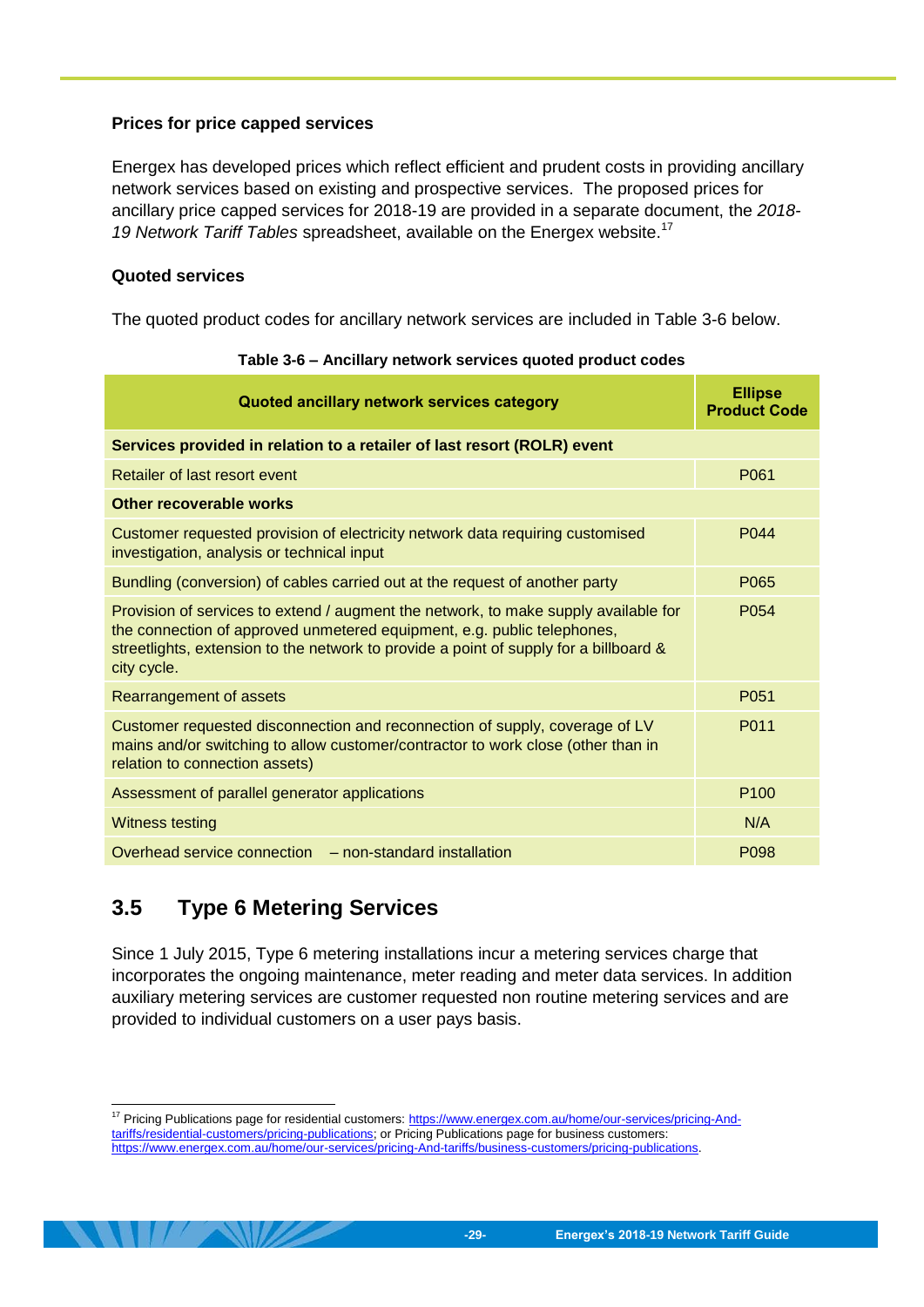# <span id="page-33-0"></span>**3.5.1 Metering Services Charge**

Energex's revenue requirement for the metering services charge has been set out by the AER in the Final Decision. The metering services charge applicable to existing and new Type 6 metering customers is dependent on:

- The number of applicable tariffs which approximates the number of meters/complexity of the metering installation.
- The extent to which the customer contributed to the MAB.
- Whether the customer's metering connection existed before 1 July 2015.
- Whether the customer has churned to an alternative meter service provider.

The AER's Final Decision provides that existing Type 6 metering services (before 1 July 2015) will attract an annual charge comprising the following components:

- Capital component MAB recovery and tax
- Non-capital component operating expenditure.

The MSC is applied per SAC non-demand tariff with rates being developed with reference to primary and secondary meter services. Secondary services may include services such as off-peak hot water or solar PV metering. Those customers with multiple tariffs will face relatively higher metering services charges reflecting the number of meters and/or complexity of metering installation.

It should be noted that the AEMC's recommendations in the Power of choice review was implemented in Queensland on 1 December 2017. Under these new arrangements, we are no longer responsible for providing metering installations as they are subject to contestability. We are only able to provide metering services to existing regulated meters as long as they are in operation. As a result, on 1 December 2017, a number of Alternative Control Services were either discontinued or had the metering provision component separated from the service with the remaining service components covering the services still performed by Energex.

The daily metering services charges for 2018-19 are provided in a separate document, the *2018-19 Network Tariff Tables* spreadsheet, available on the Energex website.<sup>18</sup>

# <span id="page-33-1"></span>**3.5.2 Auxiliary Metering Services**

In addition to the ongoing metering service charge, Energex will continue to perform one off metering services at the request of customers, including meter installation, metering alterations, special meter reads, meter tests and instrument transformer tests. Energex's

<sup>-</sup><sup>18</sup> Pricing Publications page for residential customers[: https://www.energex.com.au/home/our-services/pricing-And](https://www.energex.com.au/home/our-services/pricing-And-tariffs/residential-customers/pricing-publications)[tariffs/residential-customers/pricing-publications;](https://www.energex.com.au/home/our-services/pricing-And-tariffs/residential-customers/pricing-publications) or Pricing Publications page for business customers: [https://www.energex.com.au/home/our-services/pricing-And-tariffs/business-customers/pricing-publications.](https://www.energex.com.au/home/our-services/pricing-And-tariffs/business-customers/pricing-publications)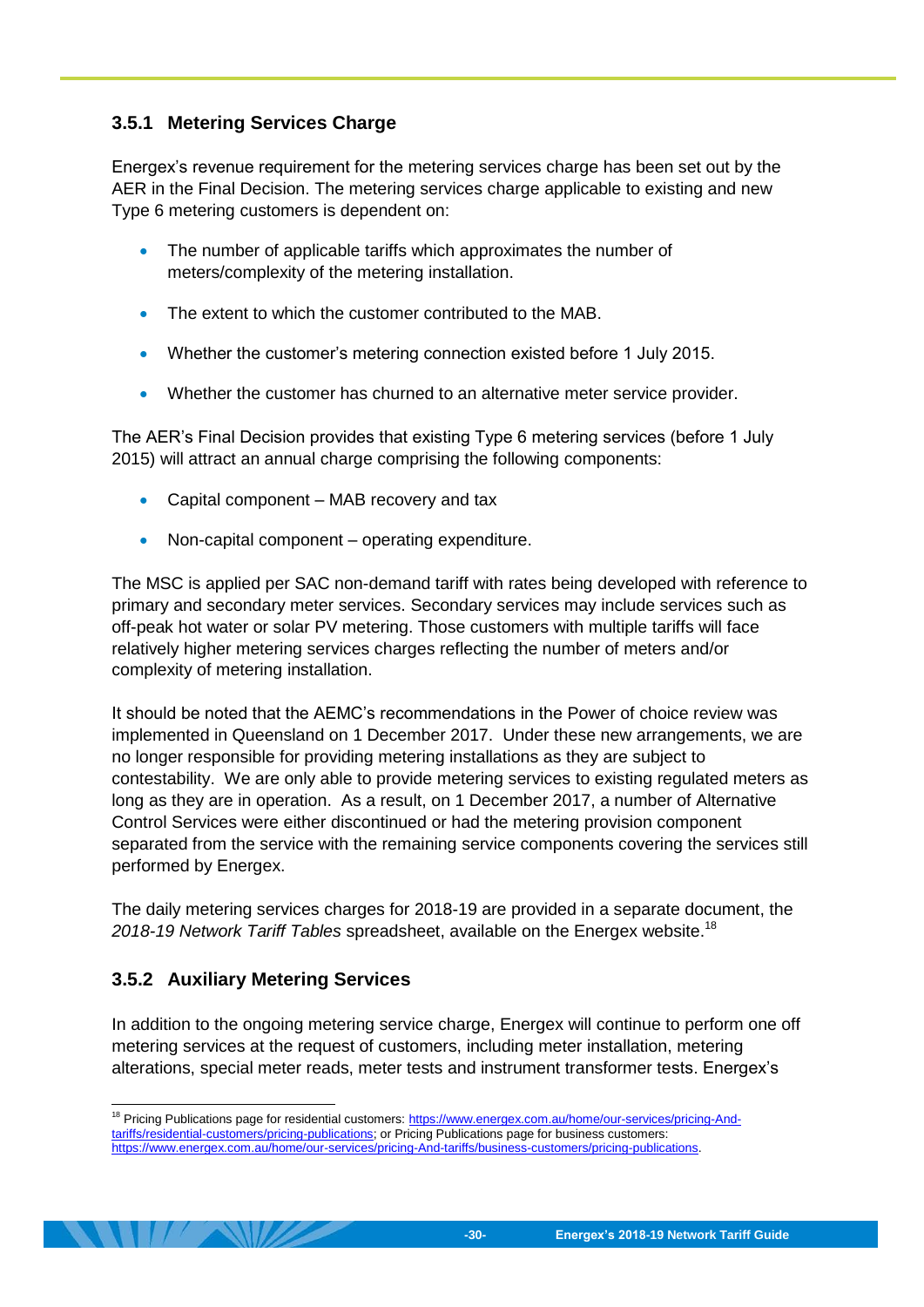price schedule for auxiliary metering price capped services for 2018-19 is provided in a separate document, the *2018-19 Network Tariff Tables* spreadsheet, available on the Energex website.<sup>19</sup>

<span id="page-34-1"></span>The quoted product codes for auxiliary metering services are provided in [Table 3-7](#page-34-1) below.

| Quoted auxiliary metering services category                                                                                                                                                                    | <b>Ellipse Product</b><br>Code |
|----------------------------------------------------------------------------------------------------------------------------------------------------------------------------------------------------------------|--------------------------------|
| <b>Meter maintenance</b>                                                                                                                                                                                       |                                |
| Replacement or removal or Type 5 or 6 meter instigated by a customer<br>switching to a Non-Type 5 or 6 meter that is not covered by any other fee                                                              | P081                           |
| Meter data services                                                                                                                                                                                            |                                |
| Type 5-7 non-standard metering data services                                                                                                                                                                   | P053                           |
| <b>Metering load control</b>                                                                                                                                                                                   |                                |
| e.g. Install metering related load control (C3585)                                                                                                                                                             | C <sub>000</sub>               |
| e.g. Remove local control relay or time clock                                                                                                                                                                  | P066                           |
| e.g. Change load control relay channel at retailer, customer or other third part<br>request, that is not a part of initial load control installation, nor part of standard<br>asset maintenance or replacement | P071                           |

## **Table 3-7 – Quoted auxiliary metering service Product Codes**

# <span id="page-34-0"></span>**3.6 Public Lighting Services**

The provision, construction and maintenance of public lighting assets, as well as emerging public lighting technologies and other public lighting services, are classified as a direct control services and further as an ACS under a price cap form of control.

The basis of the control mechanism for:

- Standard non-contributed and contributed public lighting services is a limited building block approach to determine the efficient costs of providing both non-contributed and contributed public lighting services under the price cap control mechanism for the regulatory control period.
- Other (non-standard) and emerging public lighting services are a cost build up approach (for both price cap and quoted service).

Energex also performs ad hoc public lighting services at the request of customers, including provision of glare shield, vandal guards, luminaire replacement with aero screens and application assessment, design and audit. The classification of public lighting services is provided in [Table 3-8.](#page-35-0)

<sup>-</sup><sup>19</sup> Pricing Publications page for residential customers[: https://www.energex.com.au/home/our-services/pricing-And](https://www.energex.com.au/home/our-services/pricing-And-tariffs/residential-customers/pricing-publications)[tariffs/residential-customers/pricing-publications;](https://www.energex.com.au/home/our-services/pricing-And-tariffs/residential-customers/pricing-publications) or Pricing Publications page for business customers: [https://www.energex.com.au/home/our-services/pricing-And-tariffs/business-customers/pricing-publications.](https://www.energex.com.au/home/our-services/pricing-And-tariffs/business-customers/pricing-publications)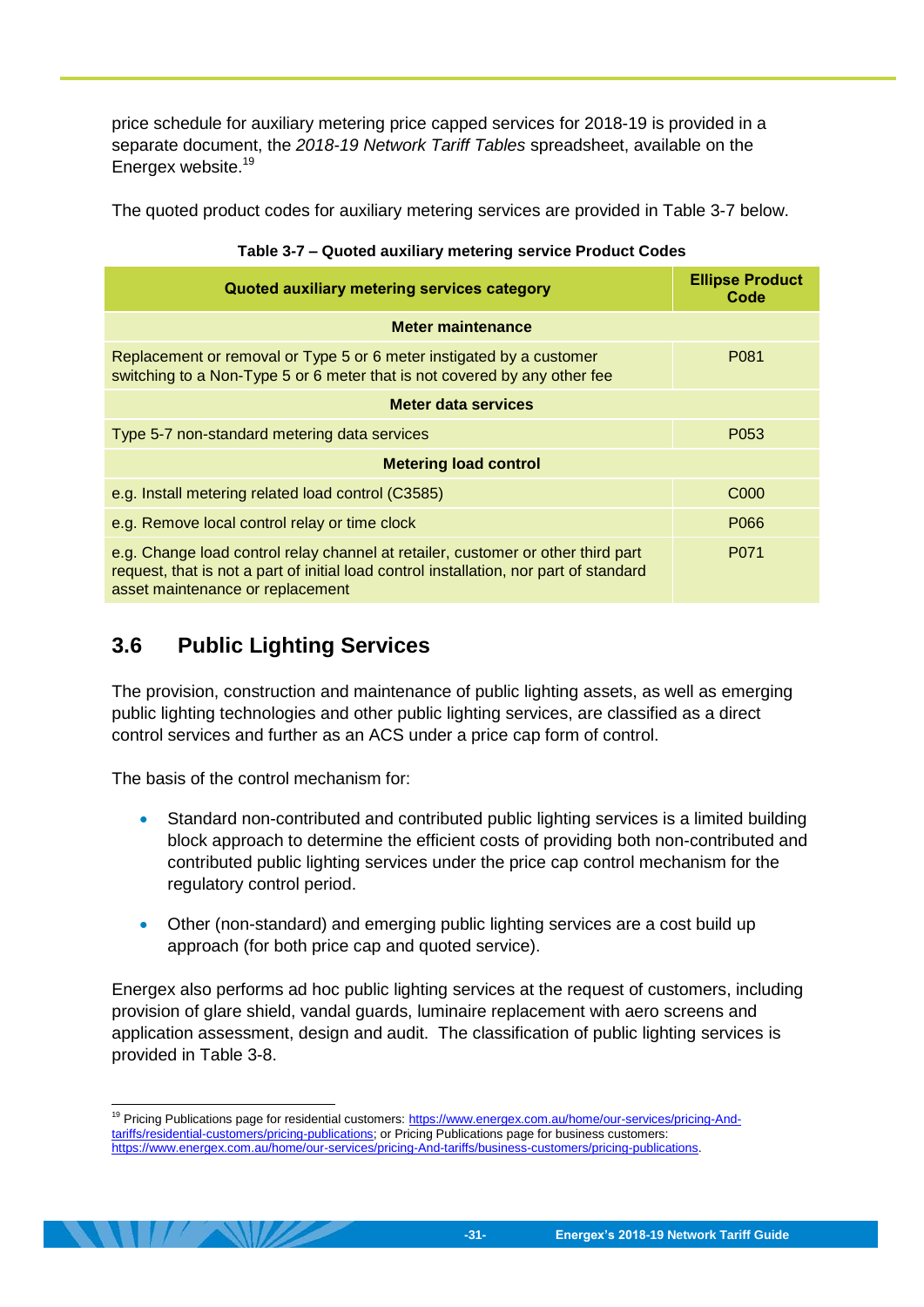<span id="page-35-0"></span>

| <b>Service group</b>                                                                                                                                                    | <b>Price cap / Quoted</b><br><b>services</b> |
|-------------------------------------------------------------------------------------------------------------------------------------------------------------------------|----------------------------------------------|
| Provision, construction & maintenance of public lighting services                                                                                                       |                                              |
| Provision of glare shields, vandal guards, luminaire replacement with<br>aero screens                                                                                   | Price cap / Quoted                           |
| Application assessment, design review and audit                                                                                                                         | Price cap / Quoted                           |
| Provision, construction and maintenance of new street lighting<br>services                                                                                              | Quoted                                       |
| Alteration, relocation, rearrangement or removal of existing street light<br>assets and energy efficient retrofit                                                       | Quoted                                       |
| A fee for the residual asset value of non-contributed public lights when<br>removed from service before the end of their useful life at the request<br>of the customer. | Quoted                                       |

#### **Table 3-8 – Classification of public lighting services**

The price schedule for public lighting price capped services for 2018-19 is provided in a separate document, the *2018-19 Network Tariff Tables* spreadsheet, available on the Energex website.<sup>20</sup>

#### **Quoted services**

-

<span id="page-35-1"></span>The quoted product codes for public lighting services are included in [Table 3-9](#page-35-1) below.

| <b>Quoted public lighting services</b>                                                                                                                                 | <b>Ellipse Product</b><br>Code |
|------------------------------------------------------------------------------------------------------------------------------------------------------------------------|--------------------------------|
| Provision, construction and maintenance of public lighting                                                                                                             |                                |
| Provision of glare shields, vandal guards, luminaire replacement<br>with aero screens                                                                                  | P074                           |
| Application assessment, design review and audit                                                                                                                        | P006                           |
| Construction of new street lighting services (contributed)                                                                                                             | P <sub>0</sub> 39              |
| Alteration, repair, relocation, rearrangement or removal of existing<br>street light assets and energy efficient retrofit                                              | P <sub>0</sub> 79              |
| A fee for the residual asset value of non-contributed public lights<br>when removed from service before the end of their useful life at the<br>request of the customer | P052                           |
| <b>Emerging public lighting technology</b>                                                                                                                             |                                |
| New public lighting technologies, including trials                                                                                                                     | P079                           |

#### **Table 3-9 – Quoted public lighting service Product Codes**

<sup>20</sup> Pricing Publications page for residential customers[: https://www.energex.com.au/home/our-services/pricing-And](https://www.energex.com.au/home/our-services/pricing-And-tariffs/residential-customers/pricing-publications)[tariffs/residential-customers/pricing-publications;](https://www.energex.com.au/home/our-services/pricing-And-tariffs/residential-customers/pricing-publications) or Pricing Publications page for business customers: [https://www.energex.com.au/home/our-services/pricing-And-tariffs/business-customers/pricing-publications.](https://www.energex.com.au/home/our-services/pricing-And-tariffs/business-customers/pricing-publications)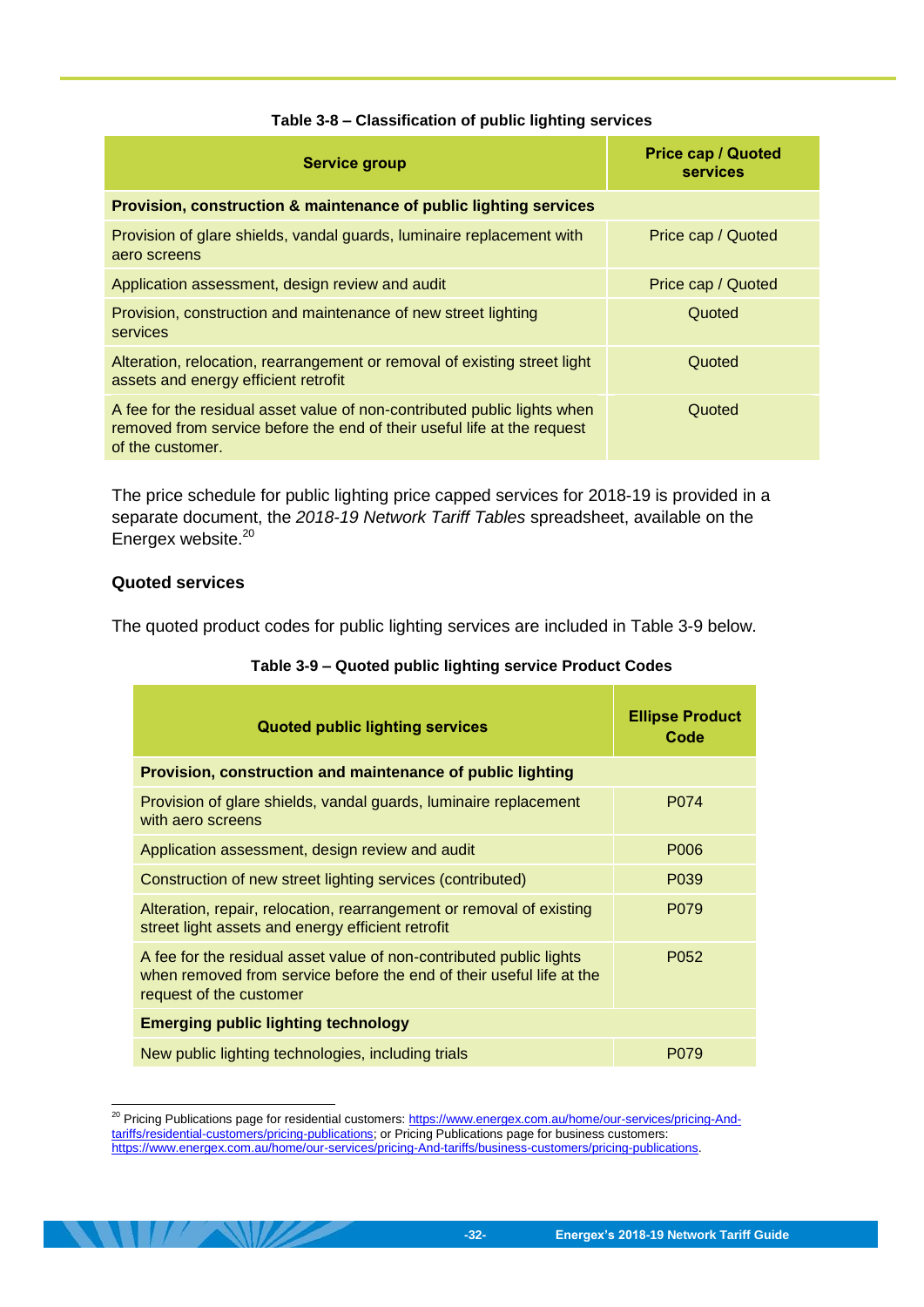# <span id="page-36-0"></span>**4 Other services**

# <span id="page-36-1"></span>**4.1 Other Business-2-Business services**

Energex provides a number of services that have no upfront cost as the costs are incorporated in the building blocks for DUOS (as an SCS) and the metering service charge (as an ACS). These services are requested through the usual B2B communication channels.

A list of services with full descriptions and product codes is included in Appendix 1.

 $\|H\|$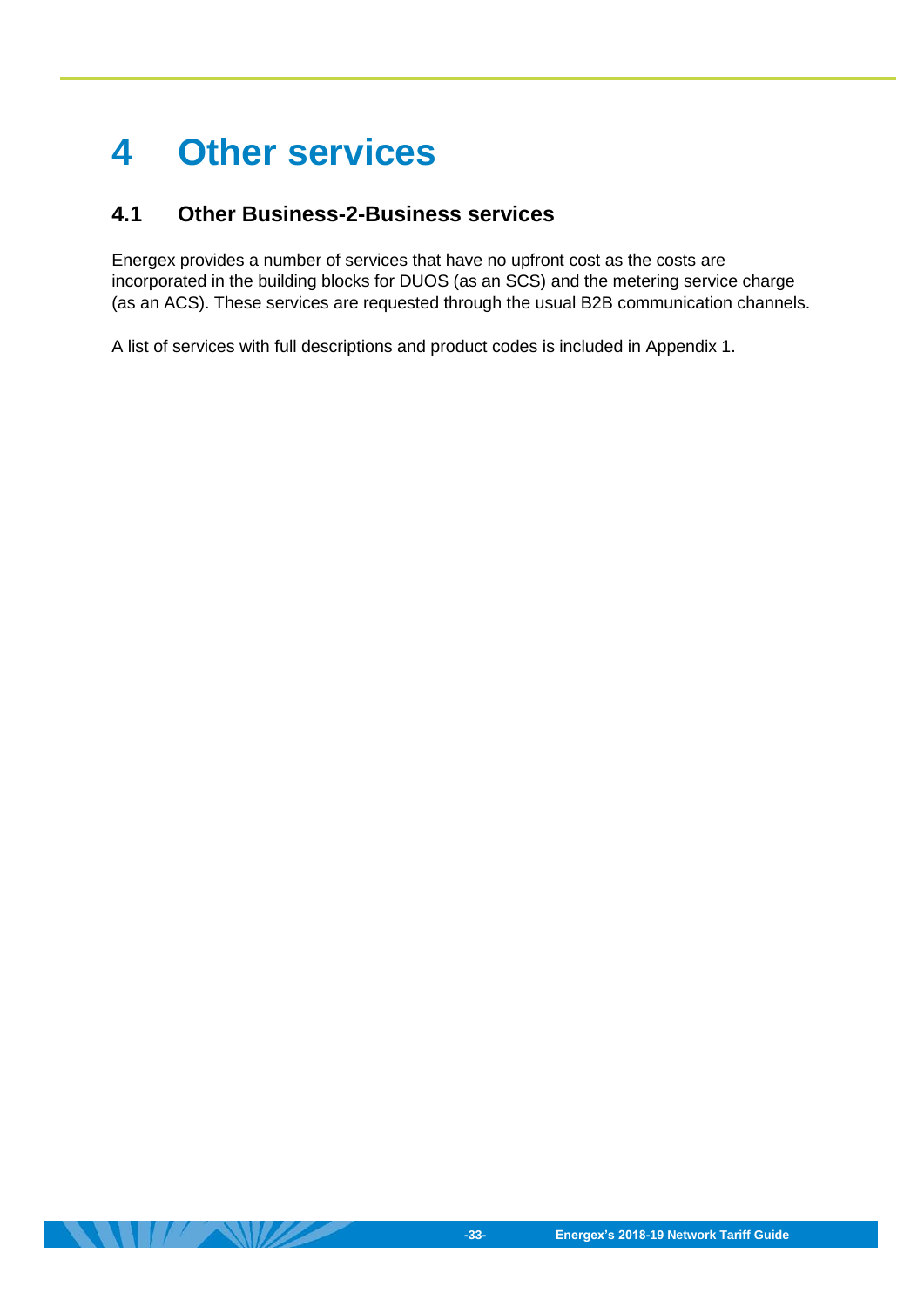# <span id="page-37-0"></span>**5 Assignment and re-assignment of customers to tariff classes and tariffs**

If a customer's retailer does not specify its preferred network tariff in a New Connection B2B, or at any time thereafter, Energex will default the network tariff to what it considers to be the most appropriate tariff.

Energex assigns network tariffs/tariff class on the basis of one or more of the following factors:

i. The nature and extent of their usage

-

- ii. The nature of their connection to the network
- iii. Whether remotely-read interval metering or other similar metering technology has been installed at the customer's premises based on a customer's classification (business or residential) and annual consumption (which may be estimated for new connections).

The full conditions associated with the application assignment or reassignment of Energex's tariffs and tariff classes can be found in the TSS available on Energex's website.<sup>21</sup>

<sup>21</sup> Pricing Publications page for residential customers[: https://www.energex.com.au/home/our-services/pricing-And](https://www.energex.com.au/home/our-services/pricing-And-tariffs/residential-customers/pricing-publications)[tariffs/residential-customers/pricing-publications;](https://www.energex.com.au/home/our-services/pricing-And-tariffs/residential-customers/pricing-publications) or Pricing Publications page for business customers: [https://www.energex.com.au/home/our-services/pricing-And-tariffs/business-customers/pricing-publications.](https://www.energex.com.au/home/our-services/pricing-And-tariffs/business-customers/pricing-publications)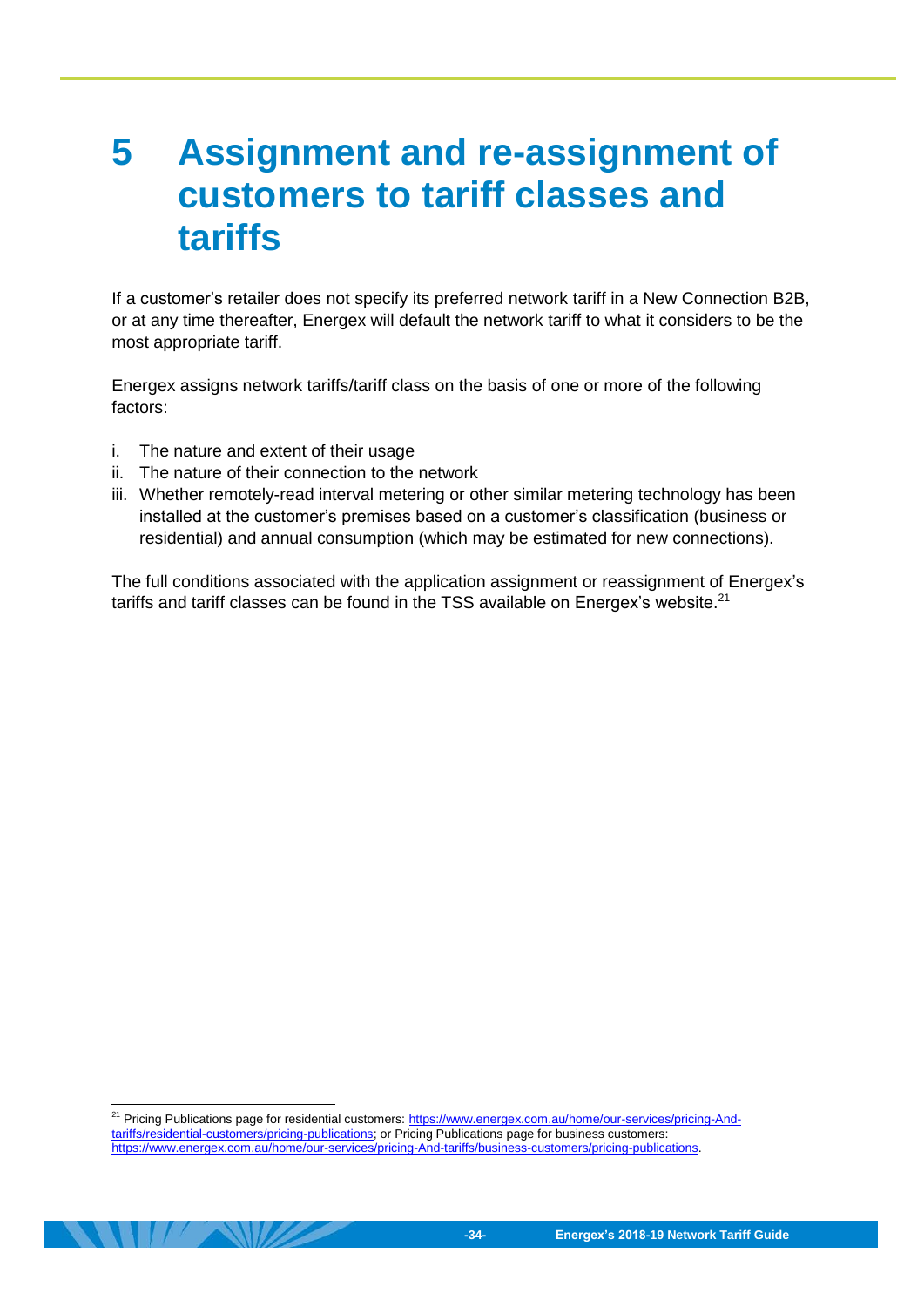

 $\mathbb{R}^n$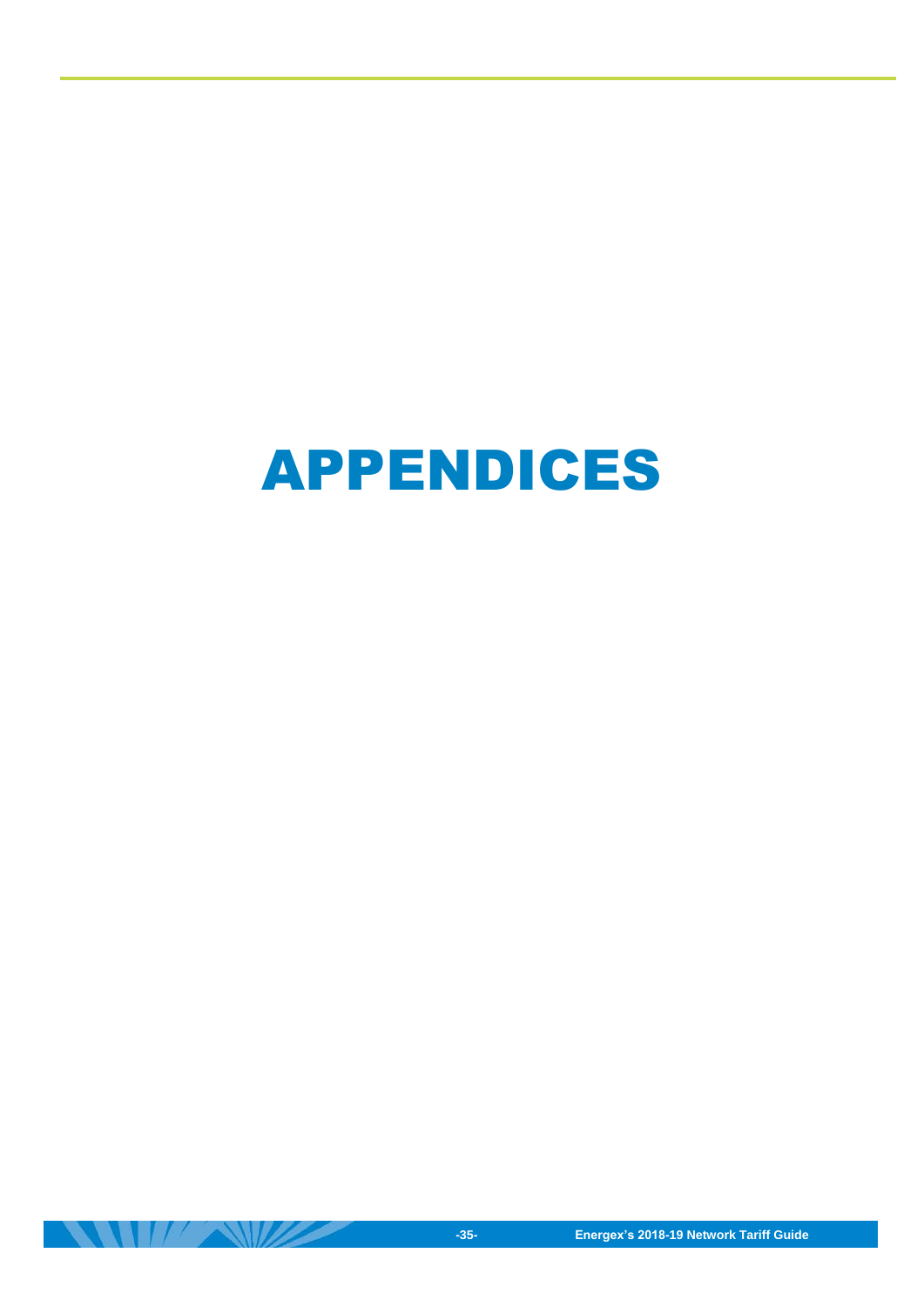# **Appendix 1 – Additional Business-to-Business codes**

Energex provides a number of DUOS services which are requested through the usual B2B communication channels. A list of services with full description and product code is provided in the additional product code listing in [Table A 1.](#page-39-1)

<span id="page-39-1"></span><span id="page-39-0"></span>

| <b>Category</b>        | <b>Description</b>                 | <b>Product</b><br>Code | <b>Full description</b>                        | <b>Peace</b><br>charge code |
|------------------------|------------------------------------|------------------------|------------------------------------------------|-----------------------------|
| <b>New Connections</b> | U/G Perm Supply - CT BH            | NCUP2MB                | New underground connection. CT. BH.            | 100                         |
|                        | U/G Perm Supply - No CT BH         | NCUP1MB                | New underground connection. No CT. BH.         | 158                         |
|                        | U/G Perm Supply - CT AH            | NCUP2MA                | New underground connection. CT. AH.            | 106                         |
|                        | U/G Perm Supply - No CT AH         | NCUP1MA                | New underground connection. No CT. AH.         | 156                         |
|                        | U/G Perm Supply - CT<br>Anytime    | NCUP2MT                | New underground connection. CT. Anytime.       | 118                         |
|                        | U/G Perm Supply - No CT<br>Anytime | NCUP1MT                | New underground connection. No CT. Anytime.    | 116                         |
|                        | O/H Perm Supply - CT BH            | NCOP2MB                | New overhead connection. CT. BH.               | 104                         |
|                        | O/H Perm Supply - No CT BH         | NCOP1MB                | New overhead connection. No CT. BH.            | 102                         |
|                        | O/H Perm Supply - CT AH            | NCOP2MA                | New overhead connection, CT, AH.               | 110                         |
|                        | O/H Perm Supply - No CT AH         | NCOP1MA                | New overhead connection. No CT. AH.            | 108                         |
|                        | O/H Perm Supply - CT<br>Anytime    | NCOP2MT                | New overhead connection. CT. Anytime.          | 114                         |
|                        | O/H Perm Supply - No CT<br>Anytime | NCOP1MT                | New overhead connection. No CT. Anytime.       | 112                         |
|                        | Temp/Perm - CT BH                  | NCTP2MB                | New temporary connection in permanent. CT. BH. | 150                         |

**Table A 1 – Additional DUOS service B2B Product Codes**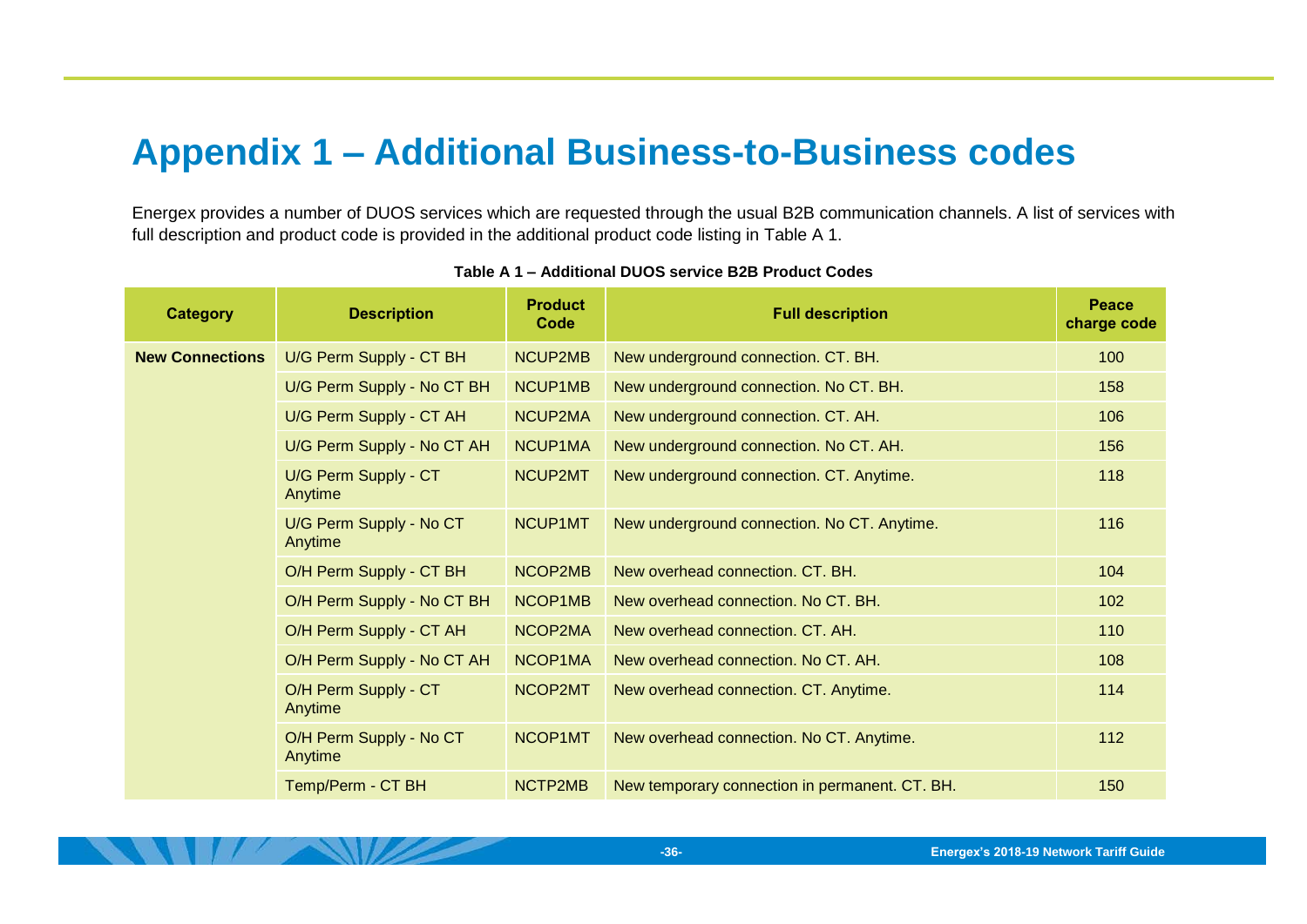| Category                          | <b>Description</b>                           | <b>Product</b><br>Code | <b>Full description</b>                                            | <b>Peace</b><br>charge code |
|-----------------------------------|----------------------------------------------|------------------------|--------------------------------------------------------------------|-----------------------------|
|                                   | Temp/Perm - No CT BH                         | NCTP1MB                | New temporary connection in permanent. No CT. BH.                  | 148                         |
|                                   | Temp/Perm - CT AH                            | NCTP2MA                | New temporary connection in permanent. CT. AH.                     | 134                         |
|                                   | Temp/Perm - No CT AH                         | NCTP1MA                | New temporary connection in permanent. No CT. AH.                  | 132                         |
|                                   | Temp/Perm - CT Anytime                       | NCTP2MT                | New temporary connection in permanent. CT. Anytime.                | 138                         |
|                                   | Temp/Perm - No CT Anytime                    | NCTP1MT                | New temporary connection in permanent. No CT. Anytime.             | 136                         |
| <b>Unmetered</b><br><b>Supply</b> | <b>UMS Connection Point</b><br>Available     | <b>NCUMSC</b>          | New unmetered connection where connection point is<br>available.   | 152                         |
|                                   | <b>UMS Connection Point Not</b><br>Available | <b>NCUMSCN</b>         | New unmetered connection where connection point is<br>unavailable. | 153                         |
| <b>No Charge</b>                  | No Charge                                    | No Charge              | No Charge                                                          | 9999                        |

In addition to ACS provided on a fee-for-service basis, Energex provides a number of services which are part of the Metering Services Charge (MSC) which are requested through the usual B2B communication channels. A list of services with full description and product code is provided in the additional product code listing in [Table A 2.](#page-40-0)

### **Table A 2 – Additional MSC services Product Codes**

<span id="page-40-0"></span>

| Category               | <b>Description</b>      | <b>Product</b><br>Code | <b>Full description</b>                     | <b>Peace</b><br>charge code |
|------------------------|-------------------------|------------------------|---------------------------------------------|-----------------------------|
| <b>Additions &amp;</b> | Remove Meter - CT       | AARM2M                 | Adds & Alts: Remove meter. CT. BH           | 526                         |
| <b>Alterations</b>     | Remove Meter - No CT    | AARM1M                 | Adds & Alts: Remove meter. No CT. BH.       | 524                         |
| <b>Meter</b>           | Tamper - CT B/H Only    | MIT2MB                 | Investigate meter for tampering. CT. BH.    | 710                         |
| investigations         | Tamper - No CT B/H Only | MIT <sub>1</sub> MB    | Investigate meter for tampering. No CT. BH. | 708                         |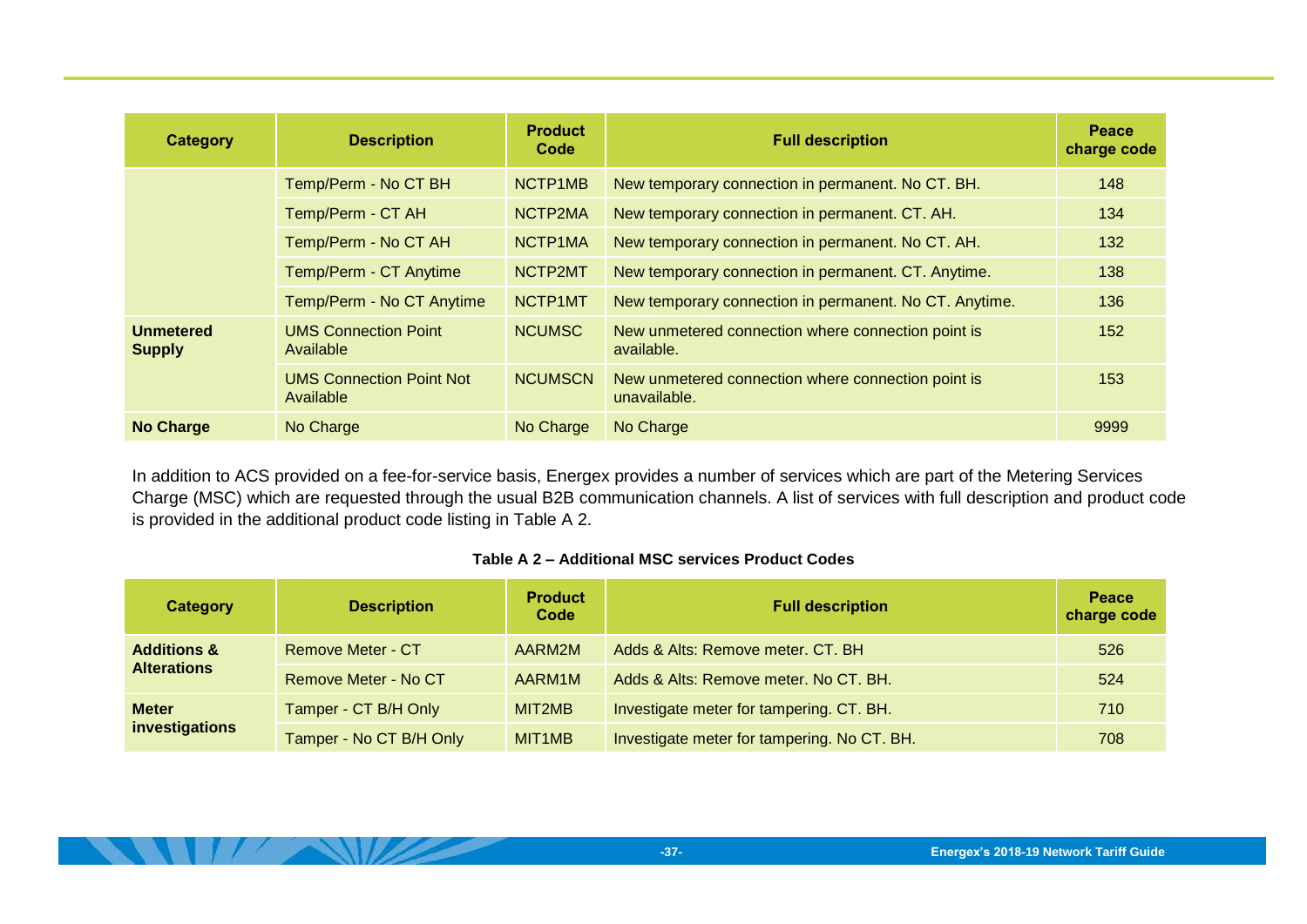# <span id="page-41-0"></span>**Appendix 2 – Glossary**

#### **Table A 3 – Acronyms and abbreviations**

| <b>Abbreviation</b> | <b>Description</b>                                                 |
|---------------------|--------------------------------------------------------------------|
| <b>AEMC</b>         | <b>Australian Energy Market Commission</b>                         |
| <b>AER</b>          | <b>Australian Energy Regulator</b>                                 |
| <b>CAC</b>          | <b>Connection Asset Customers</b>                                  |
| Capex               | <b>Capital Expenditure</b>                                         |
| <b>CT</b>           | <b>Current transformer</b>                                         |
| <b>DNSP</b>         | <b>Distribution Network Service Provider</b>                       |
| <b>DPPC</b>         | Designated Pricing Proposal Charges (also known as TUOS)           |
| <b>DUOS</b>         | <b>Distribution Use of System</b>                                  |
| <b>EG</b>           | <b>Embedded Generators</b>                                         |
| <b>ENA</b>          | <b>Energy Network Australia</b>                                    |
| <b>EOO</b>          | Luminaires owned and operated by Energex                           |
| FiT.                | Feed-in Tariff (Solar FiT) under the Queensland Solar Bonus Scheme |
| GOO                 | Luminaires gifted to Energex by a council and operated by Energex  |
| <b>HV</b>           | <b>High Voltage</b>                                                |
| <b>ICC</b>          | <b>Individually Calculated Customers</b>                           |
| <b>LCC</b>          | <b>Large Customer Connection</b>                                   |
| LV                  | <b>Low Voltage</b>                                                 |
| <b>MAB</b>          | <b>Metering Asset Base</b>                                         |
| <b>NEM</b>          | <b>National Electricity Market</b>                                 |
| NER (the NER)       | <b>National Electricity Rules</b>                                  |
| <b>NMI</b>          | <b>National Meter Identifier</b>                                   |
| <b>NTC</b>          | <b>Network Tariff Code</b>                                         |
| <b>NUOS</b>         | <b>Network Use of System</b>                                       |
| Opex                | <b>Operating and Maintenance Expenditure</b>                       |
| <b>PV</b>           | Photovoltaic (Solar PV)                                            |
| <b>SAC</b>          | <b>Standard Asset Customers</b>                                    |
| <b>SBS FiT</b>      | Queensland Government Solar Bonus Scheme                           |
| <b>SCS</b>          | <b>Standard Control Service</b>                                    |
| Solar PV            | <b>Solar Photovoltaic</b>                                          |
| ToU                 | <b>Time of Use</b>                                                 |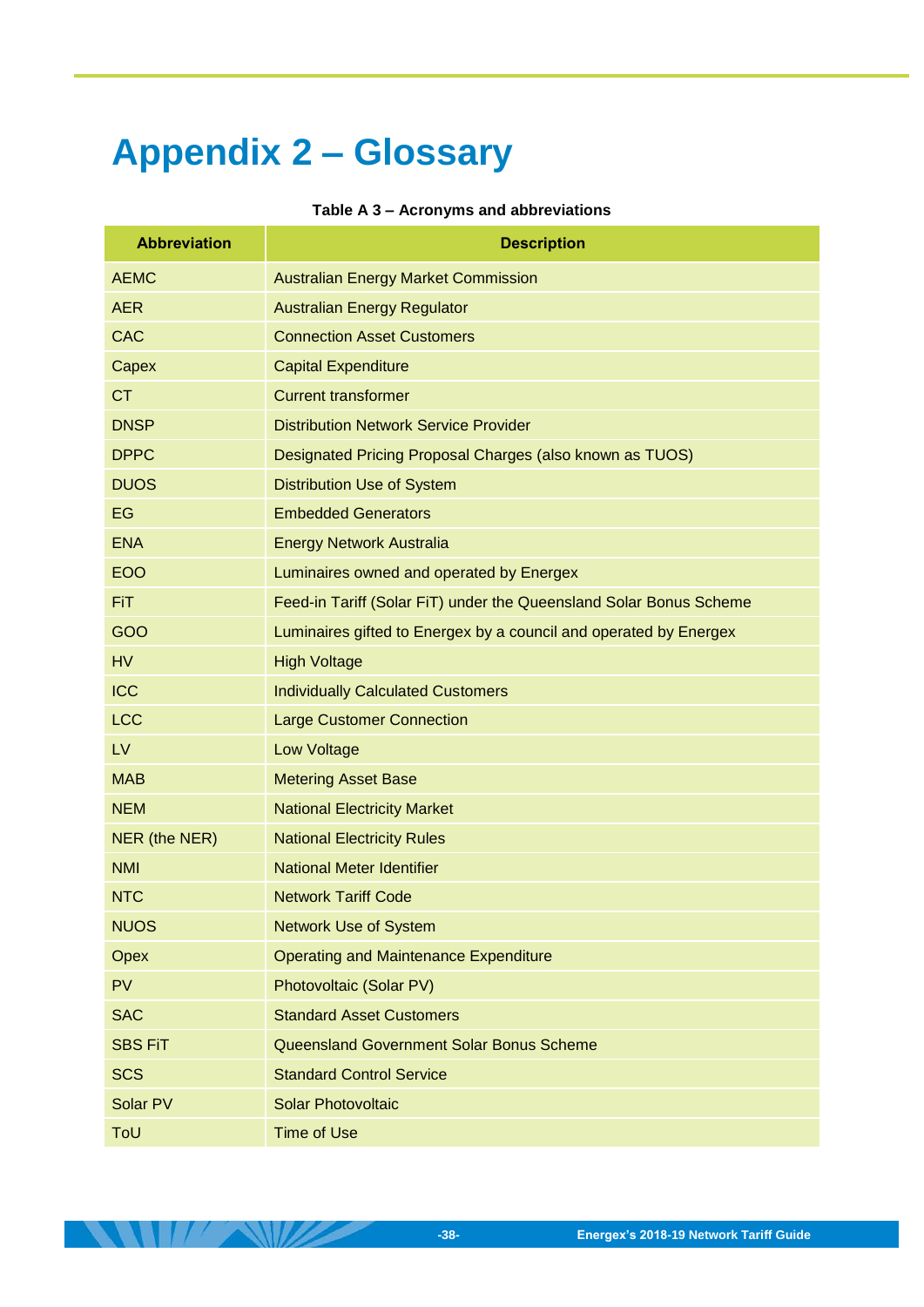| <b>Base Unit</b> | Unit name   | <b>Multiples used in this document</b> |
|------------------|-------------|----------------------------------------|
| h                | hour        | GWh, kWh, MWh                          |
| V                | volt        | kV, kVA, MVA                           |
| VA               | volt-ampere | kVA, MVA                               |
| W                | watt        | W, kW, kWh, MW                         |

# **Table A 4 – Units of measurement used throughout this document**

### **Table A 5 – Units of measurement used throughout this document**

| <b>Prefix symbol</b> | <b>Prefix name</b> | <b>Prefix multiples by</b><br>unit | <b>Prefixes used in this</b><br>document |
|----------------------|--------------------|------------------------------------|------------------------------------------|
| G                    | giga               | 10 <sup>9</sup>                    | GWh                                      |
| M                    | mega               | 1 million or 10 <sup>6</sup>       | MW, MWh, MVA                             |
|                      | kilo               | 1 thousand or $10^3$               | kV, kVA, kW, kWh                         |

# **Table A 6 – Definitions of terminology throughout this document**

| <b>Term</b>                                                     | Abbreviation/<br><b>Acronym</b> | <b>Definition</b>                                                                                                                                                                                                                                                     |
|-----------------------------------------------------------------|---------------------------------|-----------------------------------------------------------------------------------------------------------------------------------------------------------------------------------------------------------------------------------------------------------------------|
| <b>After Hours</b>                                              | AH                              | Any time outside business hours.                                                                                                                                                                                                                                      |
| <b>Alternative Control</b><br><b>Service</b>                    | <b>ACS</b>                      | Customer specific or customer requested services.<br>These services may also have potential for provision on<br>a competitive basis rather than by the local DNSP.                                                                                                    |
| <b>Australian Energy</b><br>Regulator                           | <b>AER</b>                      | The economic regulator of the NEM established under<br>section 44AE of the Competition and Consumer Act<br>2010 (Commonwealth).                                                                                                                                       |
| <b>Business hours</b>                                           | <b>BH</b>                       | 8 am to 5 pm, Monday to Friday.                                                                                                                                                                                                                                       |
| Capital expenditure                                             | Capex                           | Expenditure typically resulting in an asset (or the<br>amount Energex has spent on assets).                                                                                                                                                                           |
| <b>Charging parameter</b>                                       |                                 | The charges comprising a tariff. Parameters include<br>demand, capacity, fixed and volume (flat or ToU)<br>charges.                                                                                                                                                   |
| <b>Connection asset</b><br>(Contributed or non-<br>contributed) |                                 | Related to building connection assets at a customer's<br>premises as well as the connection of these assets to<br>the distribution network. Connection assets can be<br>contributed (customer funded, then gifted to Energex)<br>or non-contributed (Energex funded). |
| <b>Connection point</b>                                         |                                 | The agreed point of supply established between a<br>Network Service Provider and another Registered<br>Participant, Non-Registered Customer or franchise<br>customer. The meter is installed as close as possible to<br>this location.                                |
| <b>Customer</b>                                                 |                                 | Refer to chapter 10 of the NER.                                                                                                                                                                                                                                       |
| Demand                                                          |                                 | The amount of electricity energy being consumed at a<br>given time measured in either kilowatts (kW) or kilovolt                                                                                                                                                      |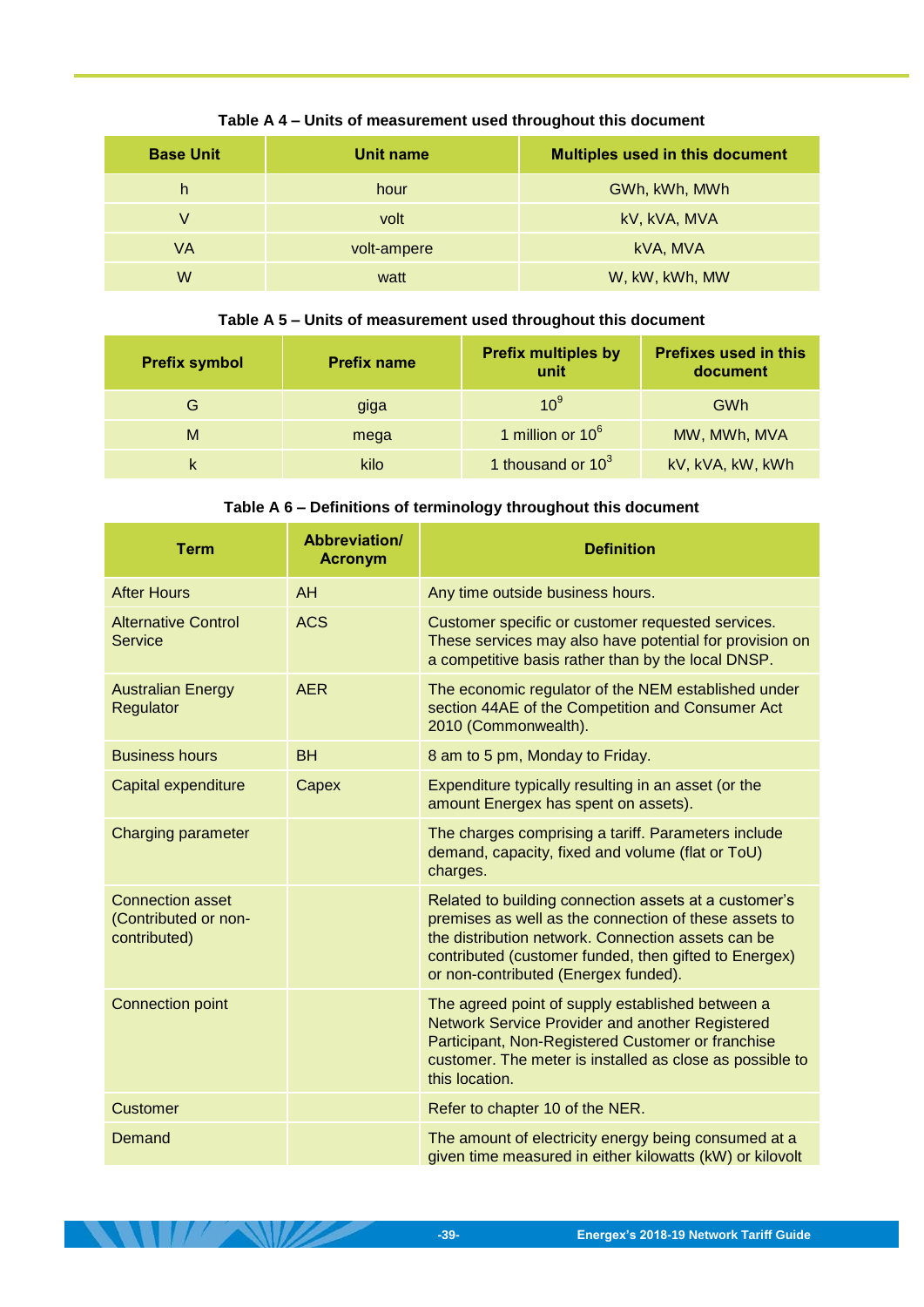| <b>Term</b>                                         | Abbreviation/<br><b>Acronym</b> | <b>Definition</b>                                                                                                                                                                                                                                                                                                                                                                                                               |
|-----------------------------------------------------|---------------------------------|---------------------------------------------------------------------------------------------------------------------------------------------------------------------------------------------------------------------------------------------------------------------------------------------------------------------------------------------------------------------------------------------------------------------------------|
|                                                     |                                 | amperes (kVA). The ratio between the two is the power<br>factor.                                                                                                                                                                                                                                                                                                                                                                |
| Demand charge                                       |                                 | This part of the tariff accounts for the actual demand a<br>customer places on the electricity network. The actual<br>demand levied for billing purposes is the metered<br>monthly maximum demand. The charge is applied as:<br>• a fixed dollar price per kW per month or kVA per<br>month for DPPC charges, and<br>• a fixed dollar price per kVA per month for DUoS<br>charges (ICC, CAC and SAC demand based<br>customers). |
| <b>Distribution Use of</b><br><b>System</b>         | <b>DUOS</b>                     | This refers to the network charges which recover the<br>costs of providing Standard Control Services.                                                                                                                                                                                                                                                                                                                           |
| <b>Designated Pricing</b><br><b>Proposal Charge</b> | <b>DPPC</b>                     | Refers to the charges incurred for use of the<br>transmission network; previously referred to as<br>Transmission Use of System (TUOS).                                                                                                                                                                                                                                                                                          |
| <b>Embedded Generator</b>                           | EG                              | In line with the ENA classification, EGs are generally<br>those generators with an installed capacity as follows:<br>Medium: 1-5 MVA (LV or HV) or $<$ 1 MVA (HV)<br>Large: $> 5$ MVA                                                                                                                                                                                                                                           |
| Energy (or usage)                                   |                                 | Refer to the definition of Usage below                                                                                                                                                                                                                                                                                                                                                                                          |
| <b>Feed-in Tariff</b>                               | <b>FiT</b>                      | The rate that is to be paid for the excess energy<br>generated by customers and fed back into the electricity<br>grid under the Queensland Solar Bonus Scheme. The<br>FiT rate is determined by the Queensland Government<br>and is paid by the purchaser of the excess energy.                                                                                                                                                 |
| <b>Final Determination</b>                          |                                 | A distribution Determination document published by the<br>AER in its role as Energex's economic regulator that<br>provides for distribution charges to increase during<br>Energex's Regulatory Control Period. In this Tariff<br>Schedule, reference to the Final Determination refers to<br>the 2015-2020 AER Final Determination.                                                                                             |
| <b>High Voltage</b>                                 | <b>HV</b>                       | Refers to the network at 11 kV or above.                                                                                                                                                                                                                                                                                                                                                                                        |
| <b>Individually Calculated</b><br><b>Customer</b>   | <b>ICC</b>                      | Typically those customers connected at 110 kV or 33<br>kV, or connected at 11 kV and with electricity<br>consumption greater than 40 GWh per year at a single<br>connection point or demand greater than or equal to 10<br>MVA, or where a customer's circumstance mean that<br>the average shared network charge becomes<br>meaningless or distorted.                                                                          |
| Large customer<br>classification                    |                                 | As per tariff class assignment process for customers<br>with consumption greater than 100 MWh per year.                                                                                                                                                                                                                                                                                                                         |
| Large customer<br>connection                        | <b>LCC</b>                      | Large customer connections are those connections that<br>fall within the tariff classes of Individually Calculated<br>Customer (ICC) and Connection Asset Customer (CAC)<br>including embedded generators with installed capacity                                                                                                                                                                                               |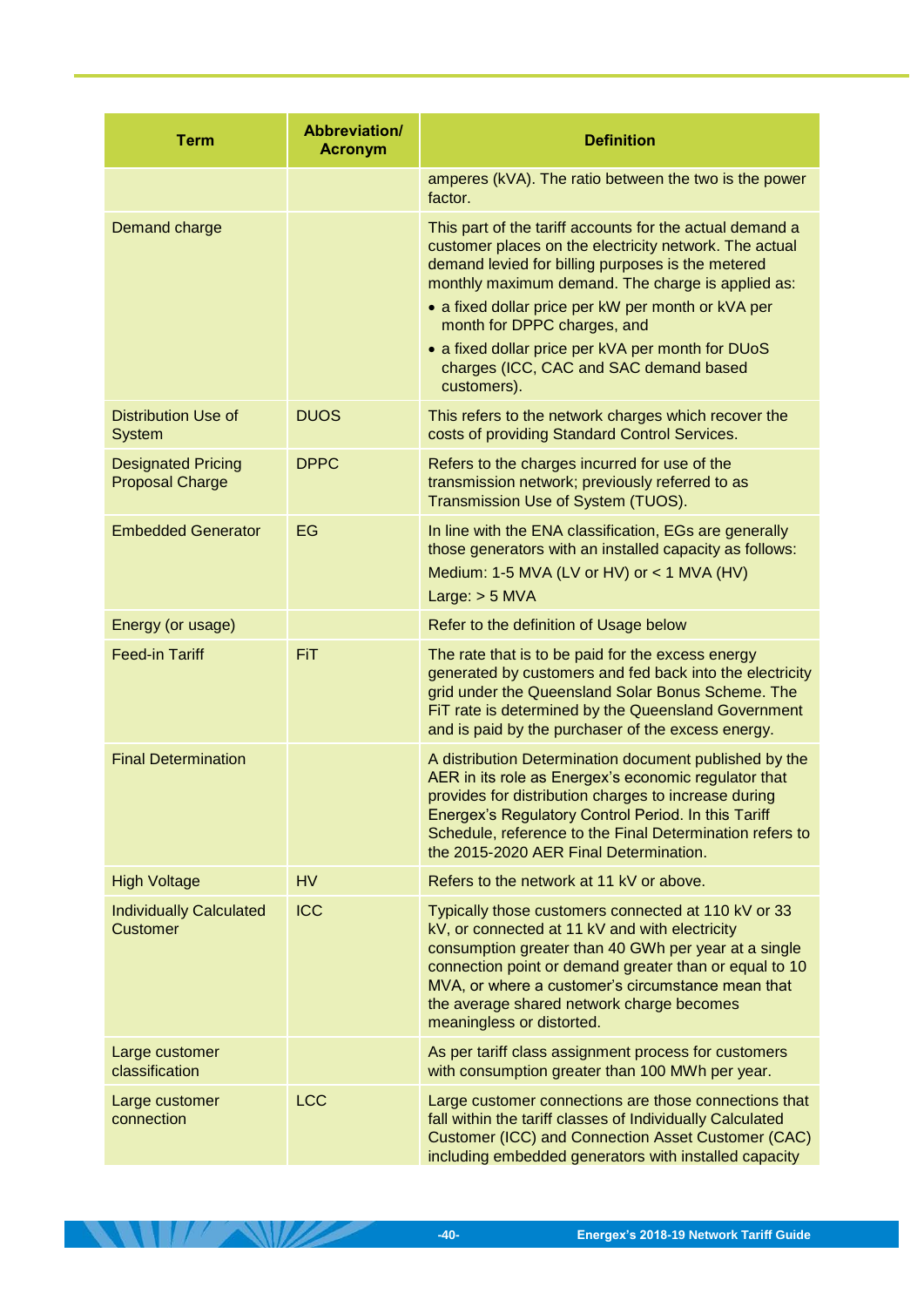| <b>Term</b>                                   | Abbreviation/<br><b>Acronym</b> | <b>Definition</b>                                                                                                                                                                                                                                                                                                                                                           |
|-----------------------------------------------|---------------------------------|-----------------------------------------------------------------------------------------------------------------------------------------------------------------------------------------------------------------------------------------------------------------------------------------------------------------------------------------------------------------------------|
|                                               |                                 | greater than or equal to 30 kVA.                                                                                                                                                                                                                                                                                                                                            |
| <b>Low Voltage</b>                            | LV                              | Refers to the sub-11 kV network                                                                                                                                                                                                                                                                                                                                             |
| <b>Maximum demand</b>                         |                                 | The maximum demand recorded at a customer's<br>individual meter or the maximum demand placed on the<br>electrical distribution network system at any time or at a<br>specific time or within a specific time period, such as a<br>month. Maximum demand is an indication of the<br>capacity required for a customer's connection or the<br>electrical distribution network. |
| <b>Micro Generator</b>                        |                                 | AS4777-compliant generators with an installation size<br>of less than 10 kW (single phase) or 30 kW (three<br>phase) connected to the LV network.                                                                                                                                                                                                                           |
| <b>National Electricity</b><br><b>Market</b>  | <b>NEM</b>                      | The interconnected electricity grid covering<br>Queensland, New South Wales, Victoria, Tasmania,<br>South Australia and the Australian Capital Territory.                                                                                                                                                                                                                   |
| <b>National Electricity</b><br><b>Rules</b>   | <b>NER</b>                      | The legal provisions (enforced by the AER) that<br>regulate the operation of the NEM and the national<br>electricity systems, the activities of market participants<br>and the provision of connection services to retail<br>customers                                                                                                                                      |
| <b>National Metering</b><br><b>Identifier</b> | <b>NMI</b>                      | A unique number assigned to each metering<br>installation.                                                                                                                                                                                                                                                                                                                  |
| <b>Network Tariff Code</b>                    | <b>NTC</b>                      | Energex's nominated code that represents the network<br>tariff being charged to customers for network services.                                                                                                                                                                                                                                                             |
| <b>Network Use of System</b>                  | <b>NUOS</b>                     | The tariff for use of the distribution and transmission<br>networks. It is the sum of both Distribution Use of<br>System (DUOS) and Designated Pricing Proposal<br>Charge (DPPC).                                                                                                                                                                                           |
| Non-Standard                                  |                                 | Where specialist resources or extensive man-hours for<br>a small customer connection are required to assess the<br>applicants proposed changes to connection<br>agreements or standard methods of connection to the<br><b>DNSP's network.</b>                                                                                                                               |
| Off-peak period                               |                                 | All hours which are outside Peak and Shoulder periods.                                                                                                                                                                                                                                                                                                                      |
| Peak period                                   |                                 | Peak periods for time-of-use usage tariffs are set out in<br>Table A1-8 in Appendix 1 of this Pricing Proposal.<br>Peak periods for time-of-use demand tariffs are set out<br>in Table A1-9 in Appendix 1 of this Pricing Proposal.                                                                                                                                         |
| Power factor                                  |                                 | Power factor is the ratio of kW to kVA, and is a useful<br>measure of the efficiency in the use of the network<br>infrastructure. The closer the power factor is to one (1),<br>the more efficiently the network assets are utilised.<br>Power factor = $kW / kVA$                                                                                                          |
| <b>Preliminary Decision</b>                   |                                 | A Preliminary Decision is produced by the AER in its<br>role as Energex's economic regulator. A Preliminary                                                                                                                                                                                                                                                                 |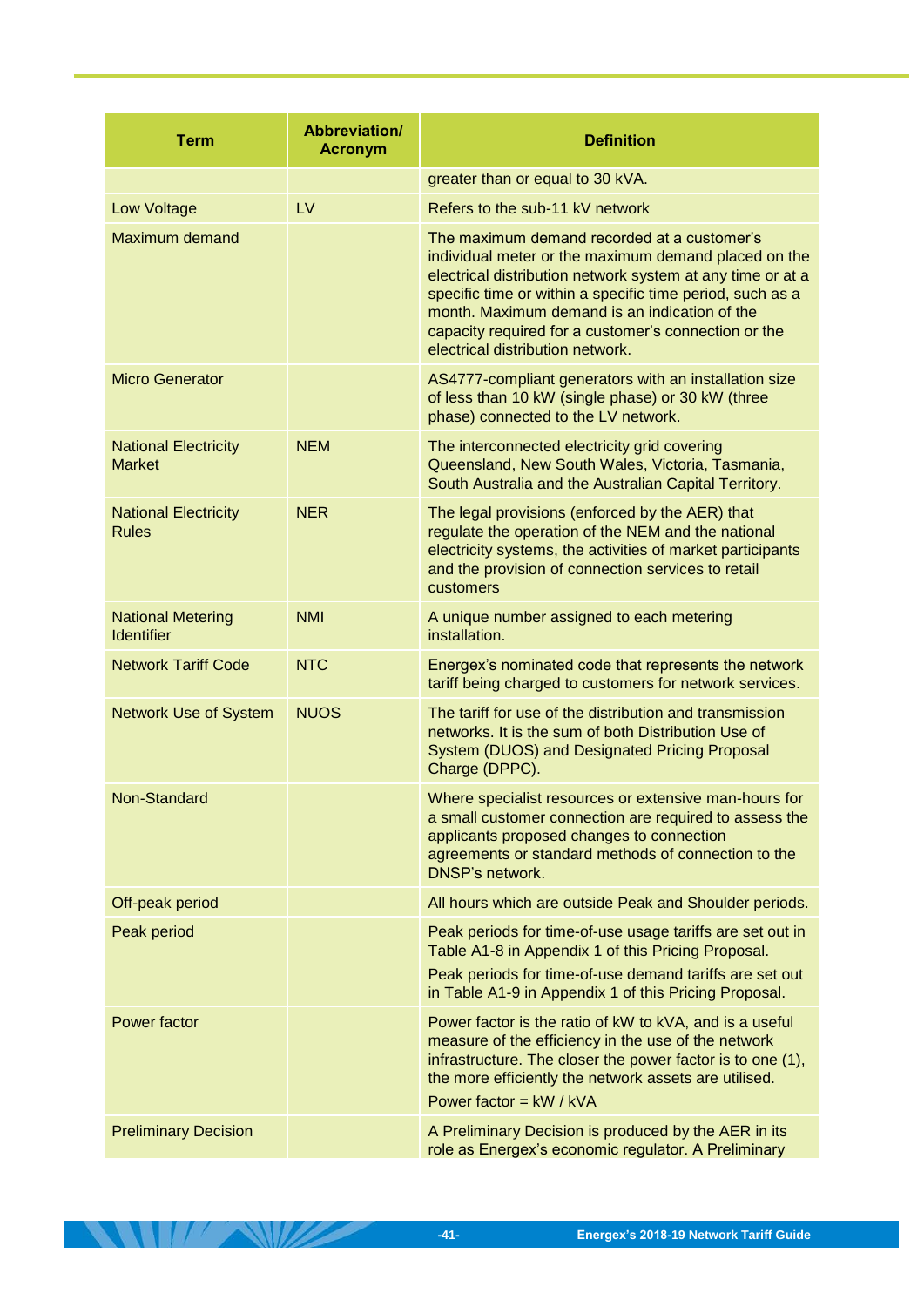| <b>Term</b>                                                  | <b>Abbreviation/</b><br><b>Acronym</b> | <b>Definition</b>                                                                                                                                                                                                                                                                                                                                                                                      |
|--------------------------------------------------------------|----------------------------------------|--------------------------------------------------------------------------------------------------------------------------------------------------------------------------------------------------------------------------------------------------------------------------------------------------------------------------------------------------------------------------------------------------------|
|                                                              |                                        | Decision is an interim Determination for the forthcoming<br>regulatory period provided to Energex by the AER, prior<br>to the release of a Final Determination. In this proposal,<br>reference to the Preliminary Decision refers to the<br>Preliminary Decision Energex determination 2015-16 to<br>2019-20.                                                                                          |
| <b>Pricing Proposal</b>                                      |                                        | Prepared by Energex in accordance with Clause 6.18.2<br>of the Rules. It is provided to the AER for approval and<br>outlines how Energex will collect its revenue during the<br>relevant regulatory year.                                                                                                                                                                                              |
| Queensland<br><b>Government Solar</b><br><b>Bonus Scheme</b> | <b>SBS FiT</b>                         | A program that pays residential and other small energy<br>customers for the surplus electricity generated from<br>roof-top solar photovoltaic (PV) systems that is<br>exported to the Queensland electricity grid.                                                                                                                                                                                     |
| <b>Regulatory Control</b><br>Period                          |                                        | A standard Regulatory Control Period for DNSPs is a<br>period of not less than 5 regulatory years. Energex's<br>current Regulatory Control Period is 2015-20,<br>commencing 1 July 2015.                                                                                                                                                                                                               |
| <b>Regulatory year</b>                                       |                                        | A specific year within the regulatory control period.                                                                                                                                                                                                                                                                                                                                                  |
| Shoulder period                                              |                                        | All hours which are outside Peak and Off-peak periods.                                                                                                                                                                                                                                                                                                                                                 |
| Site-specific charge                                         |                                        | This charge is calculated for a site and is specific to the<br>individual connection point.                                                                                                                                                                                                                                                                                                            |
| <b>Small customer</b><br>classification                      |                                        | As per tariff class assignment process for customers<br>with consumption less than 100 MWh per year.                                                                                                                                                                                                                                                                                                   |
| <b>Solar Photovoltaic</b>                                    | Solar PV                               | A system that uses sunlight to generate electricity for<br>residential use. The system provides power for the<br>premises with any excess production feeding into the<br>electricity grid.                                                                                                                                                                                                             |
| <b>Standard Asset</b><br><b>Customer</b>                     |                                        | Generally those customers connected to the LV<br>network.                                                                                                                                                                                                                                                                                                                                              |
| <b>Standard Control</b><br><b>Service</b>                    | <b>SCS</b>                             | Distribution services that are central to electricity supply<br>and therefore relied on by most (if not all) customers.<br>This service classification includes network services<br>(e.g. construction, maintenance and repair of the<br>network), some connection services (e. g. small<br>customer connections) and Type 7 metering services<br>(i.e. unmetered connections such as traffic lights). |
| Street lights (Major)                                        |                                        | Lamps in common use for major road lighting including:<br>a) High Pressure Sodium 100 watt (S100) and above;<br>b) Metal Halide 150 watt (H150) and above; and<br>c) Mercury Vapour 250 watt (M250) and above.                                                                                                                                                                                         |
| <b>Street lights (Minor)</b>                                 |                                        | All lamps in common use for minor road lighting,<br>including Mercury Vapour, High Pressure Sodium and<br>Fluorescent.                                                                                                                                                                                                                                                                                 |
| <b>Summer Peak Window</b>                                    |                                        | The summer peak window is the period during which                                                                                                                                                                                                                                                                                                                                                      |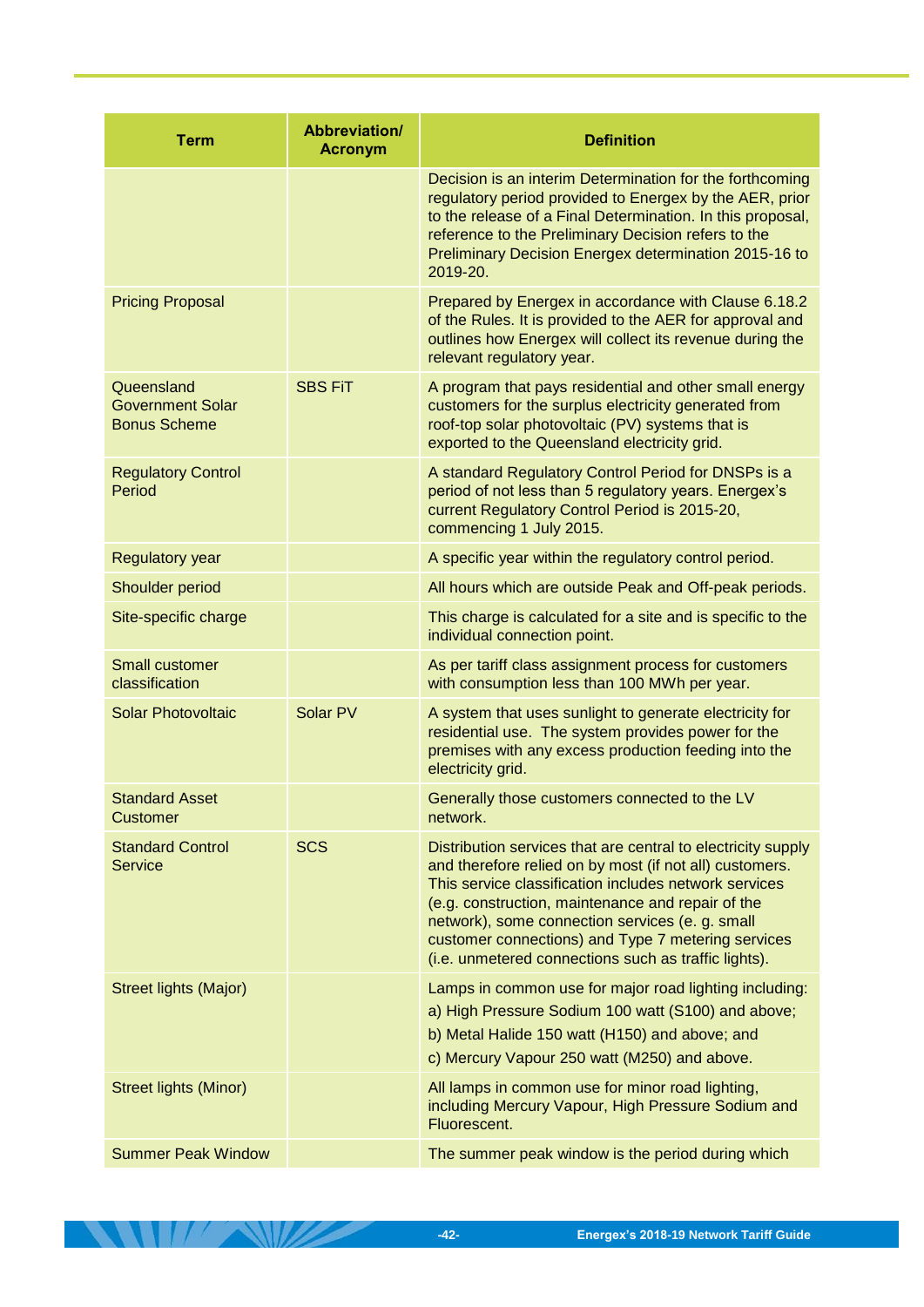| <b>Term</b>                                 | <b>Abbreviation/</b><br><b>Acronym</b> | <b>Definition</b>                                                                                                                                                                                                                                                                                                                                                                                                 |
|---------------------------------------------|----------------------------------------|-------------------------------------------------------------------------------------------------------------------------------------------------------------------------------------------------------------------------------------------------------------------------------------------------------------------------------------------------------------------------------------------------------------------|
|                                             |                                        | the top-up charge for the Residential Lifestyle Tariff<br>applies. It is defined in Table A1-11 in Appendix 1 of<br>this Pricing Proposal.                                                                                                                                                                                                                                                                        |
| Super economy                               |                                        | Secondary tariff whereby a customer's specified<br>permanently connected appliances are controlled by<br>network equipment so that supply will be permanently<br>available for a minimum period of 8 hours at the<br>absolute discretion of Energex but usually between the<br>hours of 10:00 pm and 6:00 am.                                                                                                     |
| <b>Tariff</b>                               |                                        | The set of charges applied to a customer in the<br>respective billing period. A tariff consists of one or more<br>charging parameters that comprise the total tariff rate.                                                                                                                                                                                                                                        |
| <b>Tariff class</b>                         |                                        | A class of customers for one or more direct control<br>services who are subject to a particular tariff or<br>particular tariffs (as per chapter 10 of the Rules).                                                                                                                                                                                                                                                 |
| <b>Tariff Schedule</b>                      |                                        | The Tariff Schedule is published by Energex annually at<br>the beginning of the financial year and outlines its tariffs<br>for SCS and ACS. It also provides information about<br>how Energex assigns customers to tariff classes and<br>the internal review process undertaken if a customer<br>requests a review of a decision. The Tariff Schedule<br>applies for the duration of the relevant financial year. |
| <b>Tariff Structure</b><br><b>Statement</b> | <b>TSS</b>                             | Document prepared in accordance with Part<br>I of chapter 6 of the NER, setting out Energex's network<br>price structure and indicative tariffs that will apply over<br>each year of the regulatory control period. Energex<br>submitted its 2017-20 TSS proposal to the AER in<br>November 2015. Once approved, the TSS will take<br>effect from 1 July 2017.                                                    |
| Time of use                                 | ToU                                    | Refers to tariffs that vary according to the time of day at<br>which the electricity is consumed. The Time-of-use<br>periods include Off-peak, Peak and Shoulder.                                                                                                                                                                                                                                                 |
| <b>Transmission Use of</b><br><b>System</b> | <b>TU<sub>o</sub>S</b>                 | Superseded terminology for Designated Pricing<br>Proposal Charges (DPPC) which is charges incurred for<br>use of the transmission network.                                                                                                                                                                                                                                                                        |
| <b>Unmetered supply</b>                     |                                        | A customer who takes supply where no meter is<br>installed at the connection point.                                                                                                                                                                                                                                                                                                                               |
| Usage (or energy)                           |                                        | The amount of electricity consumed by a customer (or<br>all customers) over a period of time. Energy is<br>measured in terms of watt hours (Wh), kilowatt hours<br>(kWh), megawatt hours (MWh) or gigawatt hours<br>(GWh).                                                                                                                                                                                        |
| Usage charge                                |                                        | This part of the tariff seeks to reflect costs not directly<br>allocated to network drivers and costs that are<br>proportional to the size of the customer. The energy<br>consumption (kWh) for the period, as recorded by the<br>customer's meter, is utilised to calculate this part of the<br>tariff charge. This charge is applied as a fixed amount                                                          |